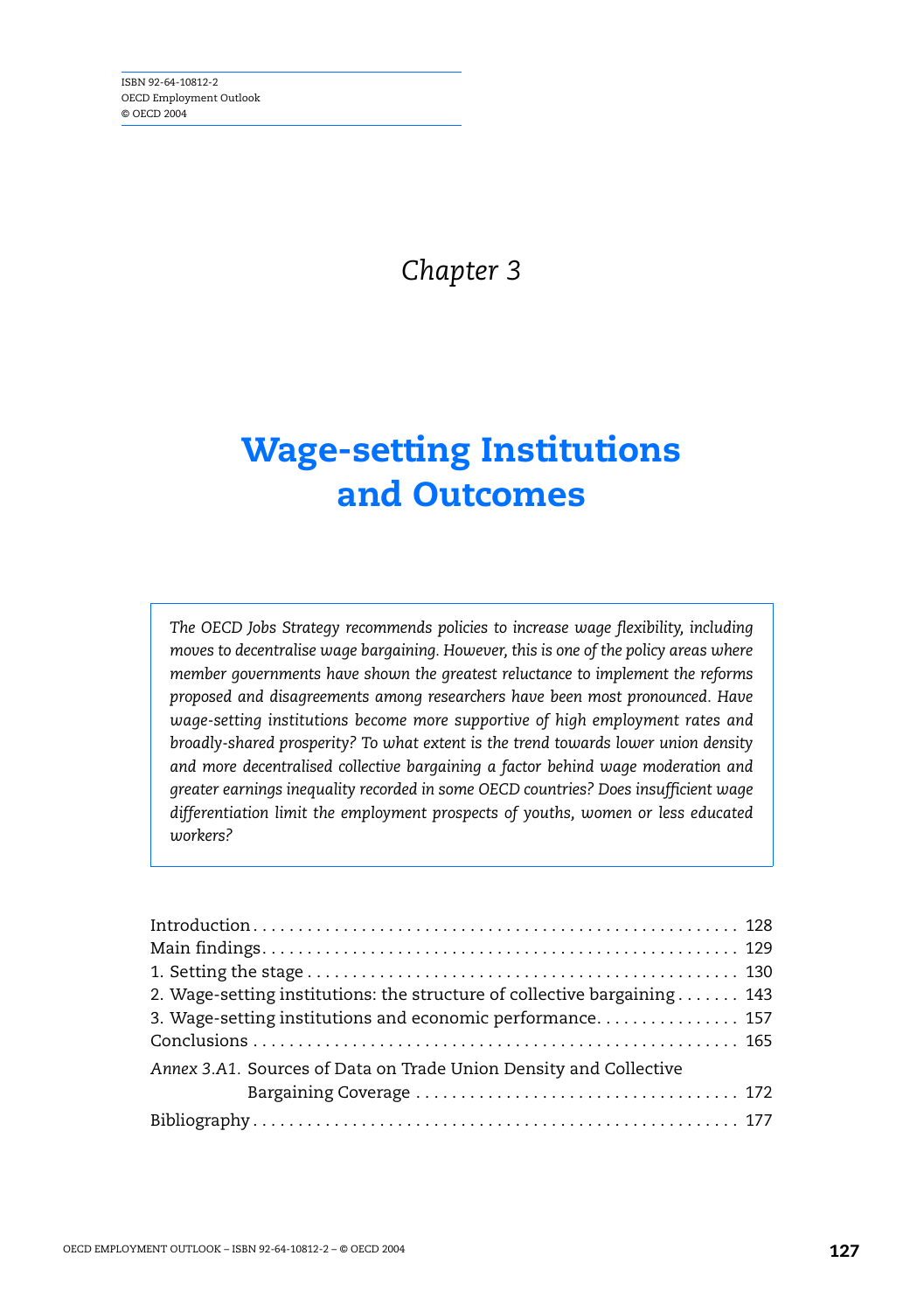# **Introduction**

Workers and economists agree on the importance of wages. Whereas most workers would emphasise the importance of their pay for their family's income, most economists would add that wages also function as price signals in a market economy, thereby affecting allocative efficiency in production. Both groups would agree, however, that the performance of the labour market – and the overall economy – is intimately linked to the good functioning of wagesetting institutions. Unfortunately, the complexity of the links between these institutions and the wage structures that they generate, on the one hand, and the resulting impacts on allocative efficiency and the distribution of income, on the other, make it difficult to identify the policy choices best suited to achieve good labour market performance. Furthermore, these policy choices tend to raise the difficult issue of trade-offs between efficiency and equity goals. Wage-setting institutions may also be embedded in bi- or tripartite systems of consultation and co-determination which have important social and economic functions beyond their influence on wage setting. Despite these complexities, policy choices must be made and they should be informed, as much as is possible, by historical experience and economic research. In that spirit, the OECD Jobs Strategy – which was formulated in light of the evidence that was available approximately a decade ago – recommends policies to increase wage flexibility and lower non-wage labour costs (OECD, 1994a).

The purpose of this chapter is to reassess some of the evidence underlying the Jobs Strategy recommendations concerning wage setting, albeit without providing a comprehensive reassessment of those recommendations. Emphasis is placed upon updating and extending the OECD's indicators of the organisation of collective bargaining, in light of the recent evolution of bargaining practices and advances in internationally comparative research (see, notably, Ebbinghaus and Visser, 2000; Golden *et al.* 2002; Iversen, 1998, 1999; Kenworthy, 2001a, b, 2003; Ochel, 2000a, b; Traxler *et al.* 2001). These indicators are then used to provide a *preliminary* reassessment of how wage bargaining institutions affect the overall wage level, the structure of relative wages and various non-wage outcomes. A key reason that this reassessment should be considered preliminary and incomplete is that interactions between collective bargaining and other policies affecting wages (*e.g.* tax and transfer policies that affect non-wage labour costs or the social benefits available to the unemployed, and statutory minimum wages) receive only cursory attention. Nor does the chapter provide a comprehensive analysis of the economic impact of unions, despite its emphasis on collective bargaining. For example, the "voice" role of unions (and allied institutions such as works councils) in representing workers' interests encompasses a broad range of concerns, in addition to wage bargaining, which are not considered here (Addison and Belfield, 2003).

The chapter is organised as follows. Section 1 sets the stage by surveying the most pertinent developments in policy making, the research literature and wage outcomes – including trends in average wages and wage differentials, and how both have co-varied with employment. On the basis of this survey, it is argued that a key question that must be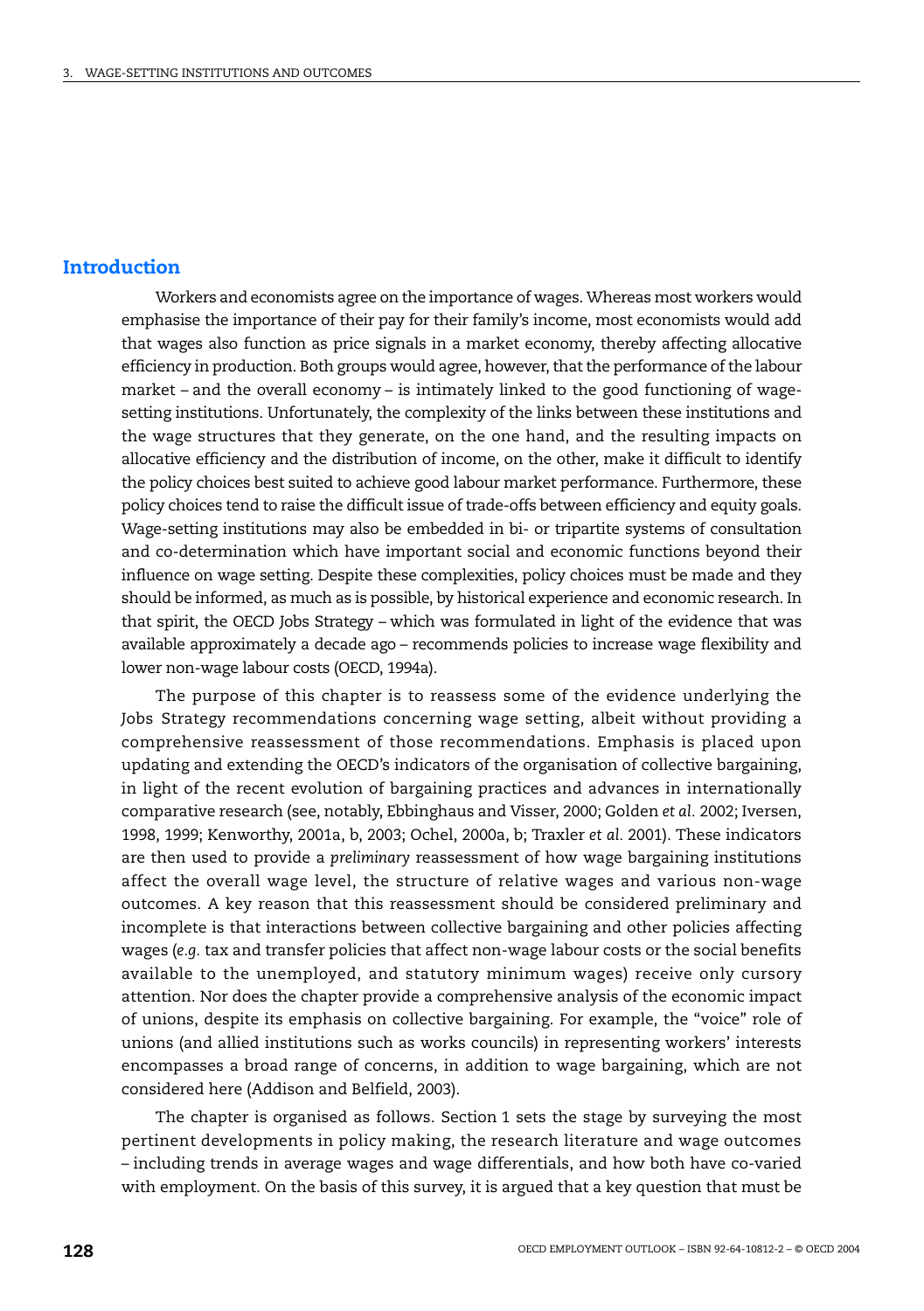answered, in order to better assess the relative advantages and disadvantages of different national systems for determining wages, is whether certain organisational forms of collective bargaining undermine employment performance by tending to result in either: *i)* an average wage level that is too high relative to productivity; or *ii)* a compressed wage structure which does not adequately reflect differences in productivity between workers and regions. Section 2 then develops a detailed comparative analysis of the organisation of collective bargaining in OECD countries and how these systems have evolved since 1970. This section updates the OECD indicators for union density, collective bargaining coverage, and the centralisation and co-ordination of bargaining (OECD, 1994c, 1997a) and discusses closely related developments, including the use of administrative extension and opt-out clauses, experience with tripartite agreements/social compacts and bargaining "governability". Finally, Section 3 uses the updated indicators to re-examine the impact of these wage-setting institutions on the functioning of the labour market, as reflected in both wage and non-wage outcomes. A wide selection of performance measures is considered in this largely descriptive analysis, which provides a check on the robustness of past research findings, while identifying the most promising avenues for further study.

# **Main findings**

- *The evolution of aggregate wages suggests a trend towards wage moderation in the majority of OECD member countries since the end of the 1970s,* as reflected in a deceleration of nominal wage inflation and declines in the wage share of total income generated in the business sector. However, it is unclear whether there has been a correspondingly broad trend towards reduced upward pressure on the level of real wages relative to productivity, at an *unchanged* rate of unemployment, which theoretical arguments identify as the most relevant measure of wage restraint.
- *The evolution of earnings inequality and wage differentials since 1970 has varied considerably across OECD countries,* but an overall tendency for wage dispersion to increase can be detected, particularly in countries where wages are more responsive to market forces. Employment and unemployment developments – in particular, the relative employment of youths and older persons of working age – tended to be less favourable in countries in which earnings inequality increased more slowly since 1970 (or fell), than in countries where the earnings inequality rose more rapidly. Furthermore, the apparent trade-off between a strong employment performance and a more equal distribution of earnings appears to have worsened, consistent with relative labour demand having shifted towards high-skilled workers.
- *There has been a steady decline of trade union density in most OECD countries over the past few decades.* Only four out of 20 countries, for which full data are available, increased their density since 1970: Belgium, Denmark, Finland and Sweden, *i.e.* the countries of the "Ghent" system, where unemployment benefit, as a rule, is administered by unionaffiliated institutions. By contrast, density fell by over half in two countries (Portugal and New Zealand) and by over one-third in another seven countries.
- *In comparison with trade union density, there has been more stability in the extent of bargaining coverage for the OECD area as a whole.* In large part, this is due to there having been relatively little change in the extent to which employers apply the terms of contracts negotiated with unions to their non-union workforce, whether voluntarily or in response to administrative extension mechanisms. As concerns both union density and bargaining coverage, OECD countries have become more diverse in recent decades.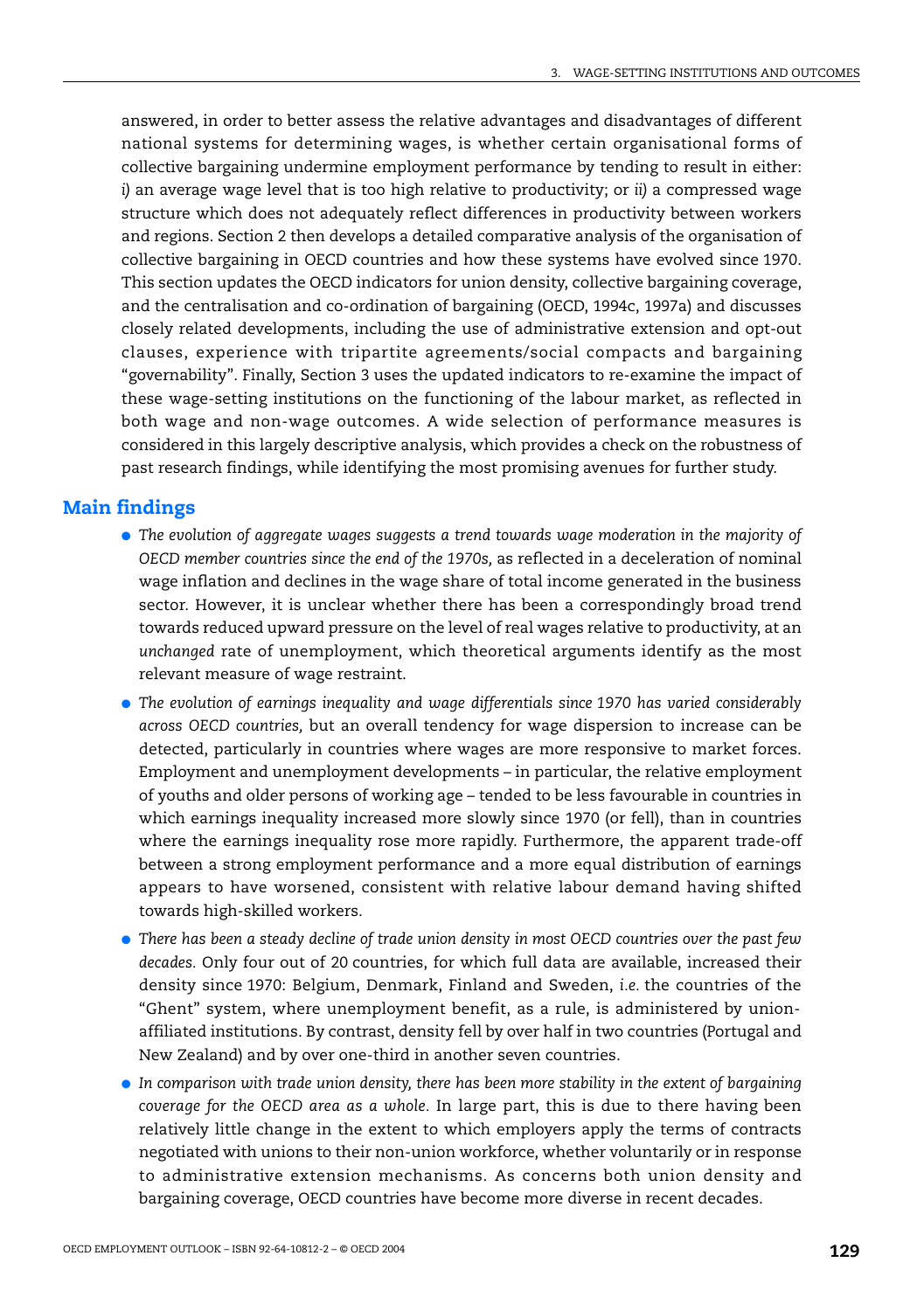- *The level where collective contracts are negotiated and formally set is one of the more obvious dimensions of bargaining structures.* The classification of countries on this indicator is complicated by the fact that in a number of countries bargaining may occur at multiple levels. The classification into five categories used in this chapter takes into account multi-level bargaining, while keeping the usual three-way classification by firm-, sectoral and national level. Importantly, when comparing the 1970s with the 1990s, not a single OECD country moved towards centralisation, whereas a considerable number moved toward greater decentralisation – which could theoretically result in greater inter-firm wage differentiation.
- *Conceptually different from the level where wages are formally set is the degree of co-ordination of bargaining.* This chapter distinguishes five levels of co-ordination. A substantial number of countries are given a higher score on the co-ordination than on the centralisation dimension, because of pattern bargaining modelled on pilot agreements, different forms of peak-level co-ordination, or government intervention in tripartite agreements or social compacts.
- *High union density and bargaining coverage, and the centralisation/co-ordination of wage bargaining tend to go hand-in-hand with lower overall wage inequality.* There is also some, albeit weaker, evidence that these facets of collective bargaining are positively associated with the relative wages of youths, older workers and women. On the other hand, the chapter does not find much evidence that employment of these groups is adversely affected.
- *No robust associations are evident between the indicators of wage bargaining developed in this chapter and either the growth rate of aggregate real wages or non-wage outcomes, including unemployment rates.* This is consistent with the results obtained using the previous version of the OECD indicators of the organisation of collective bargaining. This "negative finding" does not preclude that more sophisticated analyses might find such effects, for example, by identifying interaction effects between the organisation of wage bargaining and other policies (*e.g.* employment protection) or ways in which different forms of wage bargaining affect the dynamics of labour market adjustment to shocks. However, it could be an indication that quite different institutional arrangements are capable of obtaining similar levels of macroeconomic performance.

# **1. Setting the stage**

# *A. The policy context*

Did wage-setting institutions that leave too little scope for the operation of market forces bear a part of the responsibility for the deterioration of employment performance observed in many OECD countries following the first oil shock? This point of view was reflected in the OECD Jobs Strategy, as formulated in 1994, although insufficient wage flexibility was only one of a number of factors that were singled out as having caused the upward trend in unemployment rates. Consistent with this diagnosis, one of the ten broad policy guidelines of the Jobs Strategy recommended that governments enact reforms to restrain overall labour costs and allow relative wages to better reflect individual differences in productivity and local labour market conditions (see Box 3.1). With some differences in nuance, the European Commission, in its Economic Policy Guidelines, has also advocated reforms to enhance aggregate and relative wage flexibility (European Commission, 2003a). Similarly, a number of OECD countries have introduced reforms intended to render wages and labour costs more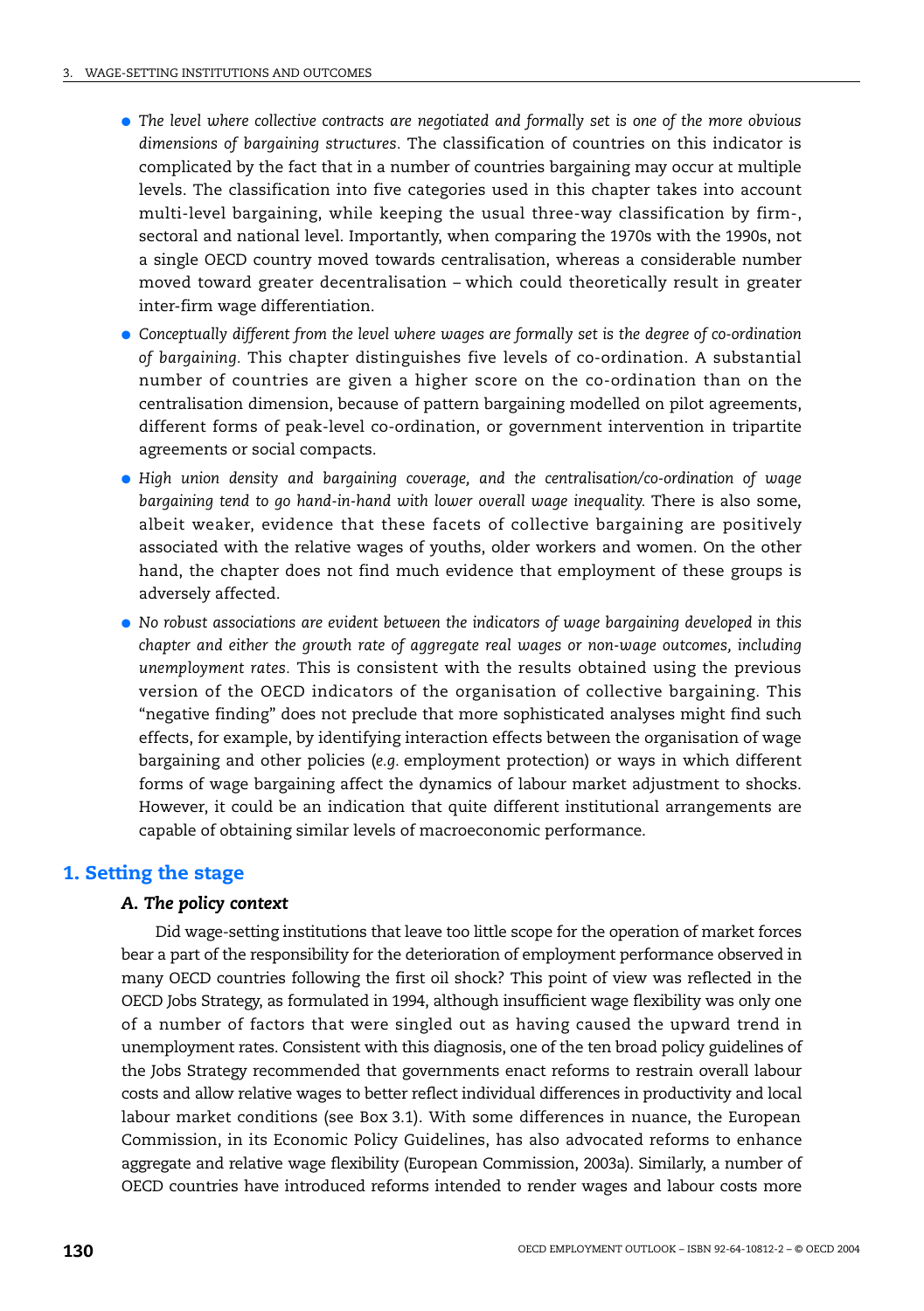### Box 3.1. **Wage setting in the original OECD Jobs Study**

The original 1994 OECD Jobs Study recommended as one of its broad policy guidelines that policy makers make wage and labour costs more flexible by removing restrictions that prevent wages from reflecting local conditions and individual skill levels and/or reducing non-wage labour costs (OECD, 1994a). More particularly, the detailed recommendations underlying this guideline included to:

- Reassess the role of statutory minimum wages and either switch to different kinds of redistributive instruments or minimise their adverse employment effects by ensuring sufficient differentiation in minimum levels and/or indexing them to prices instead of average earnings.
- Refocus collective bargaining at sectoral level to framework agreements, in order to give firms more leeway to adjust wages to local conditions.
- Introduce opening clauses for local bargaining parties to re-negotiate sectoral agreements.
- Phase out administrative extension which was considered to rigidify wage-setting arrangements.
- Reduce non-wage labour costs that lead to increased unemployment unless they are offset by wage concessions; particularly in Europe, this should be done by reducing taxes on labour and/or shifting away from these towards other types of taxes.
- Reduce direct taxes and social security contributions on low-wage workers, in order to shift labour demand towards them.

The analytical study on "wage adjustments" underlying the recommendations presented a wealth of descriptive and analytical material on price adjustments in the labour market and the impact of industrial relations institutions (OECD, 1994b). In particular, it advocated marketclearing by appropriate wage adjustments to external shocks and warned against too much compression of the wage distribution as this led to the demand for low-skilled labour drying up. As to institutional behaviour, the study leaned towards the Calmfors/Driffill hypothesis about the perverse effects of sectoral bargaining (Calmfors and Driffill, 1988), but was also sceptical about the supposed advantages of centralised bargaining and tripartite agreements or social compacts.

flexible. For example, the 1991 Employment Contracts Act in New Zealand and a series of workplace reform acts in Australia (1988, 1993, 1996) decentralised wage bargaining in the pursuit of greater wage flexibility. Taking a somewhat different approach, national governments in a number of European countries have supported social pacts intended to encourage moderation in wage setting (Fajertag and Pochet, 2000) or introduced payroll tax exonerations for employers of low-wage or disadvantaged workers (OECD, 2003a).

The OECD's assessment of the Jobs Strategy, five years after it was endorsed by member governments, concluded that reforms to wage-setting institutions was one of the policy areas in which member governments had shown the greatest reluctance to implement the OECD's policy recommendations (OECD, 1999).<sup>1</sup> Concerns for equity and social cohesion appear to have been an important explanation for this reluctance (OECD, 1997b). Equity concerns merit attention. Across OECD countries, higher wage dispersion is associated with a higher incidence of low-paid employment and greater persistence in low pay (OECD, 1996, 2003a). Furthermore, there is a strong association between low-paid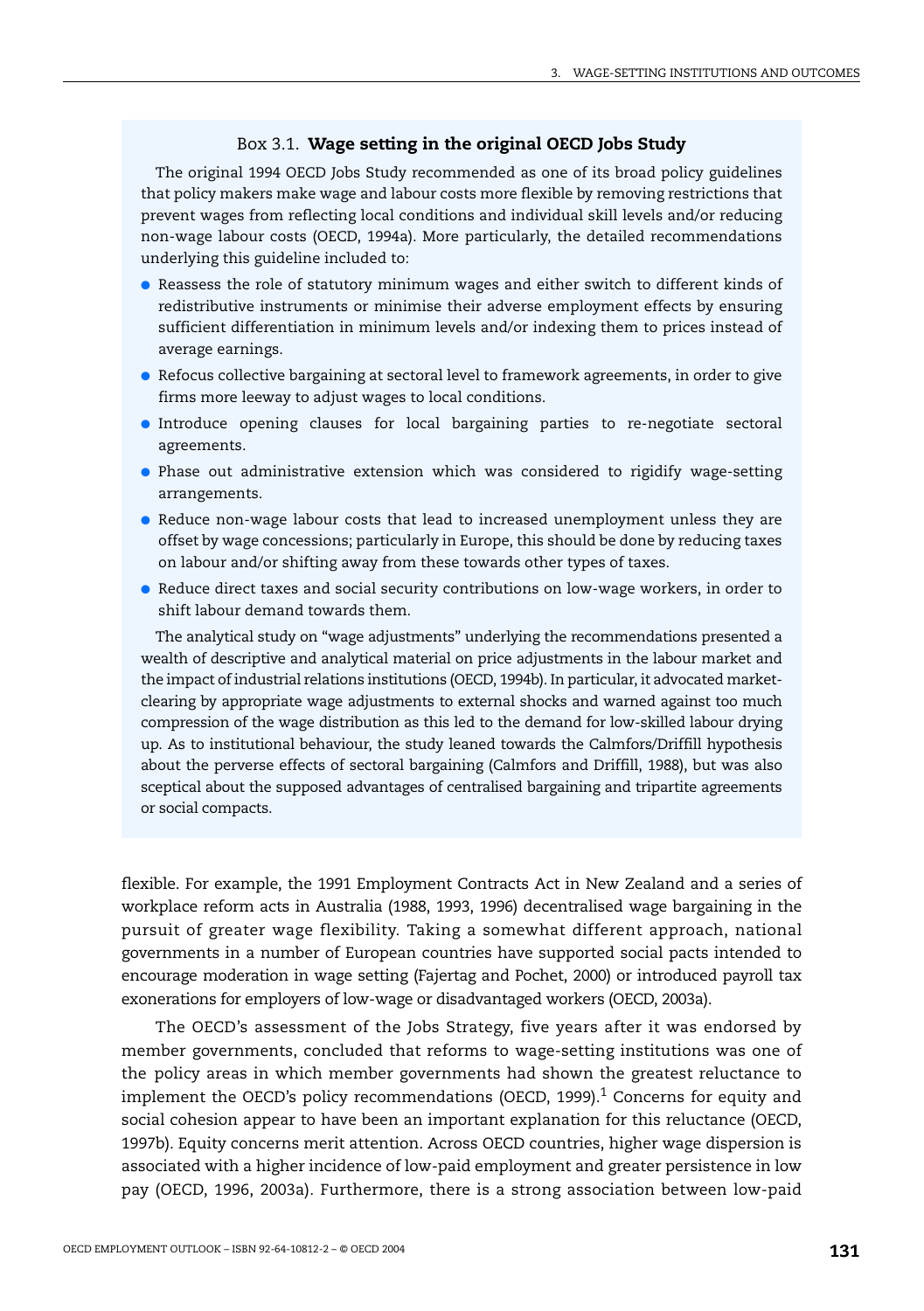employment and poverty incidence in the working-age population, although the link between joblessness and poverty is even stronger (OECD, 2001a). A second possible barrier to enacting these reforms may be that national industrial relations structures and practices are deeply embedded in the economic and social fabric and not easily changed. $2$ A final possible explanation for a reluctance to implement reforms intended to increase wage flexibility may be doubts concerning the efficacy of these measures for expanding employment (Howell, 2004; Teulings and Hartog, 1998).

How strong is the case supporting reforms to enhance aggregate and relative wage flexibility? Economic theory provides strong grounds for believing that wage-setting institutions that attempt to set aggregate wages<sup>3</sup> at a level that is too high relative to productivity will raise equilibrium unemployment.4 The theoretical framework proposed in the seminal work of Layard *et al.* (1991) relates equilibrium unemployment to structural characteristics of the labour market, which can be summarised by the interplay of two curves: *i)* a wage curve representing the extent to which the wage-setting institutions generate upward pressures on wages and render them more or less sensitive to market conditions; and *ii)* a U-V or "Beveridge" curve representing the efficiency with which unemployed workers are matched to vacant posts. Among the wide range of policies and institutions that have the potential to shift the wage curve upwards and generate high unemployment are collective bargaining arrangements that lead to high wage settlements and minimum wages that are high relative to the average wage (Nickell *et al.*, 2003). Since 1991, a vast theoretical and empirical literature has applied this basic framework in an attempt to explain international differences in aggregate labour market performance, as well as changes over time in performance within countries.<sup>5</sup> Although this theoretical framework commands broad acceptance among researchers, opinions differ concerning which institutional configurations are most likely to result in excessive upward pressure on the aggregate wage and how important of a role excessive wage demands have played in undermining employment performance.

The verdict with respect to wage differentials and employment performance is similarly complex. There is broad agreement that relative wages provide important price "signals" to workers and employers concerning how to make allocative choices, such as how much time to devote to paid employment, which workers are best suited to perform which tasks (and in which firms), and whether potential investments in training should be pursued. It follows that inappropriately-set wages can result in inefficiencies. For example, the Jobs Study recommendations reflect a concern that union involvement in wage setting and/or public regulations have compressed wage differentials in the lower part of the earnings distribution to the point where significant numbers of low-skilled workers are excluded from employment. A difficulty in assessing whether these concerns are well founded is that economists disagree concerning whether the relative wage structure that would emerge from a competitive "spot" market provides the appropriate benchmark. Among the possible reasons for caution in adopting this benchmark are: *i)* employers may exercise monopsony power (Manning, 2003, 2004); *ii)* wages may have important effects on productivity, for example due to their impact on employee moral, turnover and effort (Akerlof and Yellen, 1986); *iii)* compression of skill differentials may facilitate employer investment in general skills in the context of incomplete contracts and credit market imperfections (Acemoglu and Pischke, 1998; Bassanini and Brunello, 2003); and *iv)* wage compression and wage stabilisation may provide important insurance functions (Agell, 1999; Bertola and Koeniger, 2004).<sup>6</sup> Although the potential importance of these (and other)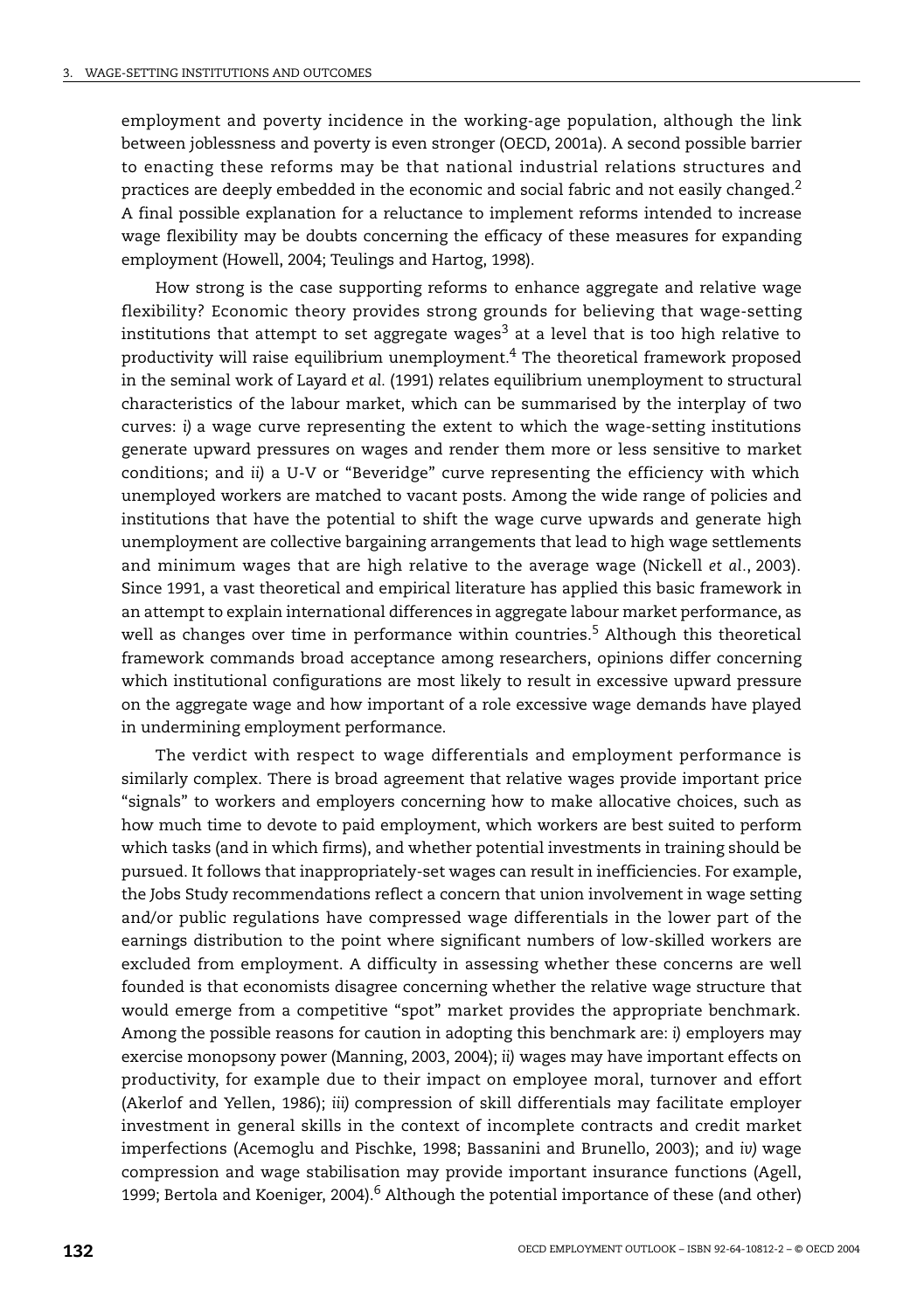departures from the assumptions of the competitive model has been demonstrated in theory, there is no consensus concerning the empirical import of these lines of reasoning and, hence, their salience for guiding policy choices.

The next two sub-sections survey first, recent research findings concerning the impact of the organisation of collective bargaining on macroeconomic performance and second, the evolution of wages in OECD countries since 1970. This material provides additional context for the chapter's core empirical analysis which then follows in Sections 2 and 3.

# *B. How does the organisation of collective bargaining affect wages and employment? Collective bargaining and aggregate outcomes*

A large body of empirical research characterises national systems of collective bargaining in terms of one or more indicators and investigates the associations between those indicators and macroeconomic performance. The World Bank recently sponsored a survey of this research literature which synthesises the findings from over 1 000 primary and secondary studies (Aidt and Tzannatos, 2002). Among the findings that emerge from this review are the following: *i)* higher union density and bargaining coverage appear to be associated with a number of negative effects that are predicted by monopoly models of unions (*e.g.* real wages, inflation and unemployment tend to be higher and employment lower), with the evidence for such effects being stronger for coverage than for density; however, *ii)* estimates of the magnitude of these effects differ greatly across studies and co-ordinated bargaining appears to neutralise many of them; furthermore, *iii)* a considerable number of studies have found evidence that co-ordinated bargaining was associated with superior macroeconomic performance in the 1970s and 1980s, although this appears not to have been the case during the 1990s; suggesting that *iv)* the impact of co-ordination (and the organisation of collective bargaining in general) is contingent upon a number of other factors, probably including the broader economic environment and interactions of bargaining institutions with each other, as well as with other economic and political institutions (*e.g.* the degree of independence exercised by monetary authorities – see Iversen, 1998, 1999).

The overall fragility of the evidence linking collective bargaining to macroeconomic performance suggest that great caution should be exercised when attempting to draw guidance for making policy choices from this research, as the authors of the World Bank study emphasise (Aidt and Tzannatos, 2002). Flanagan (1999) also highlights the non-robustness of the econometric evidence and argues that future research should focus on identifying the most important interaction effects underlying the contingent nature of the impact of wage bargaining on macroeconomic outcomes. Unfortunately, such attempts have had only limited success to date, which probably reflects the complexity of collective bargaining institutions and their interactions with the broader economic and political environment. A second promising research direction is to improve the measurement of collective bargaining institutions. Indeed, this has been a very active area of research recently and a number of important studies have enriched the descriptive information available for assessing international differences in the extent and organisation of collective bargaining (see, notably, Ebbinghaus and Visser, 2000; Golden *et al.*, 2002; Iversen, 1998, 1999; Kenworthy, 2001a, b, 2003; Ochel, 2000a, b; Traxler *et al.*, 2001) since the OECD last updated its indicators of the organisation of collective bargaining (OECD, 1997a). However, there does appear to have been comparable progress in clarifying conceptual issues concerning how best to characterise the effective degree of centralisation/co-ordination in bargaining and there has been a proliferation of different indicators of centralisation, co-ordination and corporatism.7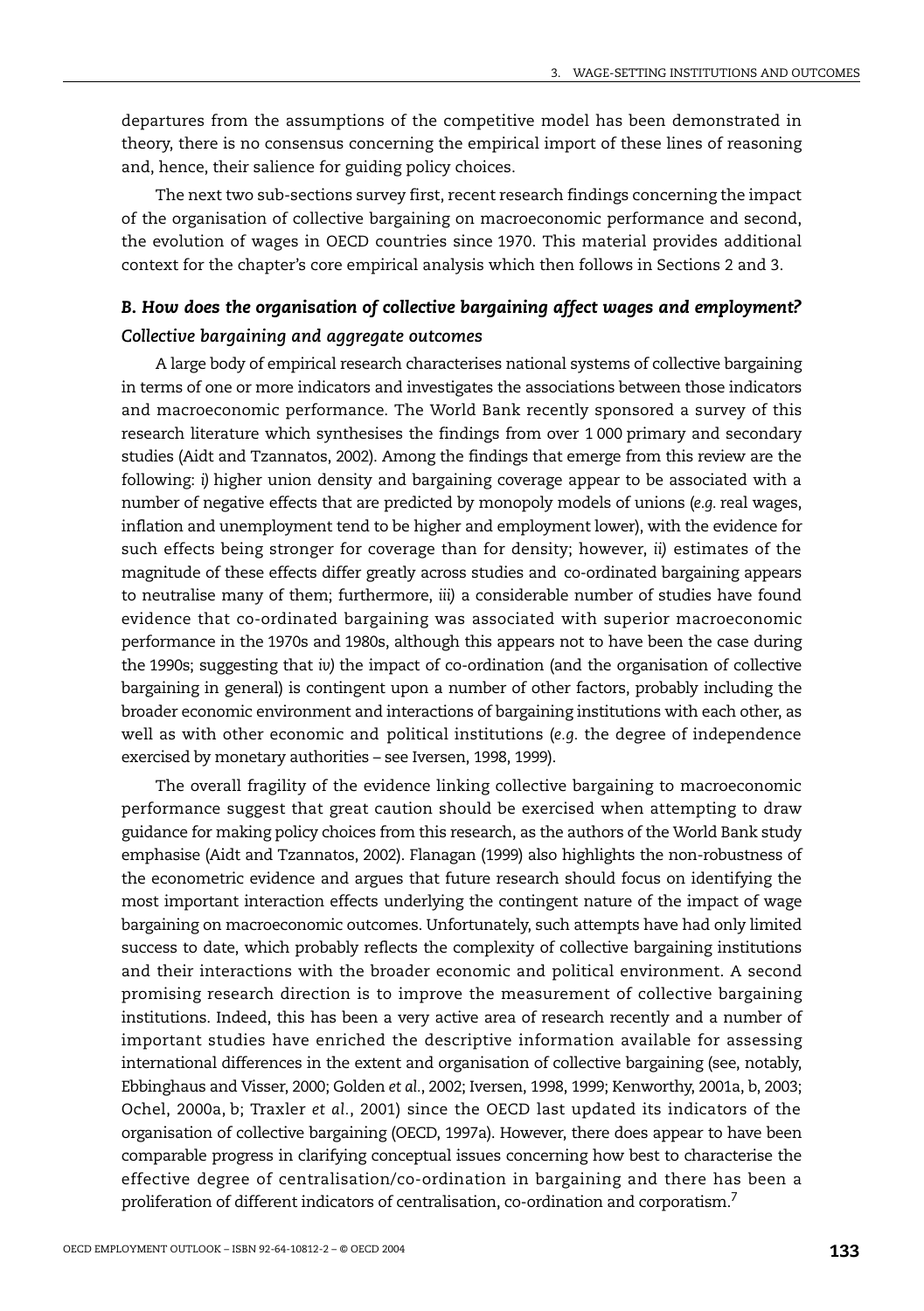The well known study of Calmfors and Driffill (1988) and the considerable literature it has stimulated exemplifies the strengths of this area of research, but also some of its limitations. Since this study, it has been widely accepted that there need not be a monotonic relationship between increasing departures from an idealised competitive market and decreasing responsiveness of wages to supply and demand factors. Specifically, Calmfors and Driffill argued that centralised collective bargaining facilitates the responsiveness of the aggregate wage demands to macroeconomic conditions, especially as compared to bargaining at the industry or sectoral level, since union bargainers are more aware of the macro-level effects of wage settlements. Following more conventional reasoning, they also argued that decentralised bargaining could produce good employment performance, since unions would exercise relatively little monopoly power. This reasoning implies a "hump-shaped" relationship between the degree of centralisation and unemployment, with both decentralised and centralised systems outperforming intermediate systems. Some subsequent studies have reported evidence in support of the "hump-shaped" hypothesis (*e.g.* Elemeskov *et al.*, 1998), but most other studies have not found such a relationship (Aidt and Tzannatos, 2002; OECD, 1997a). Soskice (1990) challenged Calmfors and Driffill's focus on the centralisation of collective bargaining to the exclusion of co-ordination mechanisms. He argued that a co-ordinated system of sectoral bargaining may be as effective as a centralised bargaining system at adapting to aggregate economic conditions, a point later argued in detail for the Dutch case by Teulings and Hartog (1998) and broadly adopted in the recent research literature. In sum, more than a decade of research has failed to provide decisive evidence either for or against the Calmfors and Driffill hypothesis, illustrating the difficulties researchers have encountered in obtaining robust results or even in agreeing how best to characterise the effective degree of co-ordination in bargaining.

### *Collective bargaining, wage differentiation and relative employment rates*

The evidence is quite strong that unions reduce wage inequality and that this compression effect is strongest in countries where union membership and bargaining coverage are high, and bargaining is centralised and/or co-ordinated (Aidt and Tzannatos, 2002; Blau and Kahn, 1999, 2002; OECD, 1997a). More "corporatist" wage-bargaining systems also appear to reduce the responsiveness of industry and firm-level wages to sectoral price and productivity developments (Holmlund and Zetterberg, 1991; Teulings and Hartog, 1998), and result in smaller wage premia for union workers (Blanchflower and Bryson, 2002; Hartog *et al.*, 2000). The higher skill premia and greater responsiveness of wages to local conditions, which are observed in national labour markets characterised by decentralised wage bargaining, suggest that the price mechanism is playing a more active role in guiding factor inputs to their highest value uses in these countries. However, some analysts have argued that this pattern reflects, instead, a greater scope for local rent-seeking when bargaining is decentralised, which does not contribute to allocative efficiency (Teulings, 1998).

The evidence is mixed concerning whether the wage compression associated with union involvement in wage setting affects the relative employment rates of workforce groups whose members tend to be over-represented in low-paid jobs, such as youths, women and less-skilled workers. Some of the strongest evidence supporting concerns that centralised wage setting systems reduce wage differentials to the point where low-skilled workers are pushed out of the labour market comes from case studies of historical episodes in Norway (Kahn, 1998) and Sweden (Edin and Topel, 1997), during which unions aggressively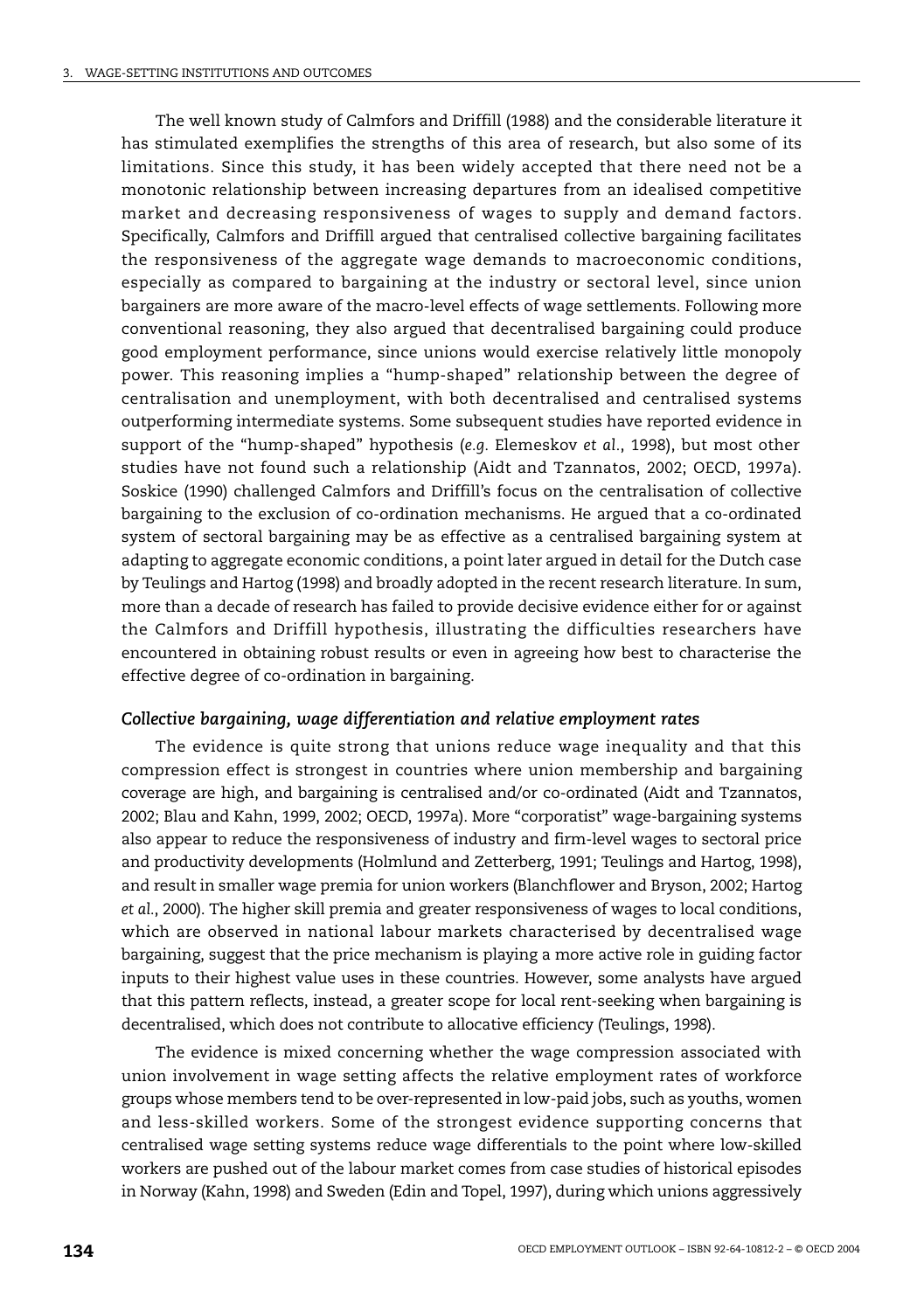compressed wage differentials, particularly at the bottom of the earnings distribution. In both countries, low-education and low-skilled workers experienced sharp reductions in employment, especially in the private sector, as wage floors were pushed up. In Sweden, employment also contracted sharply in low-wage industries (Davis and Henrekson, 2000). Regressions based on panel data for OECD countries have also provided some evidence in support of the hypothesis that higher union density and centralisation/co-ordination have been associated with lower relative employment for low-skilled workers (Kahn, 2000; Bertola *et al.*, 2002b). However, these studies relied on indirect evidence (*i.e.* regressed employment outcomes directly on measures of collective bargaining), without verifying that relative wages were, in fact, compressed in a way that would explain the apparent link between the organisation of wage bargaining and employment outcomes.8

# *C. How have wages evolved and what were the implications for employment?*

# *Aggregate wages and employment*

The rate of increase in nominal compensation has progressively slowed since the mid-1970s, with the sharpest deceleration coming between the 1970s and the 1980s (Chart 3.1).<sup>9</sup> Nominal compensation per hour worked in the business sector rose at an average annual rate of 13% during 1970-79, but slowed steadily to a little under 3% during 2000-03.<sup>10</sup> Much of this deceleration reflected the successful disinflation policies implemented in many OECD countries, following a general worsening of inflationary pressures late in the 1960s and during the first half of the 1970s.<sup>11</sup> However, the rate of increase in real wages also slowed, both absolutely and – what is of greatest salience for this chapter's analysis – relative to productivity



Chart 3.1. **Recent trends in aggregate earnings suggest considerable wage restraint**

- *a)* Averages for Australia, Austria (wage share only), Belgium, Canada, Denmark, Finland (nominal hourly wage, real hourly wage and wage share only), France, Germany, Greece (wage share only), Iceland, Ireland, Italy, Japan, the Netherlands, Spain, Sweden, the United Kingdom and the United States.
- *b)* Percentage annual growth rate (left-side scale).
- *c)* Value of index normalised to zero in 1970 (left-side scale).
- *d)* Percentage share of total business sector income (right-side scale).
- *Source:* OECD (2004a).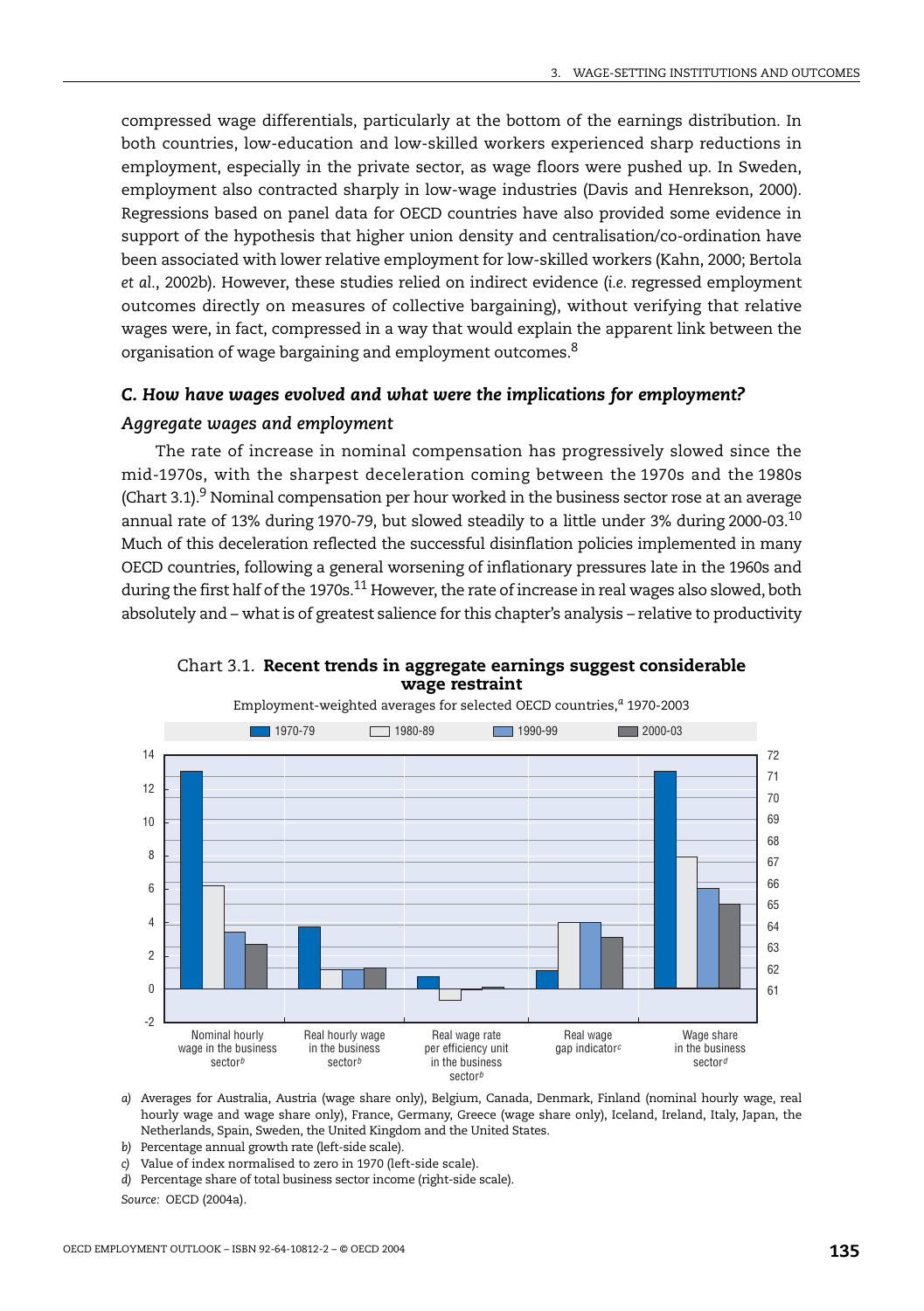### Box 3.2. **Measuring excess real wage pressure**

In assessing whether real wage growth is excessive, it is desirable to take account of productivity growth and the level of unemployment:

The rate of *productivity growth* determines how rapidly real wages can rise without undermining employment performance. A commonly used yardstick for aggregate wage pressure is provided by the "distributive margin formula", which identifies wage pressure with the excess of real wage growth compared to the growth rate of labour productivity (see *e.g.* European Commission, 2003b). There are many equivalent versions of this intuitive rule of thumb (*e.g.* whether the wage share rises or the growth rate of unit labour costs exceeds price inflation). However, all such criteria are vulnerable to the critique that changes in the aggregate real wage affect capital intensity and hence labour productivity, particularly as the time horizon considered is extended. Blanchard (1997) argues that a better indicator of whether the aggregate wage is rising more rapidly than is justified by productivity gains is provided by changes over time in the real wage per "efficiency unit" of labour (*i.e.* total compensation costs divided by hours worked "augmented" to account for the impact of technological progress on human productivity). Changes in the real wage rate per efficiency unit provide a conceptually appealing criterion for assessing real wage pressures, but its implementation raises both theoretical and empirical difficulties related to the construction of an appropriate index of productivity. Consequently, this chapter uses both the distributive margin and wage per efficiency unit criteria to assess how the productivity-adjusted aggregate wage has evolved since 1970.

A large body of empirical work has confirmed the theoretical prediction that the bargained wage tends to be lower the higher the *unemployment rate* (*cf.* the wage curve, see Blanchflower and Oswald, 1994; and Nickell *et al.*, 2003). It follows that the prevailing rate of unemployment should be taken into account when assessing whether excessive wage demands are undermining employment performance. In particular, *ex post* real wage growth low enough to be consistent with productivity gains would not imply that wage bargaining is functioning well, if a high rate of unemployment were required to achieve this "restraint". A rigorous treatment of this issue is complex and beyond the scope of this chapter (see, *e.g.* Desplatz *et al.*, 2003; and Estavão and Nargis, 2002, for the case of France). However, the simple "real wage gap indicator" recently utilised by the European Commission (2002) provides a useful first-pass assessment. This indicator combines the productivity adjustment advocated by Blanchard (1997) with an approximate adjustment for the moderating effect of unemployment on wage setting and is defined as the sum of the logarithm of real wage rate per efficiency unit of labour and the unemployment rate. The (implicit) coefficient of 1.0 that is applied to the unemployment rate is based on the assumptions that the elasticity of the wage curve with respect to the unemployment rate is –0.1, which is consistent with much of the empirical literature (Blanchflower and Oswald, 1994), and that the unemployment rate equals 10%, which is more or less accurate depending on the country and year considered. Although somewhat *ad hoc*, this index provides a useful check whether conclusions concerning trends in the level of wage pressure (or wage restraint) are altered after taking account of changes in the unemployment rate.

growth (see Box 3.2 for a discussion of measurement issues related to assessing whether real wage growth is excessive). Growth in real hourly compensation slowed from 4% during 1970-79 to just over 1% annually since 1990. Most suggestive of increasing wage restraint, the wage share in the business sector has trended downward since the early  $1980s^{12}$  and the growth rate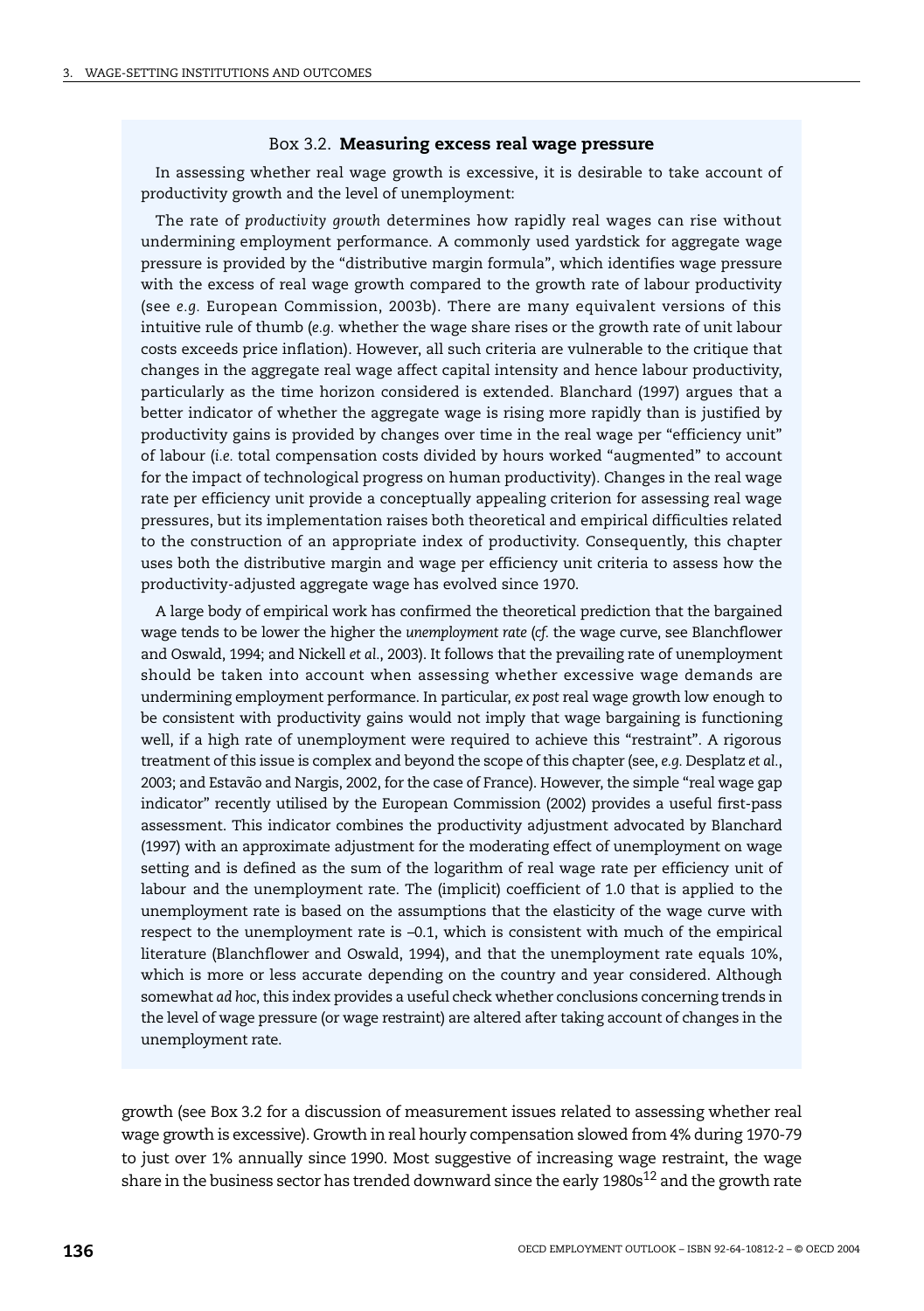of the real wage per efficiency unit of labour was actually negative during the 1980s and has been approximately zero since. However, a simple real wage gap indicator suggests that wage pressure may not have slackened beyond what would have been expected given the generally higher unemployment rates in more recent decades. In sum, the period since the end of the 1970s appears to have been characterised by an overall trend toward wage moderation in the OECD area, by most measures, but it is unclear whether this represents a structural change in wage setting that has reduced upward wage pressure at a given level of unemployment.

There were important differences of timing and magnitude of these wage trends across different OECD countries (see OECD, 2004a). For example, the wage share in the business sector fell steadily in Ireland and the United States throughout the entire period considered (indeed, steeply in Ireland), while growth in the real wage per efficiency unit was moderate (indeed, often negative).<sup>13</sup> Signs of wage restraint emerged later in most other countries, often after having seen an increase in the wage share during the 1970s or early 1980s. This pattern held for Belgium, France, Germany, Greece, Italy and the Netherlands, within the EU, as for Australia, Canada and Japan. Of these countries, the Netherlands experienced a notably sharp decline in the real wage per efficiency unit during the first half of the 1980s (a period marked by the Wassenaar agreement of 1982, which initiated a series of national social compacts to restrain wage growth).<sup>14</sup> Upward pressures on wages and labour costs fell sharply in the 1990s in Finland, New Zealand and Norway. Trends in the degree of wage restraint are less clear in other countries, including Spain and the United Kingdom.15

It is not immediately evident whether these cross-country differences in the degree and timing of real wage restraint, as measured here, translated into differences in employment performance. Some of the countries experiencing strong employment performance in recent years also exhibited a high degree of apparent wage restraint (most notably, Ireland and the United States), but other countries with strong employment performance do not appear to fit this pattern (notably Spain). Juxtaposing historical data for aggregate wages and unemployment more systematically can help to clarify whether they have co-varied in a manner that is consistent with there having been a trade-off between high wages and low unemployment.<sup>16</sup> No such trade-off is evident when real aggregate wages and unemployment data are plotted against each other for a panel of OECD member countries (chart not shown). However, this is no surprise. The real wage consistent with a given level of unemployment would be expected to be influenced by both country-specific factors (*e.g.* levels of frictional unemployment and productivity), and period-specific factors (*e.g.* general technological progress and oil price shocks). If these influences can be purged from the data, there is a better chance that the wageunemployment trade-off will become evident, provided that these data points can be interpreted as tracing movements along a downward-sloping aggregate labour demand curve, which is by no means guaranteed. $17$ 

Table 3.1 investigates this possibility, presenting correlation coefficients between the residual real aggregate wage and the residual unemployment rate, where "residual" refers to the fact that country and period effects have been purged from both of these variables.<sup>18</sup> A positive correlation between the aggregate wage and unemployment now emerges, but the correlation coefficient is rather small (0.20) and only marginally statistically significant (10%). In other words, this simple exercise provides only weak evidence that unemployment rose more since 1970 in countries where the real aggregate wage rose more, consistent with there being a trade-off between more rapid wage growth and lower unemployment.<sup>19</sup> The second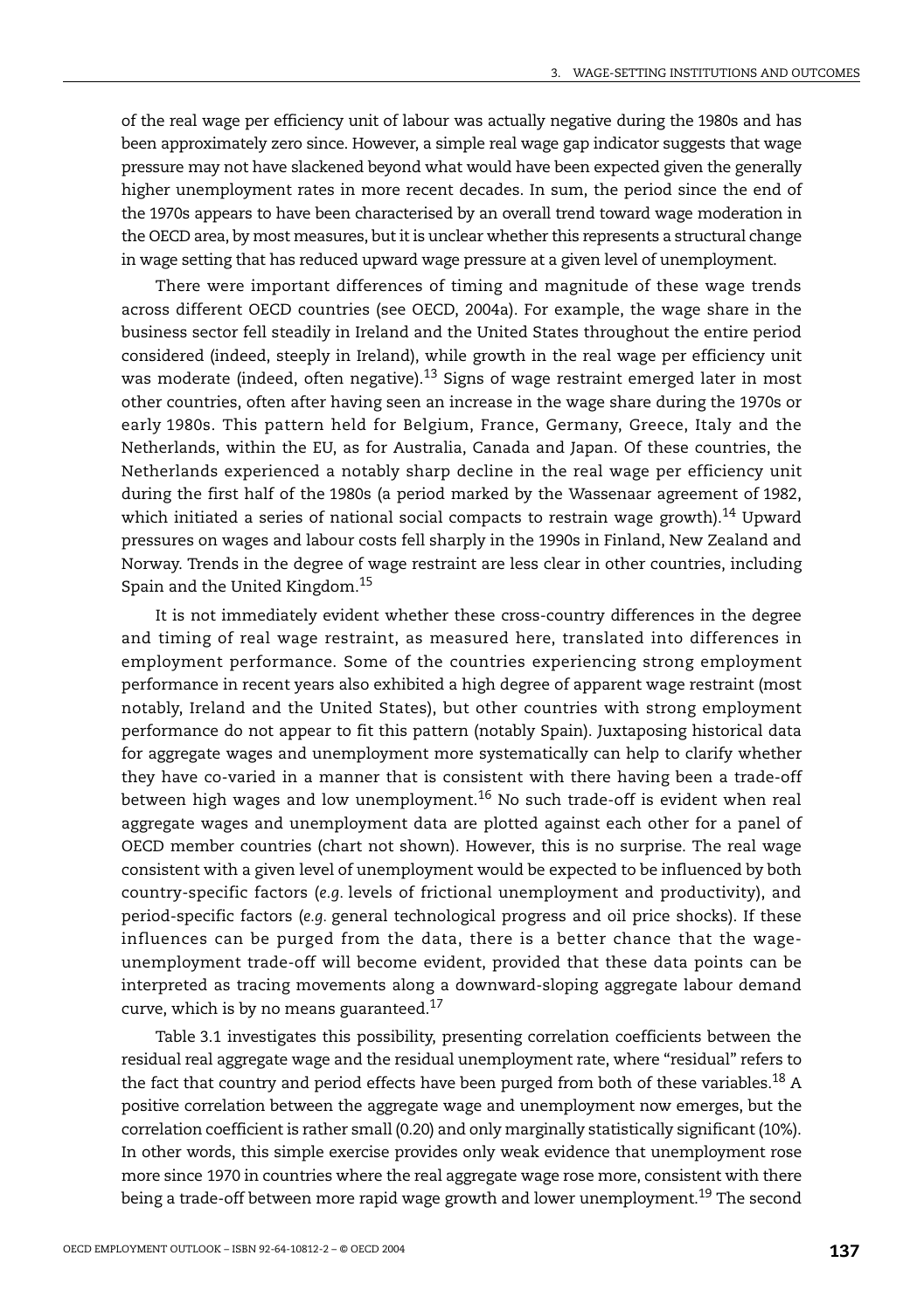### Table 3.1. **Correlations between wage and employment measures suggest possible trade-offs**

Five-year-averaged data for 1970-2000 in selected OECD countries, after removing period and country effects*<sup>a</sup>*

|                                                                             |              |                                    | <b>Employment measures</b>    |                                        |                                               |
|-----------------------------------------------------------------------------|--------------|------------------------------------|-------------------------------|----------------------------------------|-----------------------------------------------|
|                                                                             | Aggregate    |                                    |                               | Relative employment rates <sup>b</sup> |                                               |
| Wage measures                                                               | Unemployment | Employment-<br>population<br>ratio | Young men<br>(under 25 years) | Older men<br>$(55-64 \text{ years})$   | Prime-age<br>women<br>$(25-54 \text{ years})$ |
| Log real hourly wage in the business sector (PPPs)                          | $0.20*$      | $-0.42***$                         | $-0.48***$                    | $-0.03$                                | $-0.23**$                                     |
| Log efficiency wage <sup><math>c</math></sup> in the business sector (PPPs) | 0.12         | $-0.17$                            | $-0.12$                       | $-0.01$                                | $-0.60***$                                    |
| Earnings dispersion <sup><math>d</math></sup>                               | $-0.44***$   | $0.45***$                          | $0.57***$                     | $0.44***$                              | $0.25*$                                       |

\*\*\*, \*\*, \* denote statistical significance at the 1%, 5% and 10% levels, respectively.

*a)* Data values are averaged for the five-year periods 1970-74 to 1990-94 and the six-year period 1995-2000 for the following countries: Australia, Belgium, Canada, Finland, France, Germany, Ireland, Italy, Japan, the Netherlands, New Zealand, Sweden, Switzerland, the United Kingdom and the United States. Each variable was first regressed on a full set of period and country dummy variables using OLS (ordinary least squares). This table reports bivariate correlation coefficients between the residuals from these equations.

*b)* The logarithm of the ratio of the employment-population ratios for the indicated group and prime-age men.

*c)* Logarithm of the real wage rate per efficiency unit of labour input (see Box 3.2).

*d)* The logarithm of the 90-10 percentile ratio for the gross earnings of full-time men for the correlations with the aggregate unemployment and employment rates; the logarithm of the 50-10 percentile ratio for the gross earnings of full-time men for the correlations with relative employment rates.

*Source:* OECD Economic Outlook database (total compensation per employee in the business sector); OECD Productivity database (average hours per worker); *OECD Labour Force Statistics* (employment and unemployment measures); OECD Earnings database (earnings dispersion); *OECD Main Economic Indicators* (PPPs).

column of Table 3.1 reports the correlation coefficient between the employment-population ratio and the aggregate wage. Stronger evidence for a dynamic trade-off between the aggregate wage and employment performance now emerges, namely, a highly statistically significant correlation of –.42, implying that countries experiencing above-average wage growth tended to experience below-average growth in the employment-population ratio. The second table row reports the analogous correlation coefficients calculated using an estimate of the real aggregate wage per efficiency unit of labour, instead of wages per hour worked. Again, the signs of the correlation coefficients are consistent with there having been a trade-off between aggregate wages and employment, but the correlations are smaller in absolute value and statistically insignificant.<sup>20</sup>

Assuming provisionally that these correlations reflect an aggregate trade-off between wages and unemployment, it is interesting to explore whether the broad deterioration in unemployment performance between 1970 and the mid-1990s reflected movements along a stable trade-off line or a worsening of the trade-off, noting that both types of movements have their counterparts in different explanations which have been offered for the recent evolution of macroeconomic performance in OECD countries.<sup>21</sup> Chart 3.2 presents estimates of the shift in the wage-unemployment regression line after the 1970-74 period which provide suggestive evidence that a worsening trade-off contributed to the upward trend in unemployment.<sup>22</sup> Whether the hourly wage or the wage in efficiency units is used, it appears that the adverse shift in the trade-off – representing a 3 to 5 percentage-point increase in the unemployment rate at a given level of aggregate real wage pressure – occurred at the beginning of the 1980s, with the shift being somewhat larger for the wage in efficiency units. The results based on the hourly wage suggest that approximately one-half of the adverse shift has reversed since 1985, whereas the results based on the wage per efficiency unit indicate no such improvement.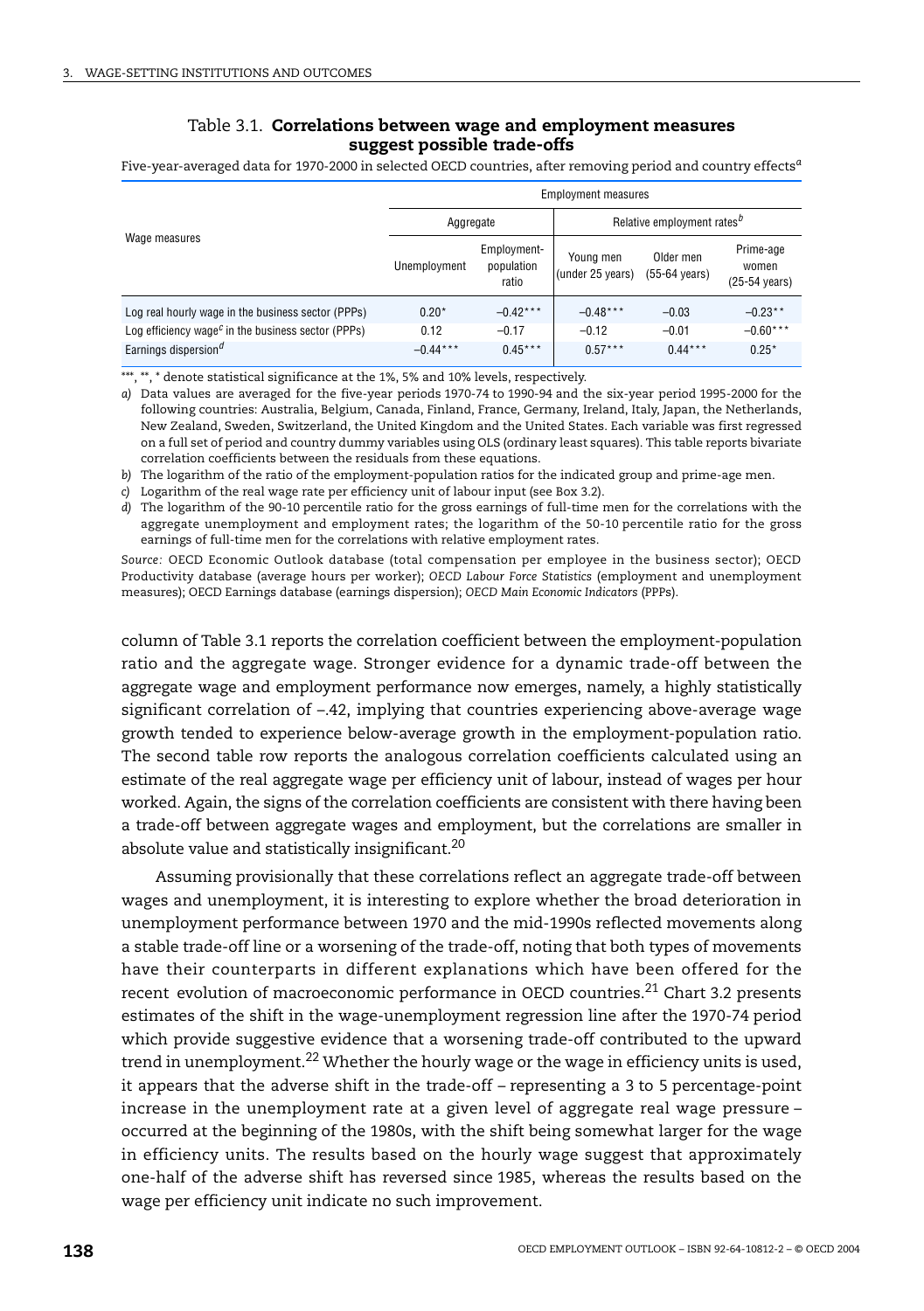# Chart 3.2. **Shifts in the apparent "trade-off" between wages and unemployment, 1970-2000**

Estimated increase in unemployment at a given wage outcome between 1970-74 and the period indicated*<sup>a</sup>*



*a)* Changes estimated as the coefficients of period dummies in an OLS regression of the unemployment rate on the indicated wage measure and a full set of period dummies. Prior to fitting the regression, both the unemployment and wage variables are converted to deviations from country mean values (see text for details). Data are five-year averages for the periods indicated.

*Source:* OECD Economic Outlook database for all variables except that average hours per worker are from the OECD Productivity database and 2002 PPPs are from the *OECD Main Economic Indicators*.

### *Wage differentials and employment*

Chart 3.3 provides an overview of the recent evolution of earnings differentials in OECD countries. Earnings inequality – as measured by the 90-10 percentile ratio of earnings for male full-time workers – has tended to increase since the 1970s, rising on average about 15% in the 20 countries for which data are available. During this same period, the earnings of youths relative to prime-aged workers fell, suggestive of a trend increase in the wage differential for labour market experience. Consistent with this interpretation, the relative wage of older workers rose. The relative wage of women also rose, a development that tended to dampen the overall rise in earnings inequality and which might be due to continuing gains in the human capital attributes – including the accumulation of labour market experience – of women relative to their male counterparts, as well as to the impact of equal pay legislation (OECD, 2002).<sup>23</sup>

National experiences with respect to recent trends in earnings inequality have been quite diverse (Table 3.2). As has been widely noted, earnings inequality has increased substantially during the past two decades in the United Kingdom and the United States, beginning from an already high level in the latter case. However, the rise in inequality stopped or even slightly reversed in the late 1990s in both countries. Wage dispersion also trended upwards in Australia, Italy, the Netherlands, New Zealand and Sweden. More recently, earnings inequality has risen sharply in several Central European countries, probably a reflection of the continuing transition from the compressed wage structures of the central planning era to a market-driven wage structure. In contrast, wage inequality remained roughly stable, and often quite low, in many EU countries and Japan, and fell quite sharply in Korea (OECD, 2000a).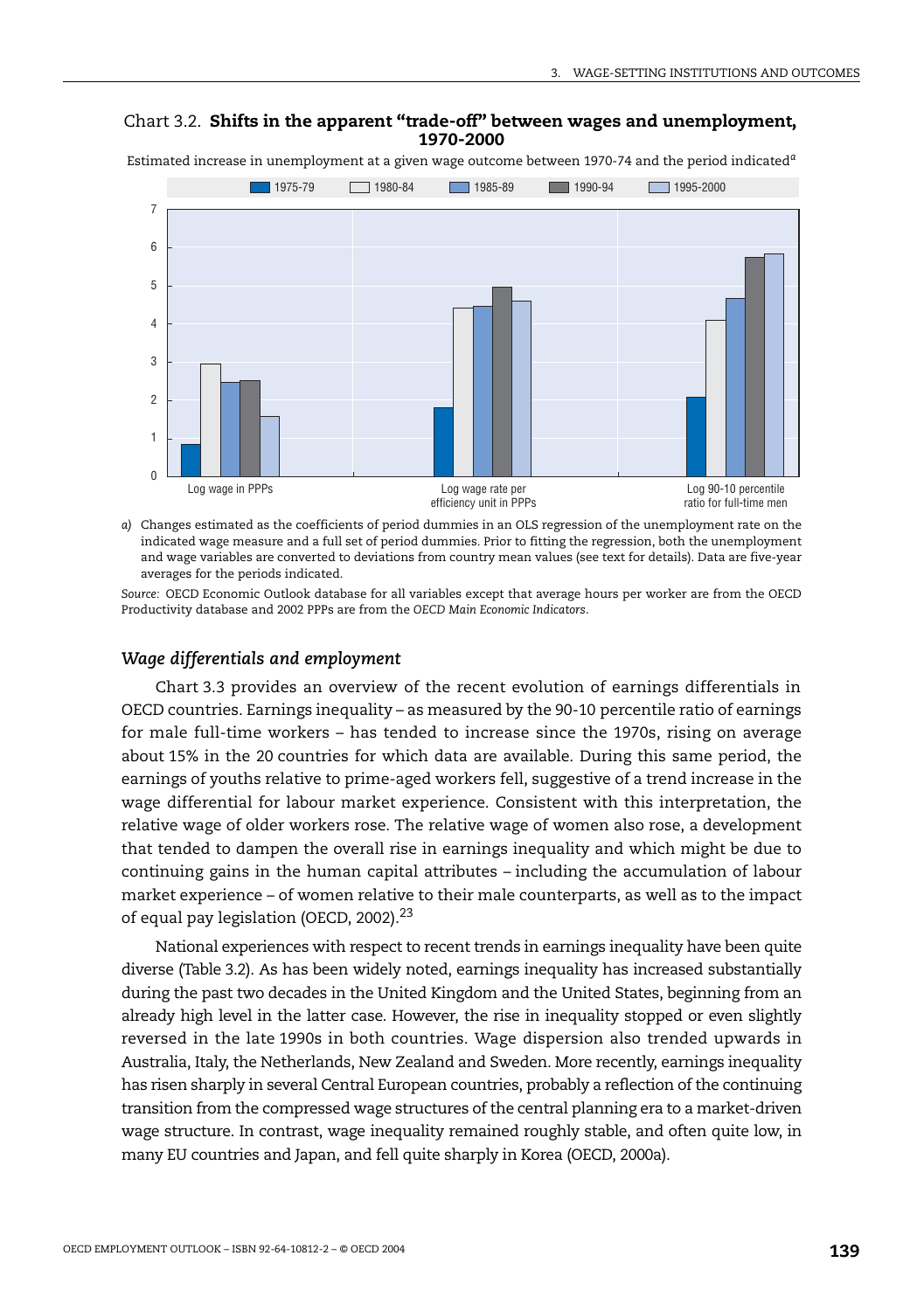

### Chart 3.3. **An overall trend toward rising wage dispersion, but also gains for women**

Employment-weighted averages for selected OECD countries, 1970-79 = 100

- *a)* 90-10 percentile ratio for full-time men, using data for Australia, Belgium, Canada, the Czech Republic, Finland, France, Germany, Hungary, Ireland, Italy, Japan, Korea, Netherlands, New Zealand, Poland, Portugal, Sweden, Switzerland, the United Kingdom and the United States.
- *b)* Full-time earnings of men aged 15-24 years relative to men aged 25-54 years, using data for Australia, Canada, the Czech Republic, Finland, Germany, Hungary, Italy, Japan, Korea, the Netherlands, Norway, Sweden, the United Kingdom and the United States.
- *c)* Full-time earnings of men aged 55-64 years relative to men aged 25-54 years, using data for Australia, Canada, the Czech Republic, Finland, Germany, Hungary, Italy, Japan, the Netherlands, Sweden, the United Kingdom and the United States.
- *d)* Full-time earnings of women aged 25-54 years relative to men aged 25-54 years, using data for Australia, Canada, the Czech Republic, Finland, Germany, Hungary, Italy, Japan, Korea, the Netherlands, Norway, Sweden, Switzerland, the United Kingdom and the United States.

*Source:* OECD Earnings database.

Due to the uncertainty concerning the appropriate benchmark, a direct assessment of whether the relative wage structure observed in a particular country is too compressed is inherently difficult.<sup>24</sup> However, the bottom row of Table 3.1 shows there has been quite a strong negative correlation between the unemployment residuals and the residuals for the log 90-10 percentile ratio for the earnings of full-time men, and an equally strong positive correlation between employment and this measure of wage dispersion. In other words, countries in which earnings inequality grew less than average (or fell) tended to experience a relative increase in unemployment and a relative decrease in employment. This pattern is consistent with the existence of a trade-off between wage compression and aggregate employment performance.

As was the case for the estimated trade-off between the aggregate wage and unemployment, it appears that the trade-off between earnings dispersion and unemployment has worsened since 1970-74 (Chart 3.2). Furthermore, there is no sign that this adverse shift has reversed in more recent years. An increase in the unemployment rate associated with unchanging wage differentials is consistent with the large body of research showing that the relative demand for low-skilled workers has fallen, creating market pressures for earnings inequality to rise (Katz and Autor, 1999). As was famously conjectured by Krugman (1994), rising unemployment in the more regulated European labour markets and rising earnings equality in the less regulated US labour market may be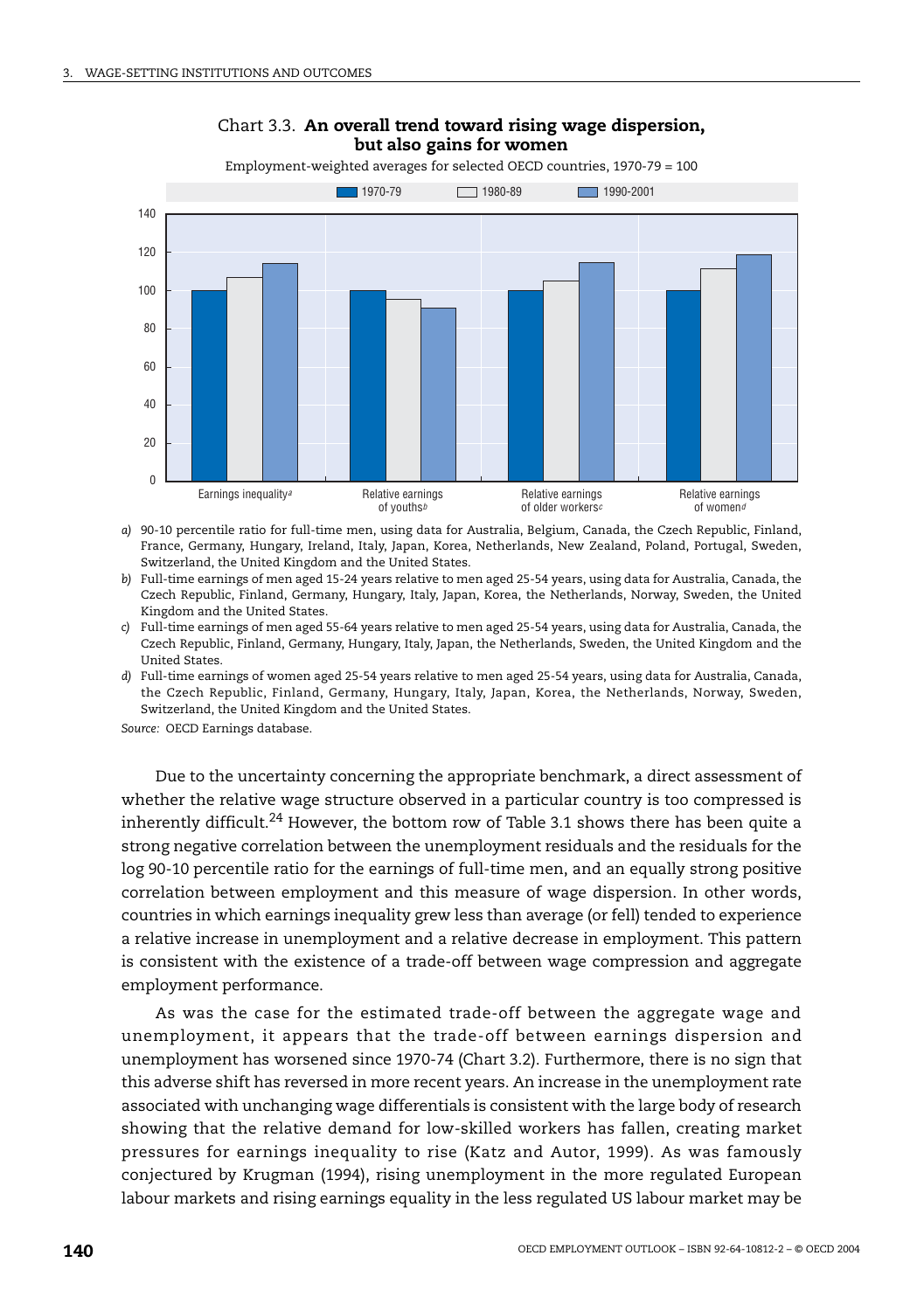|                       |                      |                        | Annual average         |                      |                      | 10-year change        |
|-----------------------|----------------------|------------------------|------------------------|----------------------|----------------------|-----------------------|
|                       | 1980-84              | 1985-89                | 1990-94                | 1995-99              | 2000-01              | 1985-89<br>to 1995-99 |
| Australia             | 2.88                 | 2.83                   | 2.82                   | 2.94                 | 3.07                 | 0.11                  |
| Austria               | 3.45                 | 3.49                   | 3.56                   | $\bar{\mathbf{r}}$ . | . .                  | $\ddotsc$             |
| Belgium               | У.                   | 2.40                   | 2.28                   | $\ddotsc$            | $\ddot{\phantom{0}}$ | $\ddotsc$             |
| Canada                | $\ddotsc$            | . .                    | $\ddot{\phantom{a}}$ . | 3.65                 | 3.71                 | $\ddotsc$             |
| <b>Czech Republic</b> | $\ddot{\phantom{a}}$ | $\ddot{\phantom{0}}$   | $\sim$ $\sim$          | 2.86                 | $\ddot{\phantom{a}}$ | $\sim$ .              |
| Denmark               | 2.17                 | 2.18                   | 2.16                   | $\sim$               | $\ddotsc$            | $\ddotsc$             |
| Finland               | 2.49                 | 2.50                   | 2.39                   | 2.36                 | 2.41                 | $-0.14$               |
| France                | 3.18                 | 3.19                   | 3.21                   | 3.07                 | $\ddot{\phantom{0}}$ | $-0.12$               |
| Germany               | 2.88                 | 2.86                   | 2.79                   | 2.87                 | $\ddotsc$            | 0.01                  |
| Hungary               | $\ddot{\phantom{a}}$ | 2.83                   | 3.55                   | 4.15                 | 4.92                 | 1.32                  |
| Ireland               | $\sim$               | $\sim$ $\sim$          | 4.06                   | 3.97                 | г.                   | $\sim$ .              |
| Italy                 | v,                   | 2.29                   | 2.35                   | 2.40                 | . .                  | 0.12                  |
| Japan                 | 3.08                 | 3.15                   | 3.07                   | 2.99                 | г.                   | $-0.15$               |
| Korea                 | 4.59                 | 4.25                   | 3.75                   | 3.77                 | . .                  | $-0.48$               |
| Netherlands           | 2.47                 | 2.55                   | 2.60                   | 2.85                 | $\ddotsc$            | 0.30                  |
| New Zealand           | 2.89                 | 2.90                   | 3.06                   | 3.28                 | $\ddotsc$            | 0.38                  |
| Norway                | $\bar{a}$ .          | $\ddot{\phantom{a}}$ . | $\sim$ .               | 1.96                 | 2.03                 | $\sim$ $\sim$         |
| Poland                | 2.59                 | 2.65                   | 3.03                   | 3.50                 | $\ddot{\phantom{0}}$ | 0.85                  |
| Portugal              | $\ddot{\phantom{a}}$ | 3.56                   | 3.76                   | $\sim$ $\sim$        | $\ddot{\phantom{a}}$ | $\sim$ $\sim$         |
| Sweden                | 2.01                 | 2.09                   | 2.11                   | 2.23                 | 2.30                 | 0.14                  |
| Switzerland           | $\sim$ .             | $\sim$ $\sim$          | 2.71                   | 2.69                 | $\sim$ .             | $\sim$ $\sim$         |
| <b>United Kingdom</b> | 3.09                 | 3.30                   | 3.39                   | 3.45                 | 3.40                 | 0.15                  |
| <b>United States</b>  | 3.91                 | 4.23                   | 4.39                   | 4.59                 | 4.64                 | 0.36                  |

|  |  |  |  | Table 3.2. $\,$ Trends in earnings dispersion, $^a$ 1980-2001 $\,$ |
|--|--|--|--|--------------------------------------------------------------------|
|--|--|--|--|--------------------------------------------------------------------|

. . Data not available.

*a)* 90-10 percentile ratios for the gross earnings of full-time employees.

*Source:* OECD Earnings database.

two sides of the same coin: as relative demand moved against less skilled workers, the unemployment price of continued wage compression in (much of) Europe mounted, as did the inequality price of a strong employment performance in the United States.<sup>25</sup>

The final three columns of Table 3.1 provide an additional look at possible trade-offs between wage compression and employment performance, focussing on the relative employment rates of three population groups, whose members tend to be underrepresented in employment: youths (defined as persons aged 15 to 24), older working-age persons (defined as persons aged 55-64) and women.<sup>26</sup> Youths and women often have relatively low levels of labour market experience and plausibly might be among the workforce groups most affected by any adverse consequences of wage compression for employment (Bertola *et al.*, 2002b). The residual relative employment rates for all three groups are significantly and positively correlated with residual wage dispersion, with the association being strongest for youths and weakest for women.<sup>27</sup> It also appears that employment of youths and women has grown less (or fallen more) in countries where aggregate wages rose most rapidly.

This descriptive analysis of recent wage trends tends to reinforce concerns that the OECD countries where wage-setting has tended to mute market pressures for a widening of wage differentials have paid a penalty in weaker employment performance. However, it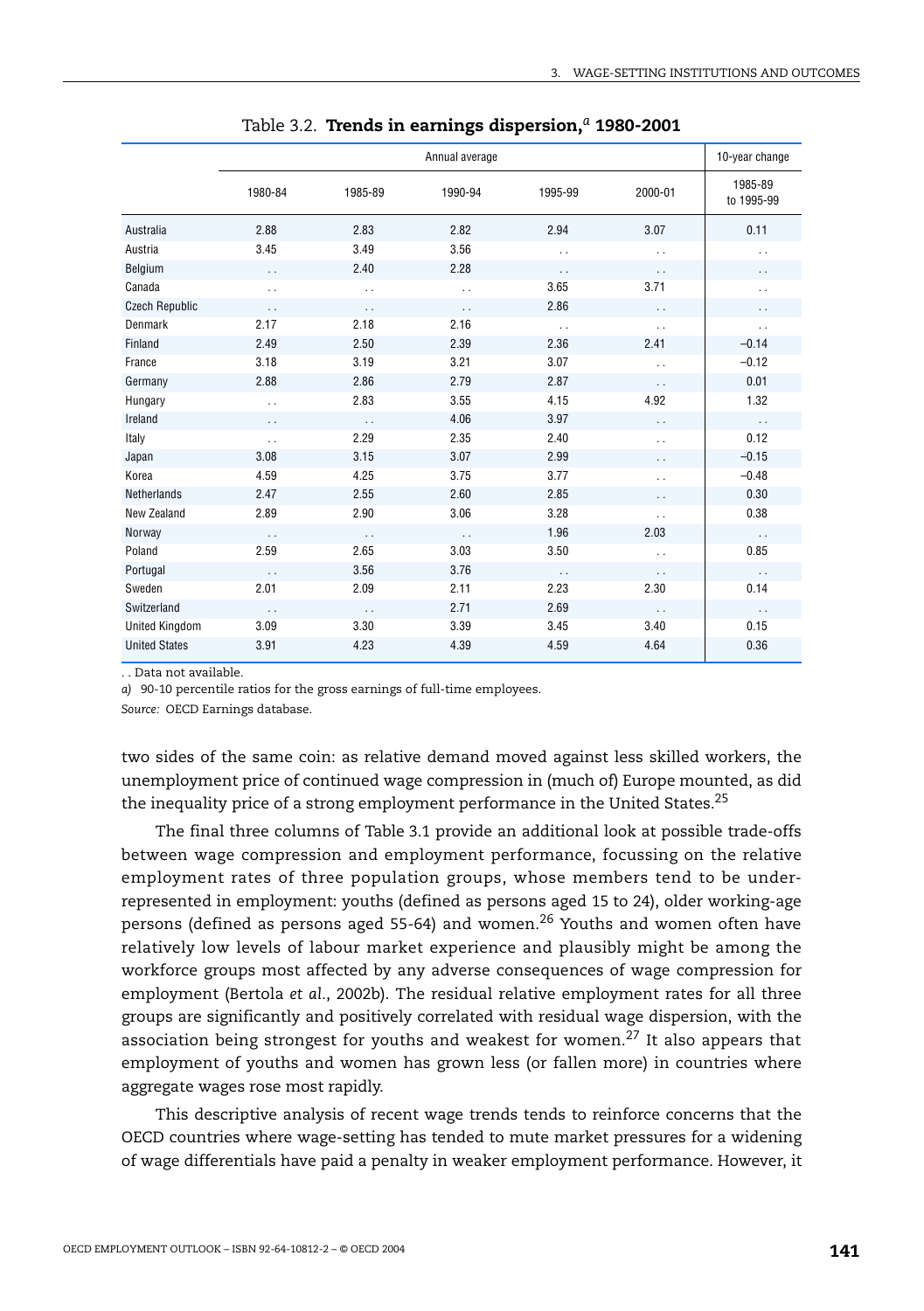must be emphasised that the preceding argument has been illustrative, rather than rigorous. Among the reasons for caution are that:

- More rigorous attempts to verify Krugman's conjecture that a "unified theory" can account for the divergence of US and European labour market trends during the 1990s have been inconclusive (Blank, 1997). Indeed, it appears that the majority of international studies using micro data to test whether the relative employment performance of low-skilled workers was worse in countries where the wage premium for skill was more rigid have not verified this thesis (*e.g.* Card *et al.*, 1999; Freeman and Schettkat, 2000; Krueger and Pischke, 1997; Nickell and Bell, 1995).28 However, Puhani (2003) finds some support for wage compression in Europe having increasingly excluded low-skilled workers from employment in a recent comparison of Germany and the United States. However, his comparison of the evolution of relative wages and employment in Germany and the United Kingdom conforms less well to this hypothesis.
- Allowing downward flexibility for the wages of low skilled workers could do very little to increase employment should labour supply elasticity be high for this workforce segment. In many OECD countries, the interaction of the tax system and income-tested benefits is such that the net income returns to working become very low (or even vanish) once wages fall below a certain level (Carone *et al.*, 2004). In such a context, the main impact of downward wage flexibility may be to worsen inactivity, unemployment and low-pay traps, and the most effective way to bring more low skill workers into employment might be targeted subsidies or tax exonerations for employers of these workers (OECD, 2003a).29

### *D. Open questions*

The argument up to now provides some theoretical and empirical support for the Jobs Study diagnosis that excessive aggregate wage growth and wage compression have been significant factors behind rising unemployment and unsatisfactory employment performance more generally, with the evidence appearing to be strongest for concerns that wage compression in the bottom half of the wage distribution has created barriers to employment for workforce groups whose members tend to be concentrated in low paying jobs. However, considerable uncertainty attends this diagnosis. A second source of uncertainty is that the impact of public policy on wage setting tends to be indirect (*e.g.* those resulting from policies that affect the organisation of collective bargaining or non-wage labour costs), since governments set wages directly only to a limited degree. Thus, an assessment of the continuing pertinence of the Jobs Study recommendations on wage setting must also consider whether the changes that are advocated in wage-setting institutions and practices (*e.g.* the decentralisation of collective bargaining), would have the desired effects on wages and employment. A related question is the extent to which national collective bargaining systems have already moved in the direction that was recommended. The quite broad trends toward aggregate wage restraint and rising wage dispersion, which was documented above, suggests that this may be the case or, alternatively, that quite different institutional set-ups have ultimately responded in qualitatively similar ways to the changing economic environment. The following two sections attempt to shed some light on these questions.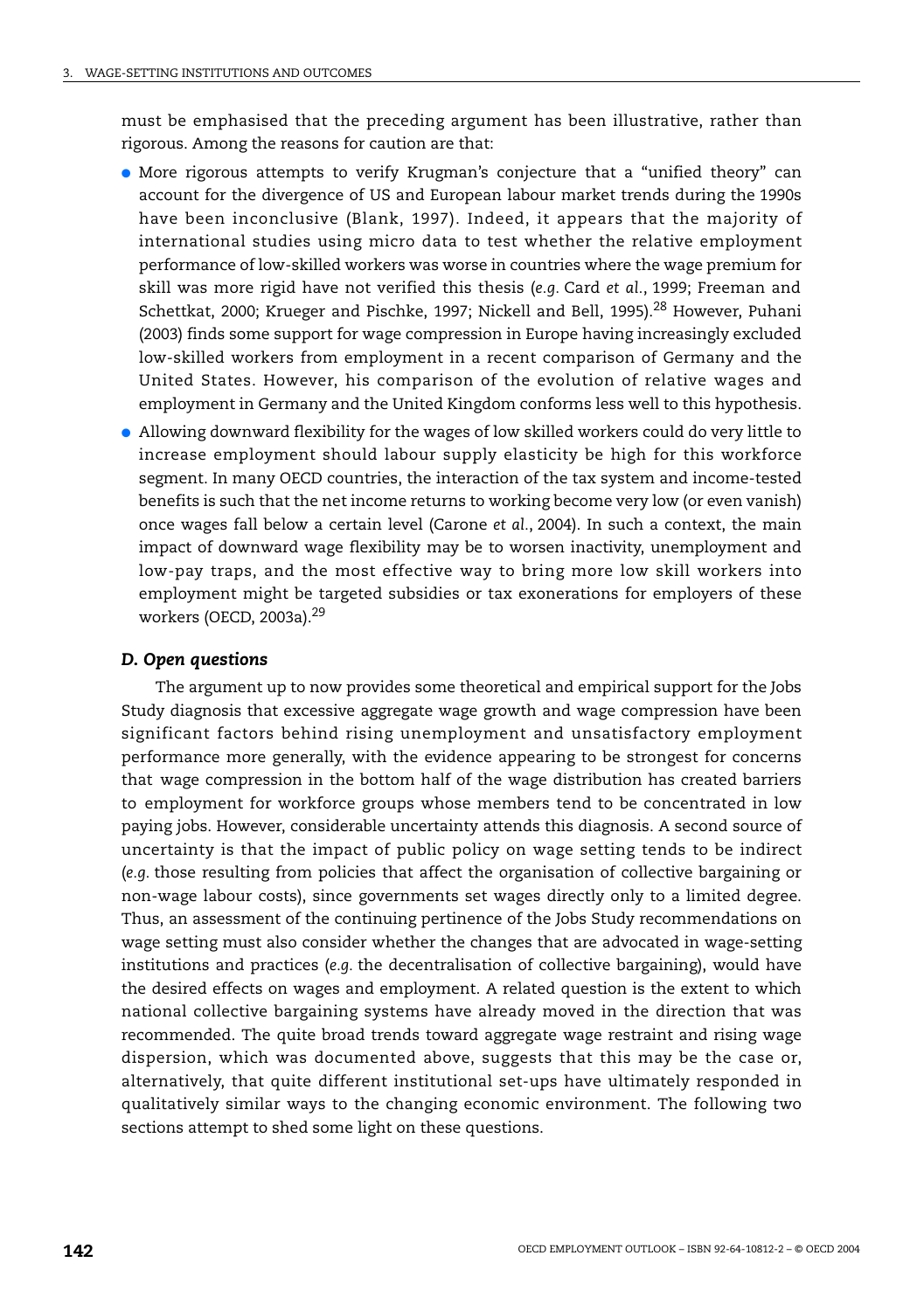# **2. Wage-setting institutions: the structure of collective bargaining**

# *A. Introduction*

The evolution of wages needs to be seen against the background of the institutional set-up of the labour market, and the labour and industrial relations system in particular. Wage-setting institutions differ widely in the OECD area, and have been scrutinised by an increasing number of researchers in recent years as to their labour market and wider macroeconomic impacts (for recent studies, see Blanchard and Wolfers, 2000; Nickell *et al.*, 2003; Traxler *et al.*, 2001). Among the characteristics of wage-setting institutions analysed below are trade union density, coverage by collective agreements (sometimes also called *union coverage*), the centralisation and co-ordination of wage bargaining, and a number of labour law features that influence the market power of the players in the area.<sup>30</sup> This analysis follows in the footsteps of previous OECD work published in the 1994 and 1997 editions of the *Employment Outlook*.

Most OECD countries regulate their labour relations by means of one or several laws that determine the underlying conditions for employee representation, trade union formation, collective bargaining and industrial conflict, among others. Importantly, legislation typically exempts the "two sides of industry" from the prohibition of restrictive business practices and anti-competitive behaviour that governs product markets. Typically, these features reflect a concern for stable employment relationships, social peace and to some extent a concern to correct asymmetries in bargaining strength between workers and employers.

As pointed out, *inter alia*, in OECD (1994b), legislation influences potential market power of trade unions and employers by setting and modifying statutory provisions that may tip a precarious balance in favour of one or the other side. Among the relevant elements of regulation highlighted below are union recognition and union security provisions, and the administrative extension of collective contracts.

While most OECD countries have been characterised by relative legislative stability on these issues since the 1950s and 1960s, fundamental overhauls of respective labour law since 1980 have occurred in the United Kingdom, New Zealand and Australia. Much of the changes in all three countries have concerned union recognition and union security. In addition, reforms in the latter two countries abolished (New Zealand) or substantially transformed (Australia) their compulsory arbitration systems, leading to a shift of collective bargaining to the enterprise level.

Concerning trade union recognition procedures, the United Kingdom removed statutory requirements for recognition in the early 1980s, which is usually considered a major factor in the decline of both union density and bargaining coverage since then (Disney *et al.*, 1995). In New Zealand, the 1991 Employment Contracts Act (ECA) removed the employer's "duty to bargain" with trade unions and gave equal weight to non-union bargaining agents, a step that was emulated by Australia in 1996 (Harbridge and Moulder, 1993; OECD, 2001b). However, both the United Kingdom and New Zealand partially reversed their stance under incoming Labour governments in the late 1990s. New Zealand, in its 2000 Employment Relations Act (ERA), (re)introduced a requirement for employers to bargain "in good faith", and restored to unions their monopoly in collective bargaining (Harbridge *et al.*, 2003; OECD, 2000b). The United Kingdom reintroduced union recognition procedures in the 1999 Employment Relations Act (ERA), whereby a union can be granted recognition as bargaining agent by the Conciliation and Arbitration Committee upon request, with or without a ballot (Wood and Moore, 2003).<sup>31</sup>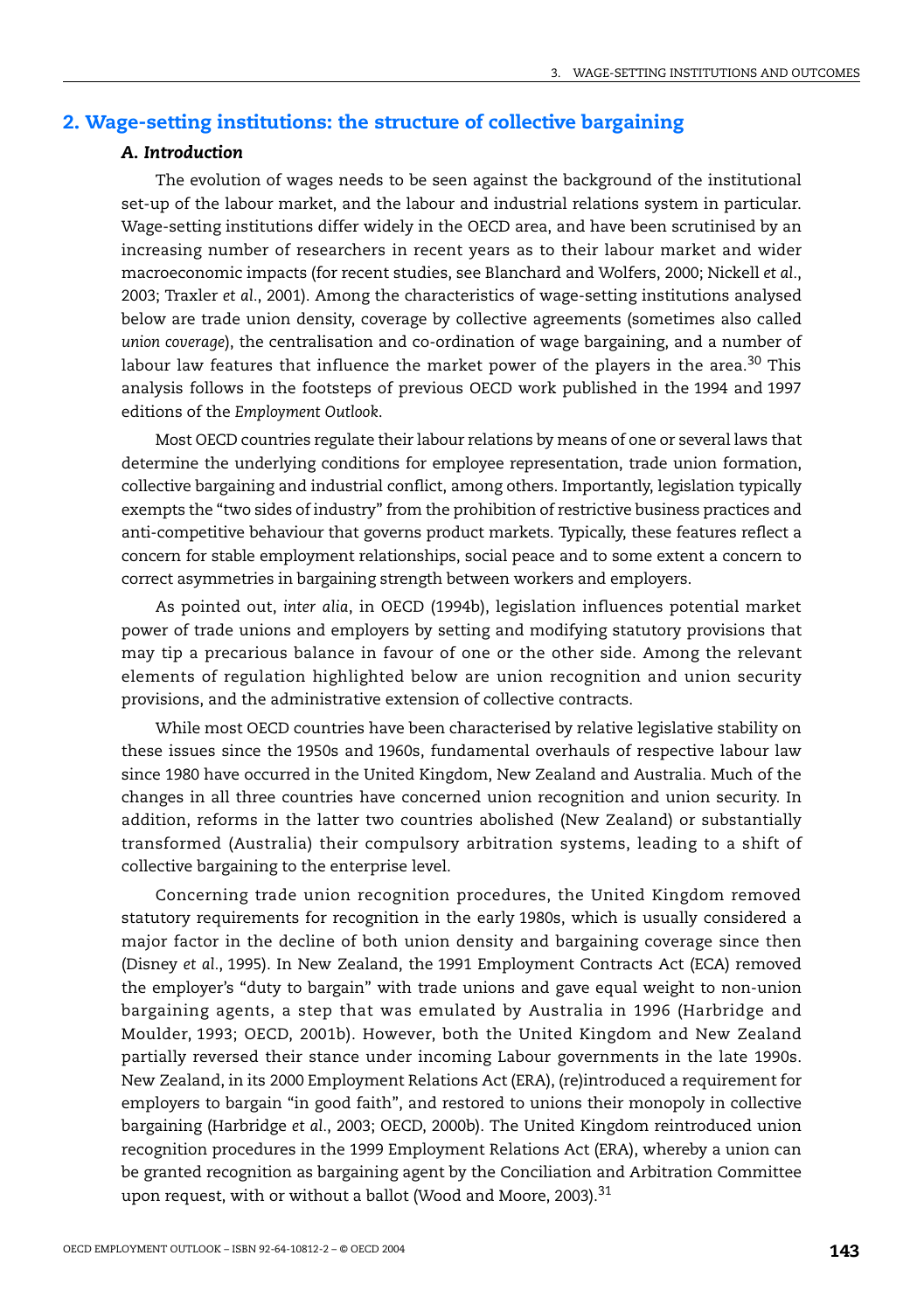Concerning union security provisions, labour law has been important to the extent that it allows or encourages closed-shop arrangements, historically characteristic of Anglo-Saxon countries. Here again, the United Kingdom, New Zealand and Australia have withdrawn legislative support for such arrangements since the 1980s, as the United States and Ireland had already done in previous decades. Pre-entry closed shops or "union shops" were never a relevant feature of labour relations in continental Europe. However, they have remained prominent in Mexico, while in Korea, still today almost one-third of enterprise unions and half of all union members fall under "union shop" arrangements, whereby a new employee has to join the local union within a certain period of time after hiring (OECD, 1997c; OECD, 2000a).32

### *B. Trade union density and collective bargaining coverage*

This section presents patterns in two key wage-setting institutions, trade union density and the coverage of workers by collective bargaining provisions. There is no doubt that both the extent of union membership and of bargaining coverage can be heavily influenced by the regulatory features noted above – together with, *inter alia*, the decline of manufacturing and shift towards services, the size and growth of the public sector, the spread of flexible contracts and extent of unemployment.<sup>33</sup> One other important institutional determinant of union membership is the so-called Ghent system, whereby unemployment benefit, as a rule, is administered by union-affiliated institutions (as in Belgium, Denmark, Finland and Sweden). Similarly, an important determinant of bargaining coverage is the practice (or not) of administrative extension of collective agreements (see Section C below).

Table 3.3 documents the evolution of trade union density and bargaining coverage rates in the OECD area since 1970. It also shows the extent to which the two indicators have historically differed – and continue to differ – in member countries. Chart 3.4 illustrates these differences in a nutshell for 2000, showing that the two values are at similar levels in only half a dozen OECD countries – mainly those where bargaining occurs predominantly in firms or establishments – and that the coverage rate often surpasses union density by a factor of 3 to 1, or even up to 9 to 1 (in the case of France, with 10% union density and over 90% bargaining coverage). Japan is the only country where union density is below the coverage rate, as Japanese unions have an important number of members outside of bargaining units.

Turning in more detail to the data presented on *trade union density*, Table 3.3 shows a steady decline of the weighted OECD average since 1970, and of the un-weighted average since 1980, as well as a steady increase in the coefficient of variation between OECD countries' density rates. Notably, these data refer (wherever possible) to "net" membership and tend not to include non-active members (see Annex 3.A1). Only four out of 20 countries, for which full data are available, increased density since 1970: Belgium, Denmark, Finland and Sweden, *i.e.* the four countries of the "Ghent system" outlined above. Another Nordic country where density increased in recent decades is Iceland, while union density increased in Spain, but stayed at rather low levels. In Finland, Iceland and Sweden, over three out of four salaried workers are unionised today, while the figure is one in eight or less in France, Korea and the United States.

In 14 out of 24 countries for which data from 1980 onwards are available, density fell by at least one-quarter since then. Some even steeper declines are evident from the table: density more than halved in Portugal and New Zealand (where the 1991 Employment Contracts Act represented the end of a century of state protection of trade union organisation), while it fell by over one-third in seven countries (Australia, France, Ireland,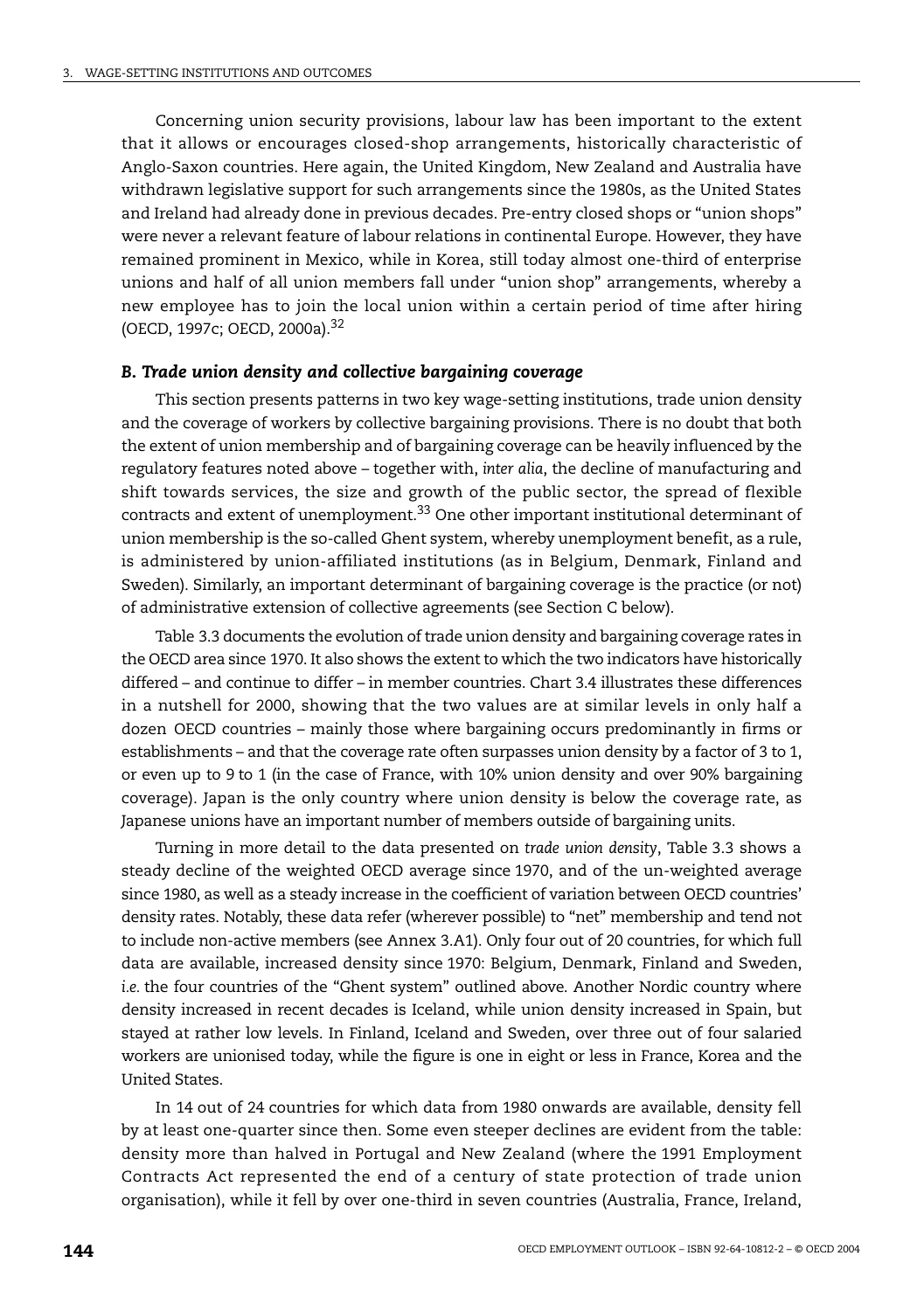| くくくり                                 |
|--------------------------------------|
|                                      |
|                                      |
|                                      |
|                                      |
| <b>OFCD countrie</b><br>inson dha Ti |
|                                      |
|                                      |
|                                      |
|                                      |
|                                      |
|                                      |
|                                      |
|                                      |
|                                      |
|                                      |
| ות בתח המורשת המורחות המורחות ב      |
|                                      |
|                                      |
|                                      |
|                                      |
|                                      |
| ;                                    |
|                                      |
|                                      |
|                                      |
|                                      |
|                                      |
|                                      |
| Î                                    |
|                                      |
|                                      |

| 60 (64)<br>$\frac{1}{8}$ $\frac{1}{8}$ $\frac{1}{8}$ $\frac{1}{8}$ $\frac{1}{9}$ $\frac{1}{8}$ $\frac{1}{8}$ $\frac{1}{8}$ $\frac{1}{8}$ $\frac{1}{8}$ $\frac{1}{8}$ $\frac{1}{8}$ $\frac{1}{9}$ $\frac{1}{8}$<br>$30+$<br>$\frac{1}{9}$ $\frac{1}{8}$ $\frac{1}{8}$ $\frac{1}{8}$ $\frac{1}{9}$ $\frac{1}{8}$ $\frac{1}{8}$ $\frac{1}{8}$ $\frac{1}{8}$ $\frac{1}{8}$<br>$: 8 + 2 + 8$<br>းခွံ<br>$95+$<br>ន្លឺ<br>$\ddot{\phantom{a}}$<br>$\frac{4}{5}$<br>వ్<br>Ranking<br>$5 - 9$<br>$\frac{1}{2}$ o $\alpha$ $\alpha$ $\alpha$<br>÷<br><u>ှစ =</u> စ<br><u>ှ တ</u><br><u>့ ဓာ က က</u><br>: ≌ ສ<br><u>့ က ထ ထ</u><br>1990<br>$\frac{1}{2}$ $\frac{1}{2}$ $\frac{1}{2}$<br>$\frac{1}{8}$ $\frac{1}{8}$ $\frac{1}{8}$<br>$:$ $:$ $\overline{5}$ $\overline{5}$ $\overline{5}$<br>: ಕ್ಲೆ ಹೈ ಕ್ಲೆ<br>$40+$<br>$-06$<br>$\frac{1}{6}$ $\frac{1}{6}$<br>: ई<br>$95 +$<br>క్షే<br>÷<br>$\mathbb{Z}^n$<br>$\ddot{\cdot}$<br>$\ddot{\cdot}$<br>$\frac{8}{10}$<br>$\frac{8}{20}$<br>వ్<br>Ranking<br>$\frac{8}{18}$<br>÷<br>$\sim$ $ \sim$ $\sim$<br>700074<br>÷<br><u>: ၈ ± ၈</u><br><u>း ဓ</u><br>$\vec{a}$ $\vec{a}$ $\vec{a}$<br>ာ ၅<br>$\frac{1}{4}$<br>1980<br>$rac{4}{37}$<br>$rac{+}{6}$<br>$-06$<br>$60+$<br>$60+$<br>$25 +$<br>15+<br>$\frac{1}{200}$ $\frac{1}{200}$<br>$70+$<br>$70 + 28$<br>$\overline{R}$<br>$60+$<br>$-05$<br>$95 +$<br>$\dot{5}$<br>$\ddot{\phantom{a}}$<br>÷.<br>di su<br>$\vdots$<br>$\ddot{\phantom{a}}$<br>÷<br>57<br>న<br>Ranking<br>12895はちょ335123752321123256223223<br>$2000^e$<br><b>あず 5 8 2 7 2 5 2 5 2 5 3 8 8 9 2 1 3 2 8 9 3 4 5 4 5 8 5 9 5 9 5 5 6 7 5 8 5 7 8 9 5 6 7 8 5 7 8 9 8 9 8 5 7 </b><br>వి<br>Ranking<br>$\frac{6}{28}$<br>ပ္ ေထာင္း လူ <i>႕</i><br>$1990^d$<br>వి<br>Ranking<br>$\sharp \circ \in \mathfrak{S}$<br>$: \alpha \neq \emptyset \succeq \overline{\omega}$<br>ုက္စ္တက္ တက္ဆိုင္ရာ<br><u>ှစ</u> ဟ $\sim$<br><u>း ဖ</u><br>$\overline{5}$<br>∶ ≈ ಸ<br>∶ న ⊤<br>$980^{\rm c}$<br>47 (47)<br>÷<br>់ ក្នុង ក្នុង អ្ន<br>: 88 8<br>$\frac{1}{2}$<br>85<br>$\therefore$ ဥ ္က တ္က တ္က တ<br>் க<br><b>805</b><br>$5 \frac{2}{2}$<br>$5\frac{1}{2}$<br>వ్<br>Ranking<br>$\frac{6}{1}$<br>$\frac{5}{10}$<br>÷<br>$\mathbf{c}$<br>2720<br>$\infty$<br>$\frac{10}{2}$ in $\frac{4}{3}$<br>e<br>$\approx$<br>$\mathbf{I}$<br>$\frac{1}{2}$ $\alpha$<br>Ξ<br>္ က<br>$\overline{17}$<br>q0261<br>$\frac{25}{56}$<br>$\cdot$<br>29<br>45<br>57<br>22<br>3582<br>÷<br>68<br>42<br>$\overline{4}$<br>32<br>G <sub>0</sub><br>÷<br>÷<br>47<br>÷<br>ස<br>$\overline{2}$<br>さ<br>÷<br>న్<br>$0$ ECD unweighted average $^\prime$<br>United Kingdom<br>Slovak Republic<br>Czech Republic<br><b>United States</b><br>Luxembourg<br>New Zealand<br><b>Netherlands</b><br>Switzerland<br>Denmark<br>Australia<br>Germany<br>Hungary<br>Belgium<br>Portugal<br>Sweden<br>Canada<br>Mexico<br>Austria<br>Norway<br>Finland<br>Iceland<br>Greece<br>Ireland<br>Poland<br>France<br>Turkey<br>Spain<br>Japan<br>Korea<br>Italy | 48 (47)<br>35(39)<br><b>The Contract</b><br>66 (66)<br>38 (38)<br>38 (44)<br>$1 \quad 1 \quad 1$<br>45<br>品<br>$1 \quad 1 \quad 1$<br>34 (36)<br>62 (61)<br>21 (21)<br>$1 \quad 1 \quad 1$<br>$42(42)$<br>$48(48)$<br>$27(26)$<br>$1 \quad 1 \quad 1$<br>43 (40)<br>32 (33)<br>H.<br>$\blacksquare$<br>$3\frac{4}{3}$<br>$0$ ECD weighted average $^{\prime}$<br>Coefficient of variation | $\frac{1}{2}$ $\frac{6}{5}$ $\frac{1}{2}$ $\frac{1}{2}$ $\frac{1}{2}$ $\frac{1}{2}$ $\frac{1}{2}$ $\frac{1}{2}$ $\frac{1}{2}$ $\frac{1}{2}$ $\frac{1}{2}$ $\frac{1}{2}$<br>: 6887<br>1981 for Luxembourg and Spain, 1982 for Australia and Portugal, 1983 for Iceland and 1984 for Canada.<br>1987 for Luxembourg, 1991 for Mexico, 1993 for Iceland and 1985 for the Czech Republic, Hungary, Poland and the Slovak R<br>2000<br>For the purposes of calculating rankings and averages, the indicated value was increased by 2.5 percentage points<br>Figures with a + sign represent lower-bound estimates.<br>1971 for New Zealand.<br>Data not available.<br>ತಾಂತೂಪ |                        |  | Trade union density (TUD) |  |  |  | Collective bargaining coverage <sup>a</sup> (CBC) |                                                            |
|-------------------------------------------------------------------------------------------------------------------------------------------------------------------------------------------------------------------------------------------------------------------------------------------------------------------------------------------------------------------------------------------------------------------------------------------------------------------------------------------------------------------------------------------------------------------------------------------------------------------------------------------------------------------------------------------------------------------------------------------------------------------------------------------------------------------------------------------------------------------------------------------------------------------------------------------------------------------------------------------------------------------------------------------------------------------------------------------------------------------------------------------------------------------------------------------------------------------------------------------------------------------------------------------------------------------------------------------------------------------------------------------------------------------------------------------------------------------------------------------------------------------------------------------------------------------------------------------------------------------------------------------------------------------------------------------------------------------------------------------------------------------------------------------------------------------------------------------------------------------------------------------------------------------------------------------------------------------------------------------------------------------------------------------------------------------------------------------------------------------------------------------------------------------------------------------------------------------------------------------------------------------------------------------------------------------------------------------------------------------------------------------------------------------------------------------------------------------------------------------------------------------------------------------------------------------------------------------------------------------------------------------------------------------------------------------------------------------------------------------------------------------------------------------------------------------------------------------------------------------------------------------------------------------------------------------------------------------|-------------------------------------------------------------------------------------------------------------------------------------------------------------------------------------------------------------------------------------------------------------------------------------------------------------------------------------------------------------------------------------------|-------------------------------------------------------------------------------------------------------------------------------------------------------------------------------------------------------------------------------------------------------------------------------------------------------------------------------------------------------------------------------------------------------------------------------------------------------------------------------------------------------------------------------------------------------------------------------------------------------------------------------------------------------------------------|------------------------|--|---------------------------|--|--|--|---------------------------------------------------|------------------------------------------------------------|
|                                                                                                                                                                                                                                                                                                                                                                                                                                                                                                                                                                                                                                                                                                                                                                                                                                                                                                                                                                                                                                                                                                                                                                                                                                                                                                                                                                                                                                                                                                                                                                                                                                                                                                                                                                                                                                                                                                                                                                                                                                                                                                                                                                                                                                                                                                                                                                                                                                                                                                                                                                                                                                                                                                                                                                                                                                                                                                                                                                   |                                                                                                                                                                                                                                                                                                                                                                                           |                                                                                                                                                                                                                                                                                                                                                                                                                                                                                                                                                                                                                                                                         |                        |  |                           |  |  |  |                                                   |                                                            |
|                                                                                                                                                                                                                                                                                                                                                                                                                                                                                                                                                                                                                                                                                                                                                                                                                                                                                                                                                                                                                                                                                                                                                                                                                                                                                                                                                                                                                                                                                                                                                                                                                                                                                                                                                                                                                                                                                                                                                                                                                                                                                                                                                                                                                                                                                                                                                                                                                                                                                                                                                                                                                                                                                                                                                                                                                                                                                                                                                                   |                                                                                                                                                                                                                                                                                                                                                                                           |                                                                                                                                                                                                                                                                                                                                                                                                                                                                                                                                                                                                                                                                         |                        |  |                           |  |  |  |                                                   | Ranking                                                    |
|                                                                                                                                                                                                                                                                                                                                                                                                                                                                                                                                                                                                                                                                                                                                                                                                                                                                                                                                                                                                                                                                                                                                                                                                                                                                                                                                                                                                                                                                                                                                                                                                                                                                                                                                                                                                                                                                                                                                                                                                                                                                                                                                                                                                                                                                                                                                                                                                                                                                                                                                                                                                                                                                                                                                                                                                                                                                                                                                                                   |                                                                                                                                                                                                                                                                                                                                                                                           |                                                                                                                                                                                                                                                                                                                                                                                                                                                                                                                                                                                                                                                                         |                        |  |                           |  |  |  |                                                   |                                                            |
|                                                                                                                                                                                                                                                                                                                                                                                                                                                                                                                                                                                                                                                                                                                                                                                                                                                                                                                                                                                                                                                                                                                                                                                                                                                                                                                                                                                                                                                                                                                                                                                                                                                                                                                                                                                                                                                                                                                                                                                                                                                                                                                                                                                                                                                                                                                                                                                                                                                                                                                                                                                                                                                                                                                                                                                                                                                                                                                                                                   |                                                                                                                                                                                                                                                                                                                                                                                           |                                                                                                                                                                                                                                                                                                                                                                                                                                                                                                                                                                                                                                                                         |                        |  |                           |  |  |  |                                                   |                                                            |
|                                                                                                                                                                                                                                                                                                                                                                                                                                                                                                                                                                                                                                                                                                                                                                                                                                                                                                                                                                                                                                                                                                                                                                                                                                                                                                                                                                                                                                                                                                                                                                                                                                                                                                                                                                                                                                                                                                                                                                                                                                                                                                                                                                                                                                                                                                                                                                                                                                                                                                                                                                                                                                                                                                                                                                                                                                                                                                                                                                   |                                                                                                                                                                                                                                                                                                                                                                                           |                                                                                                                                                                                                                                                                                                                                                                                                                                                                                                                                                                                                                                                                         |                        |  |                           |  |  |  |                                                   | $\begin{array}{c}\n0 & -\alpha \\ 0 & \alpha\n\end{array}$ |
|                                                                                                                                                                                                                                                                                                                                                                                                                                                                                                                                                                                                                                                                                                                                                                                                                                                                                                                                                                                                                                                                                                                                                                                                                                                                                                                                                                                                                                                                                                                                                                                                                                                                                                                                                                                                                                                                                                                                                                                                                                                                                                                                                                                                                                                                                                                                                                                                                                                                                                                                                                                                                                                                                                                                                                                                                                                                                                                                                                   |                                                                                                                                                                                                                                                                                                                                                                                           |                                                                                                                                                                                                                                                                                                                                                                                                                                                                                                                                                                                                                                                                         |                        |  |                           |  |  |  |                                                   |                                                            |
|                                                                                                                                                                                                                                                                                                                                                                                                                                                                                                                                                                                                                                                                                                                                                                                                                                                                                                                                                                                                                                                                                                                                                                                                                                                                                                                                                                                                                                                                                                                                                                                                                                                                                                                                                                                                                                                                                                                                                                                                                                                                                                                                                                                                                                                                                                                                                                                                                                                                                                                                                                                                                                                                                                                                                                                                                                                                                                                                                                   |                                                                                                                                                                                                                                                                                                                                                                                           |                                                                                                                                                                                                                                                                                                                                                                                                                                                                                                                                                                                                                                                                         |                        |  |                           |  |  |  |                                                   |                                                            |
|                                                                                                                                                                                                                                                                                                                                                                                                                                                                                                                                                                                                                                                                                                                                                                                                                                                                                                                                                                                                                                                                                                                                                                                                                                                                                                                                                                                                                                                                                                                                                                                                                                                                                                                                                                                                                                                                                                                                                                                                                                                                                                                                                                                                                                                                                                                                                                                                                                                                                                                                                                                                                                                                                                                                                                                                                                                                                                                                                                   |                                                                                                                                                                                                                                                                                                                                                                                           |                                                                                                                                                                                                                                                                                                                                                                                                                                                                                                                                                                                                                                                                         |                        |  |                           |  |  |  |                                                   |                                                            |
|                                                                                                                                                                                                                                                                                                                                                                                                                                                                                                                                                                                                                                                                                                                                                                                                                                                                                                                                                                                                                                                                                                                                                                                                                                                                                                                                                                                                                                                                                                                                                                                                                                                                                                                                                                                                                                                                                                                                                                                                                                                                                                                                                                                                                                                                                                                                                                                                                                                                                                                                                                                                                                                                                                                                                                                                                                                                                                                                                                   |                                                                                                                                                                                                                                                                                                                                                                                           |                                                                                                                                                                                                                                                                                                                                                                                                                                                                                                                                                                                                                                                                         |                        |  |                           |  |  |  |                                                   |                                                            |
|                                                                                                                                                                                                                                                                                                                                                                                                                                                                                                                                                                                                                                                                                                                                                                                                                                                                                                                                                                                                                                                                                                                                                                                                                                                                                                                                                                                                                                                                                                                                                                                                                                                                                                                                                                                                                                                                                                                                                                                                                                                                                                                                                                                                                                                                                                                                                                                                                                                                                                                                                                                                                                                                                                                                                                                                                                                                                                                                                                   |                                                                                                                                                                                                                                                                                                                                                                                           |                                                                                                                                                                                                                                                                                                                                                                                                                                                                                                                                                                                                                                                                         |                        |  |                           |  |  |  |                                                   |                                                            |
|                                                                                                                                                                                                                                                                                                                                                                                                                                                                                                                                                                                                                                                                                                                                                                                                                                                                                                                                                                                                                                                                                                                                                                                                                                                                                                                                                                                                                                                                                                                                                                                                                                                                                                                                                                                                                                                                                                                                                                                                                                                                                                                                                                                                                                                                                                                                                                                                                                                                                                                                                                                                                                                                                                                                                                                                                                                                                                                                                                   |                                                                                                                                                                                                                                                                                                                                                                                           |                                                                                                                                                                                                                                                                                                                                                                                                                                                                                                                                                                                                                                                                         |                        |  |                           |  |  |  |                                                   |                                                            |
|                                                                                                                                                                                                                                                                                                                                                                                                                                                                                                                                                                                                                                                                                                                                                                                                                                                                                                                                                                                                                                                                                                                                                                                                                                                                                                                                                                                                                                                                                                                                                                                                                                                                                                                                                                                                                                                                                                                                                                                                                                                                                                                                                                                                                                                                                                                                                                                                                                                                                                                                                                                                                                                                                                                                                                                                                                                                                                                                                                   |                                                                                                                                                                                                                                                                                                                                                                                           |                                                                                                                                                                                                                                                                                                                                                                                                                                                                                                                                                                                                                                                                         |                        |  |                           |  |  |  |                                                   |                                                            |
|                                                                                                                                                                                                                                                                                                                                                                                                                                                                                                                                                                                                                                                                                                                                                                                                                                                                                                                                                                                                                                                                                                                                                                                                                                                                                                                                                                                                                                                                                                                                                                                                                                                                                                                                                                                                                                                                                                                                                                                                                                                                                                                                                                                                                                                                                                                                                                                                                                                                                                                                                                                                                                                                                                                                                                                                                                                                                                                                                                   |                                                                                                                                                                                                                                                                                                                                                                                           |                                                                                                                                                                                                                                                                                                                                                                                                                                                                                                                                                                                                                                                                         |                        |  |                           |  |  |  |                                                   |                                                            |
|                                                                                                                                                                                                                                                                                                                                                                                                                                                                                                                                                                                                                                                                                                                                                                                                                                                                                                                                                                                                                                                                                                                                                                                                                                                                                                                                                                                                                                                                                                                                                                                                                                                                                                                                                                                                                                                                                                                                                                                                                                                                                                                                                                                                                                                                                                                                                                                                                                                                                                                                                                                                                                                                                                                                                                                                                                                                                                                                                                   |                                                                                                                                                                                                                                                                                                                                                                                           |                                                                                                                                                                                                                                                                                                                                                                                                                                                                                                                                                                                                                                                                         |                        |  |                           |  |  |  |                                                   | ÷                                                          |
|                                                                                                                                                                                                                                                                                                                                                                                                                                                                                                                                                                                                                                                                                                                                                                                                                                                                                                                                                                                                                                                                                                                                                                                                                                                                                                                                                                                                                                                                                                                                                                                                                                                                                                                                                                                                                                                                                                                                                                                                                                                                                                                                                                                                                                                                                                                                                                                                                                                                                                                                                                                                                                                                                                                                                                                                                                                                                                                                                                   |                                                                                                                                                                                                                                                                                                                                                                                           |                                                                                                                                                                                                                                                                                                                                                                                                                                                                                                                                                                                                                                                                         |                        |  |                           |  |  |  |                                                   |                                                            |
|                                                                                                                                                                                                                                                                                                                                                                                                                                                                                                                                                                                                                                                                                                                                                                                                                                                                                                                                                                                                                                                                                                                                                                                                                                                                                                                                                                                                                                                                                                                                                                                                                                                                                                                                                                                                                                                                                                                                                                                                                                                                                                                                                                                                                                                                                                                                                                                                                                                                                                                                                                                                                                                                                                                                                                                                                                                                                                                                                                   |                                                                                                                                                                                                                                                                                                                                                                                           |                                                                                                                                                                                                                                                                                                                                                                                                                                                                                                                                                                                                                                                                         |                        |  |                           |  |  |  |                                                   |                                                            |
|                                                                                                                                                                                                                                                                                                                                                                                                                                                                                                                                                                                                                                                                                                                                                                                                                                                                                                                                                                                                                                                                                                                                                                                                                                                                                                                                                                                                                                                                                                                                                                                                                                                                                                                                                                                                                                                                                                                                                                                                                                                                                                                                                                                                                                                                                                                                                                                                                                                                                                                                                                                                                                                                                                                                                                                                                                                                                                                                                                   |                                                                                                                                                                                                                                                                                                                                                                                           |                                                                                                                                                                                                                                                                                                                                                                                                                                                                                                                                                                                                                                                                         |                        |  |                           |  |  |  |                                                   |                                                            |
|                                                                                                                                                                                                                                                                                                                                                                                                                                                                                                                                                                                                                                                                                                                                                                                                                                                                                                                                                                                                                                                                                                                                                                                                                                                                                                                                                                                                                                                                                                                                                                                                                                                                                                                                                                                                                                                                                                                                                                                                                                                                                                                                                                                                                                                                                                                                                                                                                                                                                                                                                                                                                                                                                                                                                                                                                                                                                                                                                                   |                                                                                                                                                                                                                                                                                                                                                                                           |                                                                                                                                                                                                                                                                                                                                                                                                                                                                                                                                                                                                                                                                         |                        |  |                           |  |  |  |                                                   |                                                            |
|                                                                                                                                                                                                                                                                                                                                                                                                                                                                                                                                                                                                                                                                                                                                                                                                                                                                                                                                                                                                                                                                                                                                                                                                                                                                                                                                                                                                                                                                                                                                                                                                                                                                                                                                                                                                                                                                                                                                                                                                                                                                                                                                                                                                                                                                                                                                                                                                                                                                                                                                                                                                                                                                                                                                                                                                                                                                                                                                                                   |                                                                                                                                                                                                                                                                                                                                                                                           |                                                                                                                                                                                                                                                                                                                                                                                                                                                                                                                                                                                                                                                                         |                        |  |                           |  |  |  |                                                   |                                                            |
|                                                                                                                                                                                                                                                                                                                                                                                                                                                                                                                                                                                                                                                                                                                                                                                                                                                                                                                                                                                                                                                                                                                                                                                                                                                                                                                                                                                                                                                                                                                                                                                                                                                                                                                                                                                                                                                                                                                                                                                                                                                                                                                                                                                                                                                                                                                                                                                                                                                                                                                                                                                                                                                                                                                                                                                                                                                                                                                                                                   |                                                                                                                                                                                                                                                                                                                                                                                           |                                                                                                                                                                                                                                                                                                                                                                                                                                                                                                                                                                                                                                                                         |                        |  |                           |  |  |  |                                                   |                                                            |
|                                                                                                                                                                                                                                                                                                                                                                                                                                                                                                                                                                                                                                                                                                                                                                                                                                                                                                                                                                                                                                                                                                                                                                                                                                                                                                                                                                                                                                                                                                                                                                                                                                                                                                                                                                                                                                                                                                                                                                                                                                                                                                                                                                                                                                                                                                                                                                                                                                                                                                                                                                                                                                                                                                                                                                                                                                                                                                                                                                   |                                                                                                                                                                                                                                                                                                                                                                                           |                                                                                                                                                                                                                                                                                                                                                                                                                                                                                                                                                                                                                                                                         |                        |  |                           |  |  |  |                                                   |                                                            |
|                                                                                                                                                                                                                                                                                                                                                                                                                                                                                                                                                                                                                                                                                                                                                                                                                                                                                                                                                                                                                                                                                                                                                                                                                                                                                                                                                                                                                                                                                                                                                                                                                                                                                                                                                                                                                                                                                                                                                                                                                                                                                                                                                                                                                                                                                                                                                                                                                                                                                                                                                                                                                                                                                                                                                                                                                                                                                                                                                                   |                                                                                                                                                                                                                                                                                                                                                                                           |                                                                                                                                                                                                                                                                                                                                                                                                                                                                                                                                                                                                                                                                         |                        |  |                           |  |  |  |                                                   |                                                            |
|                                                                                                                                                                                                                                                                                                                                                                                                                                                                                                                                                                                                                                                                                                                                                                                                                                                                                                                                                                                                                                                                                                                                                                                                                                                                                                                                                                                                                                                                                                                                                                                                                                                                                                                                                                                                                                                                                                                                                                                                                                                                                                                                                                                                                                                                                                                                                                                                                                                                                                                                                                                                                                                                                                                                                                                                                                                                                                                                                                   |                                                                                                                                                                                                                                                                                                                                                                                           |                                                                                                                                                                                                                                                                                                                                                                                                                                                                                                                                                                                                                                                                         |                        |  |                           |  |  |  |                                                   |                                                            |
|                                                                                                                                                                                                                                                                                                                                                                                                                                                                                                                                                                                                                                                                                                                                                                                                                                                                                                                                                                                                                                                                                                                                                                                                                                                                                                                                                                                                                                                                                                                                                                                                                                                                                                                                                                                                                                                                                                                                                                                                                                                                                                                                                                                                                                                                                                                                                                                                                                                                                                                                                                                                                                                                                                                                                                                                                                                                                                                                                                   |                                                                                                                                                                                                                                                                                                                                                                                           |                                                                                                                                                                                                                                                                                                                                                                                                                                                                                                                                                                                                                                                                         |                        |  |                           |  |  |  |                                                   |                                                            |
|                                                                                                                                                                                                                                                                                                                                                                                                                                                                                                                                                                                                                                                                                                                                                                                                                                                                                                                                                                                                                                                                                                                                                                                                                                                                                                                                                                                                                                                                                                                                                                                                                                                                                                                                                                                                                                                                                                                                                                                                                                                                                                                                                                                                                                                                                                                                                                                                                                                                                                                                                                                                                                                                                                                                                                                                                                                                                                                                                                   |                                                                                                                                                                                                                                                                                                                                                                                           |                                                                                                                                                                                                                                                                                                                                                                                                                                                                                                                                                                                                                                                                         |                        |  |                           |  |  |  |                                                   |                                                            |
|                                                                                                                                                                                                                                                                                                                                                                                                                                                                                                                                                                                                                                                                                                                                                                                                                                                                                                                                                                                                                                                                                                                                                                                                                                                                                                                                                                                                                                                                                                                                                                                                                                                                                                                                                                                                                                                                                                                                                                                                                                                                                                                                                                                                                                                                                                                                                                                                                                                                                                                                                                                                                                                                                                                                                                                                                                                                                                                                                                   |                                                                                                                                                                                                                                                                                                                                                                                           |                                                                                                                                                                                                                                                                                                                                                                                                                                                                                                                                                                                                                                                                         |                        |  |                           |  |  |  |                                                   |                                                            |
|                                                                                                                                                                                                                                                                                                                                                                                                                                                                                                                                                                                                                                                                                                                                                                                                                                                                                                                                                                                                                                                                                                                                                                                                                                                                                                                                                                                                                                                                                                                                                                                                                                                                                                                                                                                                                                                                                                                                                                                                                                                                                                                                                                                                                                                                                                                                                                                                                                                                                                                                                                                                                                                                                                                                                                                                                                                                                                                                                                   |                                                                                                                                                                                                                                                                                                                                                                                           |                                                                                                                                                                                                                                                                                                                                                                                                                                                                                                                                                                                                                                                                         |                        |  |                           |  |  |  |                                                   |                                                            |
|                                                                                                                                                                                                                                                                                                                                                                                                                                                                                                                                                                                                                                                                                                                                                                                                                                                                                                                                                                                                                                                                                                                                                                                                                                                                                                                                                                                                                                                                                                                                                                                                                                                                                                                                                                                                                                                                                                                                                                                                                                                                                                                                                                                                                                                                                                                                                                                                                                                                                                                                                                                                                                                                                                                                                                                                                                                                                                                                                                   |                                                                                                                                                                                                                                                                                                                                                                                           |                                                                                                                                                                                                                                                                                                                                                                                                                                                                                                                                                                                                                                                                         |                        |  |                           |  |  |  |                                                   |                                                            |
|                                                                                                                                                                                                                                                                                                                                                                                                                                                                                                                                                                                                                                                                                                                                                                                                                                                                                                                                                                                                                                                                                                                                                                                                                                                                                                                                                                                                                                                                                                                                                                                                                                                                                                                                                                                                                                                                                                                                                                                                                                                                                                                                                                                                                                                                                                                                                                                                                                                                                                                                                                                                                                                                                                                                                                                                                                                                                                                                                                   |                                                                                                                                                                                                                                                                                                                                                                                           |                                                                                                                                                                                                                                                                                                                                                                                                                                                                                                                                                                                                                                                                         |                        |  |                           |  |  |  |                                                   |                                                            |
|                                                                                                                                                                                                                                                                                                                                                                                                                                                                                                                                                                                                                                                                                                                                                                                                                                                                                                                                                                                                                                                                                                                                                                                                                                                                                                                                                                                                                                                                                                                                                                                                                                                                                                                                                                                                                                                                                                                                                                                                                                                                                                                                                                                                                                                                                                                                                                                                                                                                                                                                                                                                                                                                                                                                                                                                                                                                                                                                                                   |                                                                                                                                                                                                                                                                                                                                                                                           |                                                                                                                                                                                                                                                                                                                                                                                                                                                                                                                                                                                                                                                                         |                        |  |                           |  |  |  |                                                   | ÷                                                          |
|                                                                                                                                                                                                                                                                                                                                                                                                                                                                                                                                                                                                                                                                                                                                                                                                                                                                                                                                                                                                                                                                                                                                                                                                                                                                                                                                                                                                                                                                                                                                                                                                                                                                                                                                                                                                                                                                                                                                                                                                                                                                                                                                                                                                                                                                                                                                                                                                                                                                                                                                                                                                                                                                                                                                                                                                                                                                                                                                                                   |                                                                                                                                                                                                                                                                                                                                                                                           |                                                                                                                                                                                                                                                                                                                                                                                                                                                                                                                                                                                                                                                                         |                        |  |                           |  |  |  |                                                   | $\frac{8}{24}$                                             |
|                                                                                                                                                                                                                                                                                                                                                                                                                                                                                                                                                                                                                                                                                                                                                                                                                                                                                                                                                                                                                                                                                                                                                                                                                                                                                                                                                                                                                                                                                                                                                                                                                                                                                                                                                                                                                                                                                                                                                                                                                                                                                                                                                                                                                                                                                                                                                                                                                                                                                                                                                                                                                                                                                                                                                                                                                                                                                                                                                                   |                                                                                                                                                                                                                                                                                                                                                                                           |                                                                                                                                                                                                                                                                                                                                                                                                                                                                                                                                                                                                                                                                         |                        |  |                           |  |  |  |                                                   |                                                            |
|                                                                                                                                                                                                                                                                                                                                                                                                                                                                                                                                                                                                                                                                                                                                                                                                                                                                                                                                                                                                                                                                                                                                                                                                                                                                                                                                                                                                                                                                                                                                                                                                                                                                                                                                                                                                                                                                                                                                                                                                                                                                                                                                                                                                                                                                                                                                                                                                                                                                                                                                                                                                                                                                                                                                                                                                                                                                                                                                                                   |                                                                                                                                                                                                                                                                                                                                                                                           |                                                                                                                                                                                                                                                                                                                                                                                                                                                                                                                                                                                                                                                                         |                        |  |                           |  |  |  |                                                   |                                                            |
|                                                                                                                                                                                                                                                                                                                                                                                                                                                                                                                                                                                                                                                                                                                                                                                                                                                                                                                                                                                                                                                                                                                                                                                                                                                                                                                                                                                                                                                                                                                                                                                                                                                                                                                                                                                                                                                                                                                                                                                                                                                                                                                                                                                                                                                                                                                                                                                                                                                                                                                                                                                                                                                                                                                                                                                                                                                                                                                                                                   |                                                                                                                                                                                                                                                                                                                                                                                           |                                                                                                                                                                                                                                                                                                                                                                                                                                                                                                                                                                                                                                                                         |                        |  |                           |  |  |  |                                                   |                                                            |
|                                                                                                                                                                                                                                                                                                                                                                                                                                                                                                                                                                                                                                                                                                                                                                                                                                                                                                                                                                                                                                                                                                                                                                                                                                                                                                                                                                                                                                                                                                                                                                                                                                                                                                                                                                                                                                                                                                                                                                                                                                                                                                                                                                                                                                                                                                                                                                                                                                                                                                                                                                                                                                                                                                                                                                                                                                                                                                                                                                   |                                                                                                                                                                                                                                                                                                                                                                                           |                                                                                                                                                                                                                                                                                                                                                                                                                                                                                                                                                                                                                                                                         |                        |  |                           |  |  |  |                                                   | $\mathbf{1}$ and $\mathbf{1}$                              |
|                                                                                                                                                                                                                                                                                                                                                                                                                                                                                                                                                                                                                                                                                                                                                                                                                                                                                                                                                                                                                                                                                                                                                                                                                                                                                                                                                                                                                                                                                                                                                                                                                                                                                                                                                                                                                                                                                                                                                                                                                                                                                                                                                                                                                                                                                                                                                                                                                                                                                                                                                                                                                                                                                                                                                                                                                                                                                                                                                                   |                                                                                                                                                                                                                                                                                                                                                                                           |                                                                                                                                                                                                                                                                                                                                                                                                                                                                                                                                                                                                                                                                         |                        |  |                           |  |  |  |                                                   |                                                            |
|                                                                                                                                                                                                                                                                                                                                                                                                                                                                                                                                                                                                                                                                                                                                                                                                                                                                                                                                                                                                                                                                                                                                                                                                                                                                                                                                                                                                                                                                                                                                                                                                                                                                                                                                                                                                                                                                                                                                                                                                                                                                                                                                                                                                                                                                                                                                                                                                                                                                                                                                                                                                                                                                                                                                                                                                                                                                                                                                                                   |                                                                                                                                                                                                                                                                                                                                                                                           |                                                                                                                                                                                                                                                                                                                                                                                                                                                                                                                                                                                                                                                                         | Source: See Annex 3.A1 |  |                           |  |  |  |                                                   |                                                            |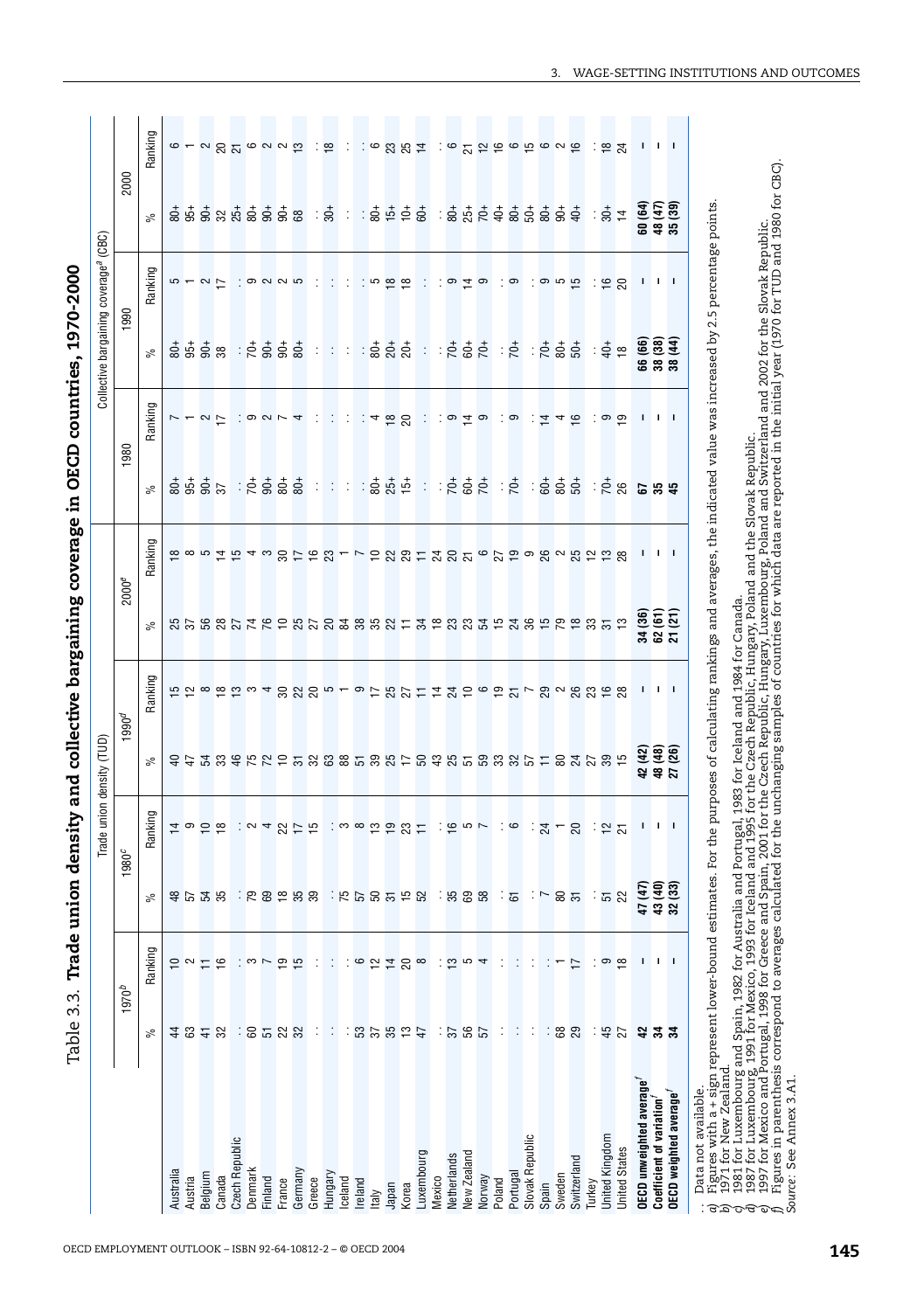

Chart 3.4. **Union density and coverage, 2000**

Percentage of wage and salary earners

*Source:* See Annex 3.A1.

the Netherlands, Switzerland, the United Kingdom and the United States). In absolute numbers, density fell by 46 percentage points in New Zealand, by 37 points in Portugal and by 23 points in Australia. In most countries where rates have fallen, membership levels fell as well, despite expanding employment. Finally, the data presented allow the generalisation that density rates in European countries are, as a rule, above those from OECD countries in North America, Oceania and Asia (although, importantly, this is not the case today in the formerly socialist central and eastern European OECD countries, where membership had previously been quasi-compulsory).

While union density represents one measure of potential union bargaining clout, *collective bargaining coverage* measures the real extent to which salaried workers are subject to union-negotiated terms and conditions of employment. It is thus a complementary indicator of union presence (as are, for example, union representation in works councils or in consultative tripartite committees – see Visser, 2003). The bargaining coverage data presented in Table 3.3 can be summarised as follows. First, in contrast to previous listings of coverage rates in the *Employment Outlook* editions of 1994 and 1997, it was decided to show only approximate rates (more precisely, lower-bound estimates followed by  $a + sign$ ) for those countries where either available sources differ or somewhat uncertain estimates and adjustments need to be made to the data. Point estimates are provided for Canada, Germany and the United States, countries for which survey data are available from nationally representative samples.<sup>34</sup>

Next, the data allow at least four major generalisations: *i)* in comparison with union density, there is much more stability in the extent of coverage. Since 1980, of 20 countries where full data are available, coverage was stable in six, rose in another six and declined in eight; *ii)* the average level of bargaining coverage is almost twice as high as the average density level (60 vs. 34%); *iii)* in continental Europe, most countries are characterised by stable or increasing coverage rates, and generally at least two out of three workers tend to be covered by bargained wage setting, the exceptions being Switzerland and the central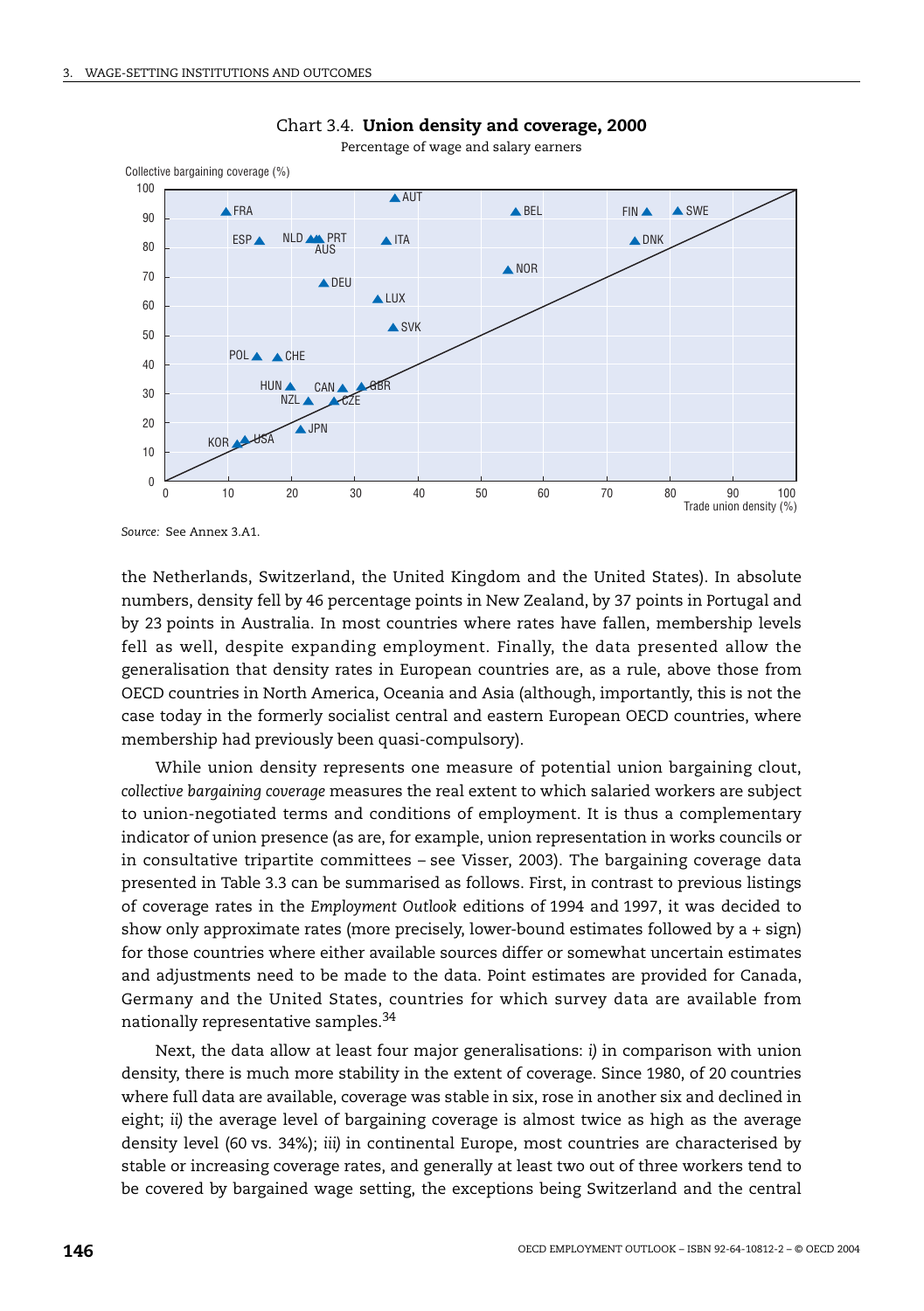and eastern European OECD countries; and *iv)* where important declines in coverage occurred since 1980, they occurred in countries with predominantly company-level bargaining, where they were usually quite low to begin with.

On average, there was a 3 percentage-point fall in the un-weighted coverage level (from 67 to 64%), and a 6 percentage-point fall in the weighted value (from 45 to 39%). The largest percentage decreases occurred in New Zealand and the United Kingdom (by over half), followed by the United States and Japan. Korea currently ranks lowest on this indicator, followed by the United States and Japan. In all of these countries, coverage has declined alongside the fall in union density. By contrast, the country that ranks lowest on union density (France) has increased coverage levels after the introduction of legislation promoting collective bargaining (the 1982 Auroux laws) and is now among the countries with the highest coverage rates of 90% and above, together with Austria, Belgium, Finland and Sweden. Also, the large rise in the coefficient of variation is mainly explained by the declining countries, since the group with coverage between 80 and 95% has remained rather stable over time. In other words, there has been a tendency for bargaining coverage rates to diverge between low- and high-coverage countries.<sup>35</sup>

### *C. The importance of extension mechanisms*

Furthermore, legal regulations and institutional practices explain again to a large extent the relative stability of, particularly European, coverage rates, and the sometimes extremely large differences between density and coverage. Union coverage should not be considered a natural extension of union membership – as noted above, only in half a dozen OECD countries with predominantly company bargaining do the two go closely together. By contrast, in sectoral bargaining systems employer behaviour combined with administrative governance of collective contracts may be more of a determinant of coverage rates than union membership. First, an important factor is the share of employers belonging to the particular employer association(s) signatory to a collective agreement, and therefore bound by it. Next, it has become common practice for the large majority of employers to apply the terms and conditions of collective contracts to their total workforce, whether unionised or not.

This, mostly "voluntary", extension of agreements by employers (in some countries, such as Belgium, the Netherlands, Poland and Spain, it is legally required) to their non-unionised workforce seems, in most cases, to explain the bulk of the variance between union density and union coverage. Voluntary extension was in fact already called for in ILO Recommendation 91 of 1951, and most employers in OECD economies seem to accept this easily, not the least since they realise that if they were to limit the application of an agreement to union members, they would be discriminating between their employees or might even be indirectly promoting unionisation (Bamber and Sheldon, 2004).

However, in a number of countries an important additional explanatory variable is the legal or administrative extension of agreements. Extension makes a collective agreement generally binding within an industrial sector, covering all employers who are not members of its signatory parties. In several countries, "enlargement" beyond an agreement's initial domain is also possible. Details on OECD countries' administrative extension practices can be found in Table 3.4. Out of 25 countries where information was available, ten are characterised by the absence or relative irrelevance of administrative extension mechanisms. In two countries, a kind of functional equivalent to administrative extension is important. In Austria, high coverage is ensured by the obligatory membership of companies in the Economic Chamber, and there is little room for additional extension orders, although these are legally possible. In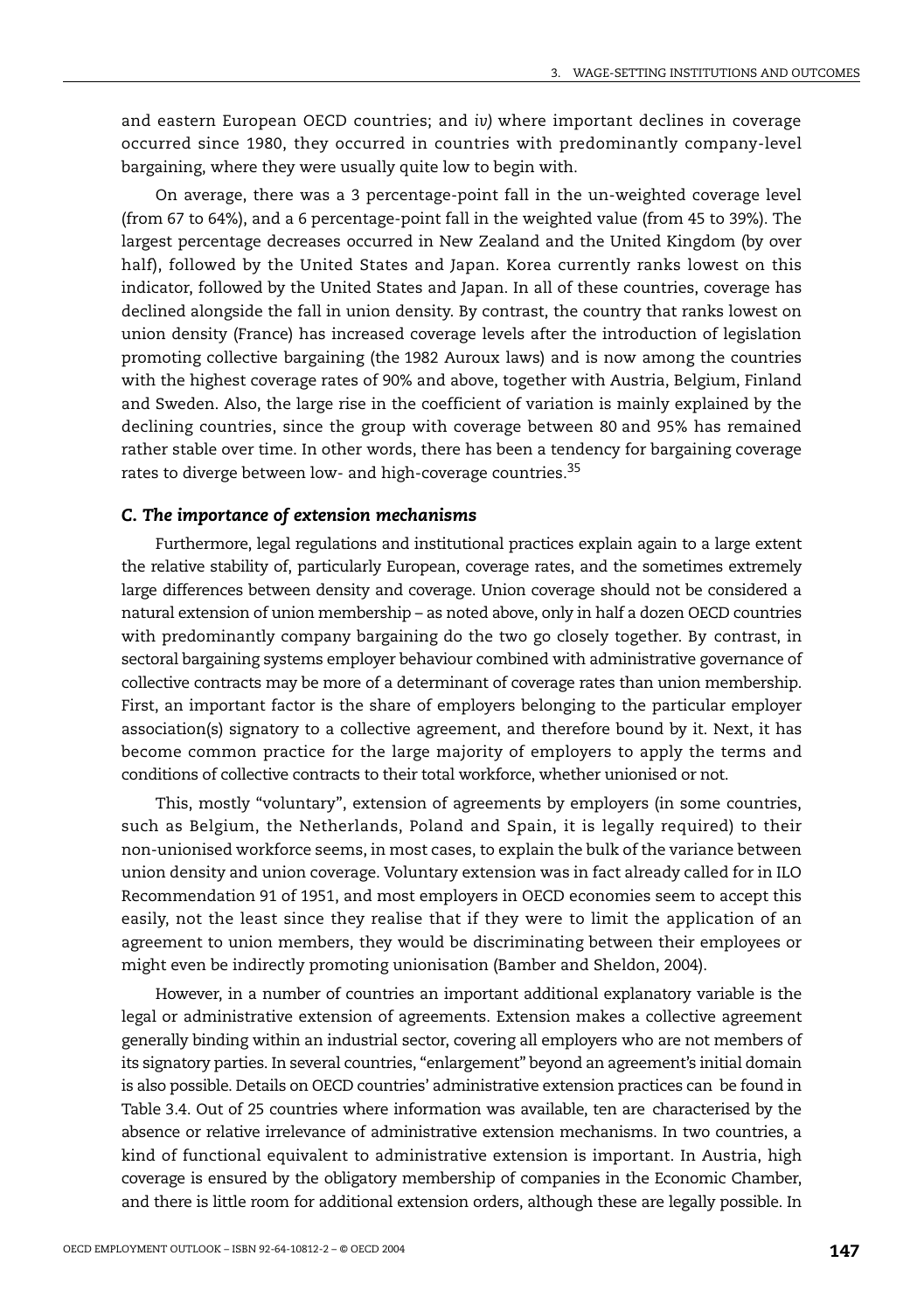# Table 3.4. **Extension and enlargement of collective agreements**

| Canada (outside of Quebec)<br>Denmark<br>Ireland<br>New Zealand<br>Norway<br>Sweden<br><b>United Kingdom</b><br><b>United States</b> | No (or negligeable) practice of administrative extension or enlargement of private-sector wage agreements.<br>In Denmark, extension refers mainly to the transposition of EU directives. In Ireland, extensions of minimum<br>wage provisions by Joint Labour Committees have become rare after the adoption of the Minimum Wage Act<br>in 2000. In Norway, provisions that aim to give foreign employees equal wages and working conditions have been<br>little used. In the UK, all existing extension provisions were abolished during the early 1980s.<br>This group of countries contains both countries with firm-level bargaining and low coverage (e.g. United States,<br>New Zealand), and countries with relatively centralised bargaining and high coverage and union density<br>(e.g. Norway, Sweden). |
|--------------------------------------------------------------------------------------------------------------------------------------|--------------------------------------------------------------------------------------------------------------------------------------------------------------------------------------------------------------------------------------------------------------------------------------------------------------------------------------------------------------------------------------------------------------------------------------------------------------------------------------------------------------------------------------------------------------------------------------------------------------------------------------------------------------------------------------------------------------------------------------------------------------------------------------------------------------------|
| Japan<br>Korea                                                                                                                       | Administrative extensions over a particular locality are legally possible, where a majority of the workforce falls<br>under the same agreement. However, due to enterprise bargaining, this is extremely rare. By contrast, the law<br>provides for employers to extend agreements over a whole firm or workplace where half (Korea) or two-thirds<br>(Japan) of the workforce is covered by an agreement due to their membership in a signatory trade union.                                                                                                                                                                                                                                                                                                                                                      |
| Australia<br>(New Zealand)                                                                                                           | Extension is (in the case of New Zealand was up to 1991) linked to arbitration. Federal or State awards can (could)<br>be made binding on all employers in an industry, beyond the initial parties to a particular dispute.                                                                                                                                                                                                                                                                                                                                                                                                                                                                                                                                                                                        |
| Austria                                                                                                                              | Extension orders can be issued by the Federal Arbitration Board on application of one or both of the bargaining<br>parties. In practice, the provision is of little importance because of obligatory membership of the large majority<br>of employers in the Austrian Economic Chamber, which guarantees a bargaining coverage of beyond 95%.                                                                                                                                                                                                                                                                                                                                                                                                                                                                      |
| Belgium                                                                                                                              | The Labour Code guarantees the extension of collective agreements to all employees at a firm that has concluded<br>an agreement. Multi-employer agreements may be extended by the Ministry of Labour to cover unaffiliated<br>employers in a particular sector, once requested to do so by one of the signatory parties. This is usually done<br>by means of Royal Decree.                                                                                                                                                                                                                                                                                                                                                                                                                                         |
| Finland                                                                                                                              | Collective agreements are considered as automatically binding for all firms and workers in their domain if they are<br>considered representative or "generally valid". Representativity is determined by a special government body<br>whose decision can be appealed in the Labour Court.                                                                                                                                                                                                                                                                                                                                                                                                                                                                                                                          |
| France                                                                                                                               | Since 1936, collective agreements can be extended at the discretion of the Ministry of Labour, usually – but not<br>necessarily – upon a request of one or more of the bargaining parties addressed to the National Commission<br>on Collective Bargaining. The Ministry's executive order can take the form of an "extension" to the initial domain<br>of the agreement, or an "enlargement" beyond its domain, <i>i.e.</i> to other industries or geographic areas.                                                                                                                                                                                                                                                                                                                                              |
| Germany                                                                                                                              | The Ministry of Economics and Labour can declare an agreement generally binding if: <i>i</i> ) one of the parties to the<br>agreement files for extension; <i>ii</i> ) a special bipartite "bargaining committee" approves the application; <i>iii</i> ) and 50%<br>or more of the workforce in the agreement's domain are already covered. Since 1998, the Ministry can extend<br>minimum wage provisions in the construction industry on its own discretion.                                                                                                                                                                                                                                                                                                                                                     |
| Greece                                                                                                                               | An agreement can be extended by the Ministry of Labour at its own discretion, provided that over 50%<br>of employees in a sector or occupation are already covered by it.                                                                                                                                                                                                                                                                                                                                                                                                                                                                                                                                                                                                                                          |
| Hungary                                                                                                                              | The Minister of Employment and Labour may extend collective agreements to a whole sector upon application<br>by the contracting parties and after consultation with the appropriate sub-committee in the National Interest<br>Reconciliation Council. The applicants must give proof of their representativity in the given sector.                                                                                                                                                                                                                                                                                                                                                                                                                                                                                |
| Italy                                                                                                                                | The Constitution (Art. 39) declares collective agreements signed by trade unions generally binding<br>on all employee categories covered by the agreement. On this basis, the minimum wage level set by collective<br>bargaining in a particular sector is often taken as a reference by courts when determining whether specific wages<br>conform to constitutional requirements.                                                                                                                                                                                                                                                                                                                                                                                                                                 |
| Netherlands                                                                                                                          | Since 1937, the Minister of Social Affairs and Employment may extend collective agreements to a whole sector<br>upon application by one or more of the contracting parties. Extension is usually granted when the applicants give<br>proof of the representativity of the agreement in the given sector.                                                                                                                                                                                                                                                                                                                                                                                                                                                                                                           |
| Poland                                                                                                                               | The Labour Code guarantees the extension of collective agreements to all employees at a firm that has concluded<br>an agreement. Multi-employer agreements may be extended by the Ministry of Economics and Labour to cover<br>unaffiliated employers in a particular sector, if such extension is considered "a vital social interest".                                                                                                                                                                                                                                                                                                                                                                                                                                                                           |
| Portugal                                                                                                                             | The Minister of Labour, usually at his own initiative, can broaden the scope of application of a collective<br>agreement by means of extension throughout the respective economic sector or geographical area,<br>or enlargement to different geographical areas. All interested parties must be given an opportunity to object to the<br>extension.                                                                                                                                                                                                                                                                                                                                                                                                                                                               |
| Slovak Republic                                                                                                                      | The Ministry of Labour, upon application of the bargaining parties and recommendation by a special tripartite<br>"agreement extension" committee, can extend collective agreements by decree to employers with similar business<br>activities and economic and social conditions.                                                                                                                                                                                                                                                                                                                                                                                                                                                                                                                                  |
| Spain                                                                                                                                | Extension throughout the agreement's domain is automatic if signed by the majority of the representatives<br>of each party. Special extension by the Ministry of Labour upon request by an employer or trade union<br>association in cases where no appropriate bargaining parties exist.                                                                                                                                                                                                                                                                                                                                                                                                                                                                                                                          |
| Switzerland                                                                                                                          | Federal or cantonal authorities can declare an agreement legally binding provided that all parties to an agreement<br>request such extension. As a general rule, recourse to extension requires that an agreement already covers 50%<br>of employees within its scope.                                                                                                                                                                                                                                                                                                                                                                                                                                                                                                                                             |

*Source:* EIRO (2002); European Commission (2003); Blanpain (2004).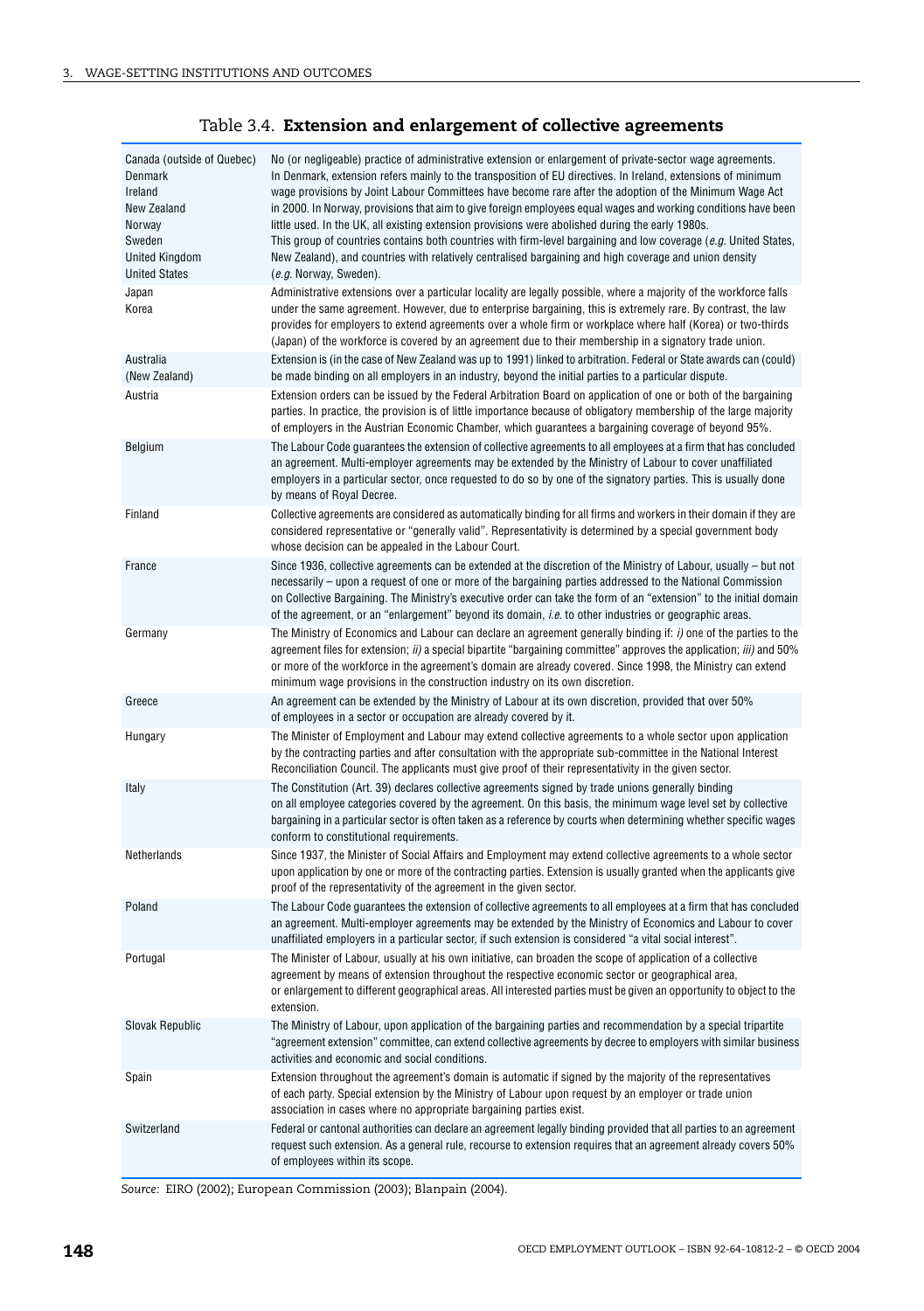Italy, it is a clause in the Constitution which guarantees the binding character of collective contracts – a clause that seems to be relevant in legal practice, where wage rates in firms that are not bound by collective agreements are being challenged in court.

This leaves 13 further OECD countries with legal or administrative extension mechanisms. In Australia, extension has been a (now diminishing) feature of the arbitration system where wage rulings by the federal and state industrial relations commission can be applied throughout an industry (see Box 3.4). $36$  The rest of the countries are in Continental Europe, and it is interesting to see that the central and eastern European EU accession countries have adopted similar legislation to their western counterparts, even if extension can be hypothesised to have comparatively less impact due to the predominantly companylevel bargaining in these countries (particularly in the Czech Republic, Hungary and Poland). In a few countries, Ministries may act upon their own initiative (France, Portugal, since recently also Germany), but in most cases extension will be granted upon the application of one or both bargaining parties. At this occasion, the applicants will usually need to give proof of the representativeness of the contracts that they have concluded. While in Finland, among other countries, there have been recent debates about an appropriate definition of such "representativeness", Germany, Greece and Switzerland simply require that an agreement covers 50% or more of employees working in the particular sector.

Figures about the numerical impact, *i.e.* numbers or shares of workers *additionally* covered through extension, are usually hard to come by. Survey data from the Australian Bureau of Statistics show that 21% of Australian employees (25% in the private sector) are exclusively covered by arbitration awards – a large decline from the two-thirds covered this way before the most recent wave of industrial relations reform and its focus on agreementmaking outside the arbitration system (ABS, 2002; OECD, 2001b). In Europe, reasonably reliable data are available only from Finland, Germany, the Netherlands and Switzerland. According to these data, at the beginning of the decade the shares of workers additionally covered through administrative extension were about 23% in Switzerland (OFS, 2002); 19% in Finland (submission by the Finnish authorities); 7% in the Netherlands (van het Kaar, 2002) and about 1% in Germany (BMWA, 2004). These figures are not very different from those reported in the 1994 *Employment Outlook* for the early 1990s (although somewhat higher in Switzerland and lower in the Netherlands and Germany).<sup>37</sup>

To quote one recent study of extension mechanisms in Europe, there is "a high stability of extension provisions… the continuity is striking" (EIRO, 2002). Only the United Kingdom (in 1980) and New Zealand (in 1990) effectively abolished their extension arrangements; when there were changes in other countries, they were rather minor (*e.g.* definition of representativeness) or procedural. This stability is somewhat surprising in view of growing employer hostility to extension in some countries (Finland and Germany, in particular) and of arguments by economists (including the 1994 *OECD Jobs Study*) to the effect that administrative extensions are a potent device to stifle competition in labour and product markets.<sup>38</sup>

# *D. Centralisation and co-ordination*

Apart from trade union density and coverage, bargaining centralisation and co-ordination have played an important role over the past decade or two in studies on the relationship between wage-setting characteristics on the one hand, and economic and labour market performance measures, on the other. To take one example, Nickell and Layard (1999) have calculated that, as the extent of union coverage increases from below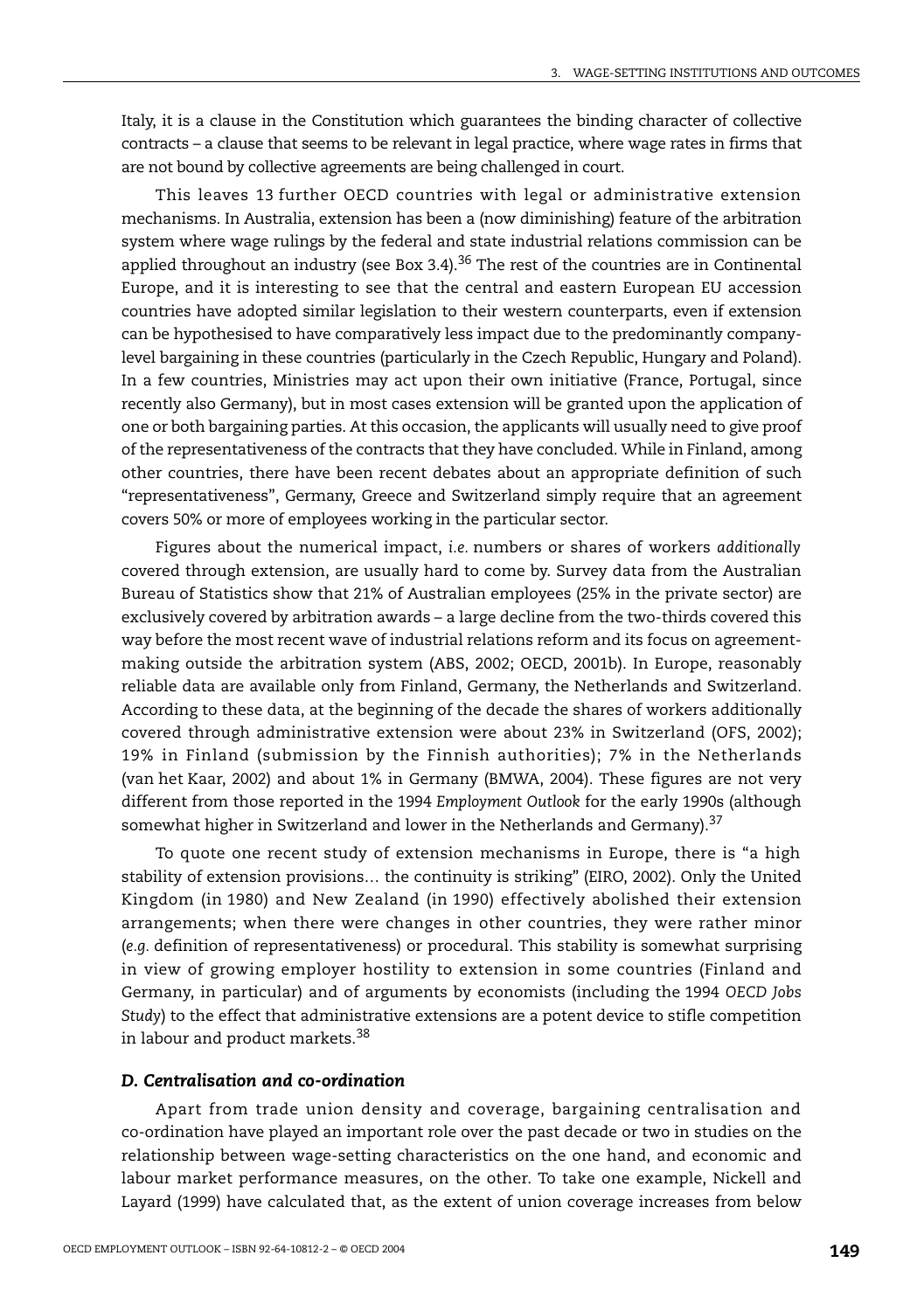one-quarter to over 70%, unemployment more than doubles; however, increases in bargaining co-ordination tend to offset this impact. The theoretical debate between "monotonic" and "hump-shaped" or "U-shaped" hypotheses has been summarised many times in the literature and briefly outlined in Section 1 (see, for example, Cameron, 1984; Tarantelli, 1986; Calmfors and Driffill, 1988; Soskice, 1990; and Calmfors, 1993). Concerning the centralisation dimension, Aidt and Tzannatos (2002) have recently tried to structure the debate by summarising its economic costs and benefits on a number of indicators, such as competition, wage compression, strike propensity and hold-up problems. Other researchers have argued that the degree of co-ordination of wage bargaining across the economy is at least as important for characterising bargaining or labour relations systems as is centralisation (for summaries of the debate, see, *inter alia*, OECD, 1997a; Flanagan, 1999; Wallerstein and Western, 2000; and Traxler *et al.*, 2001).

Following the model used in the 1997 *Employment Outlook*, both the centralisation and co-ordination indicators are included in Table 3.5, presented for five-year intervals (and one six-year interval) between 1970 and 2000. A supplementary indicator of vertical co-ordination, which presents a measure of the extent to which collective contracts are effectively followed at lower levels, is bargaining governability (see Box 3.3). Regression analysis further below is based on a composite index using both the centralisation and co-ordination indicators. A previous analysis based on the same type of composite index in the 1997 *Employment Outlook* had, in most respects, not found statistically significant relationships with measures of economic or labour market performance. One exception to this was a fairly robust relationship with cross-country differences in earnings inequality, in the sense that the highest degree of earnings inequality was found in the group of the more decentralised/unco-ordinated countries.

The construction of the centralisation and co-ordination indicators has profited from other work scoring or ranking wage-setting arrangements which have appeared after the 1997 *Employment Outlook*. These are, in particular, the centralisation scores of Golden *et al.* (2002), Iversen (1999) and Traxler *et al.* (2001), the co-ordination scores of Kenworthy (2001a); and both the centralisation and co-ordination scores of Ochel (2000b). These studies have greatly improved on the descriptive information available for scoring countries in a more rigorous and transparent manner, and have also extended the historical reach of the indicators, so that comparative work can take better account of major changes in individual countries' bargaining modes. Nevertheless, as pointed out by Kenworthy (2001b), uncertainties and disagreements in the evaluation of country practices persist: a graphical comparison by Kenworthy of the country classifications by the various authors cited above demonstrates sometimes important variations.<sup>39</sup>

The level where collective contracts are negotiated and formally set is one of the more obvious dimensions of bargaining structures. Three levels are usually distinguished: first, firms and workers may negotiate over terms and conditions of employment at the level of the individual enterprise or establishment. Canada, Japan, Korea and the United States have historically bargained at this level; the United Kingdom, New Zealand and some central and eastern European countries have joined this group more recently. At the other extreme, national unions and employer associations engage in inter-industry bargaining at national level, covering the entire economy or most parts of it – a feature historically characteristic of the Nordic countries, but also, from a different angle, of the arbitration system in Australia.<sup>40</sup> Most continental European countries have traditionally favoured "intermediate" forms of wage negotiation, mainly at branch or sectoral level.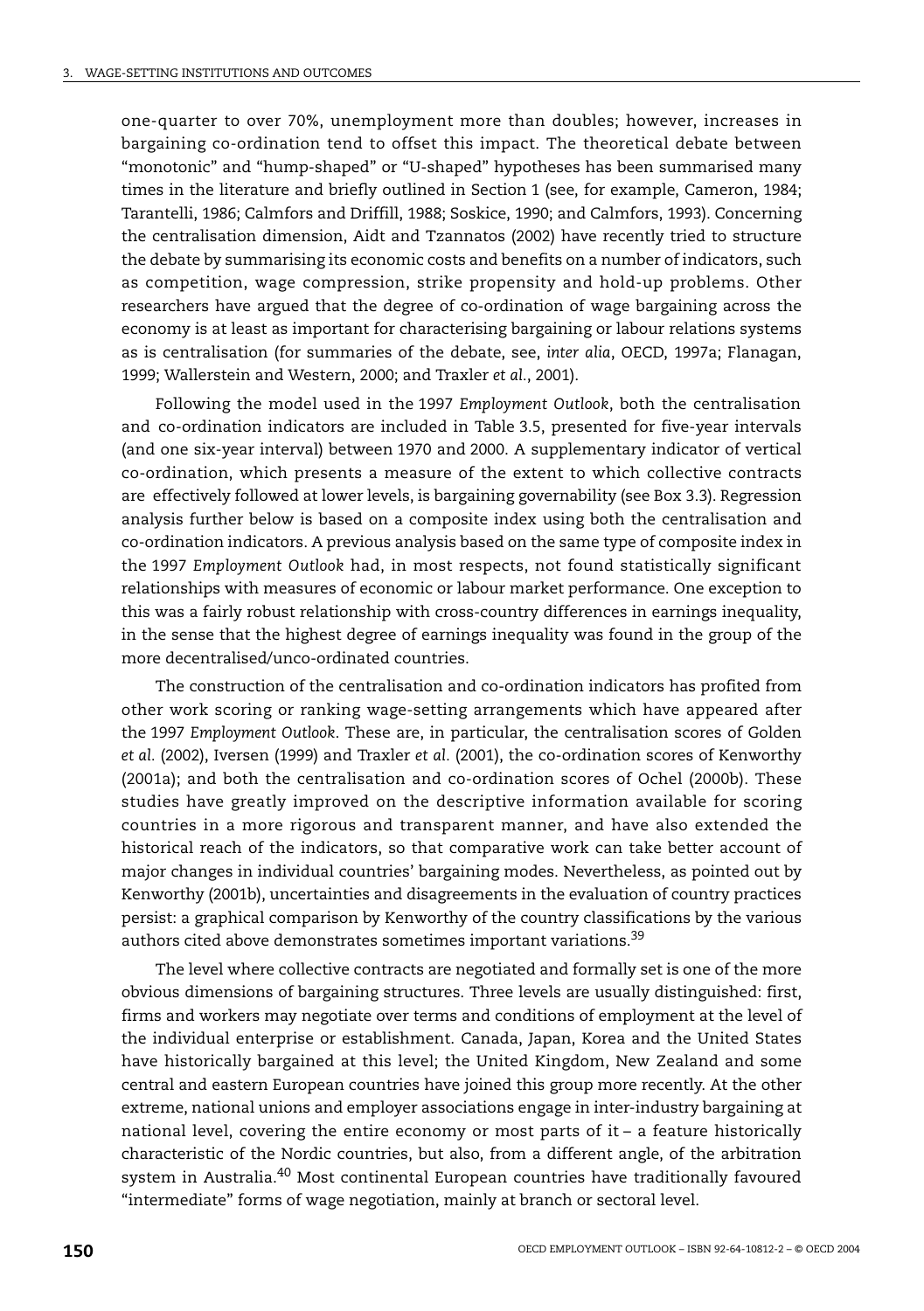|                       |                      |                        | Centralisation <sup><math>c</math></sup> |                      |                |                   |                      |                      | Co-ordination $d$    |                      |                |                   |
|-----------------------|----------------------|------------------------|------------------------------------------|----------------------|----------------|-------------------|----------------------|----------------------|----------------------|----------------------|----------------|-------------------|
|                       | 1970-74              | 1975-79                | 1980-84                                  | 1985-89              |                | 1990-94 1995-2000 | 1970-74              | 1975-79              | 1980-84              | 1985-89              |                | 1990-94 1995-2000 |
| Australia             | 4                    | $\overline{4}$         | 4                                        | 4                    | $\overline{2}$ | $\overline{2}$    | $\overline{4}$       | 4                    | (4.5)                | 4                    | $\overline{2}$ | $\overline{2}$    |
| Austria               | 3                    | 3                      | 3                                        | 3                    | 3              | 3                 | 5                    | 5                    | (4.5)                | 4                    | 4              | 4                 |
| Belgium               | $\overline{4}$       | (3.5)                  | 3                                        | 3                    | 3              | 3                 | $\overline{4}$       | (3.5)                | (4)                  | (4)                  | (4)            | (4.5)             |
| Canada                | $\mathbf{1}$         | $\mathbf{1}$           | 1                                        | 1                    | 1              | 1                 | $\mathbf{1}$         | (3)                  | $\mathbf{1}$         | 1                    | 1              | 1                 |
| <b>Czech Republic</b> | $\ddot{\phantom{0}}$ | $\ddot{\phantom{0}}$   | $\sim$                                   | $\ddotsc$            | 1              | 1                 | $\ddot{\phantom{0}}$ | $\ddotsc$            | $\sim$ $\sim$        | $\ddotsc$            | $\mathbf{1}$   | 1                 |
| Denmark               | 5                    | 5                      | 3                                        | 3                    | 3              | $\overline{2}$    | 5                    | 5                    | 3                    | (4)                  | 3              | (4)               |
| Finland               | 5                    | 5                      | (4)                                      | 5                    | 5              | 5                 | 5                    | 5                    | (4)                  | 5                    | 5              | 5                 |
| France                | $\overline{2}$       | $\overline{2}$         | $\overline{2}$                           | $\overline{2}$       | $\overline{2}$ | 2                 | $\overline{2}$       | $\overline{2}$       | $\overline{2}$       | $\overline{2}$       | $\overline{2}$ | 2                 |
| Germany               | 3                    | 3                      | 3                                        | 3                    | 3              | 3                 | 4                    | 4                    | 4                    | 4                    | $\overline{4}$ | 4                 |
| Hungary               | $\ddotsc$            | $\ddot{\phantom{0}}$   | . .                                      | $\ddotsc$            | 1              | 1                 | $\ddot{\phantom{1}}$ | . .                  | $\ddot{\phantom{0}}$ | $\ddot{\phantom{0}}$ | $\mathbf{1}$   | 1                 |
| Ireland               | 4                    | 4                      | 1                                        | (2.5)                | 4              | 4                 | 4                    | 4                    | 1                    | (2.5)                | $\overline{4}$ | 4                 |
| Italy                 | $\overline{2}$       | $\overline{2}$         | (3.5)                                    | $\overline{2}$       | $\overline{2}$ | $\overline{2}$    | $\overline{2}$       | $\overline{2}$       | (3.5)                | 2                    | (3)            | 4                 |
| Japan                 | $\mathbf{1}$         | $\mathbf{1}$           | 1                                        | 1                    | $\mathbf{1}$   | $\mathbf{1}$      | 4                    | 4                    | 4                    | 4                    | $\overline{4}$ | 4                 |
| Korea                 | 1                    | $\mathbf{1}$           | 1                                        | 1                    | 1              | 1                 | $\mathbf{1}$         | 1                    | 1                    | 1                    | $\mathbf{1}$   | 1                 |
| Netherlands           | 3                    | 3                      | 3                                        | 3                    | 3              | 3                 | 3                    | (4)                  | (4.5)                | 4                    | $\overline{4}$ | 4                 |
| New Zealand           | 3                    | 3                      | 3                                        | 3                    | 1              | 1                 | 4                    | 4                    | 4                    | 4                    | $\mathbf{1}$   | 1                 |
| Norway                | (4.5)                | (4.5)                  | (3.5)                                    | (4.5)                | (4.5)          | (4.5)             | (4.5)                | (4.5)                | (3.5)                | (4.5)                | (4.5)          | (4.5)             |
| Poland                | $\ddotsc$            | $\ddot{\phantom{1}}$ . | . .                                      | $\ddot{\phantom{0}}$ | 1              | 1                 | $\cdot$ .            | $\ddotsc$            | $\ddotsc$            | $\ddot{\phantom{1}}$ | $\mathbf{1}$   | 1                 |
| Portugal              | 5                    | $\overline{4}$         | 3                                        | 3                    | 4              | 4                 | 5                    | 4                    | 3                    | 3                    | 4              | 4                 |
| Slovak Republic       | И.                   | $\ddot{\phantom{0}}$   | . .                                      | $\ddotsc$            | 2              | $\overline{2}$    | $\ddot{\phantom{0}}$ | $\ddot{\phantom{0}}$ | $\ddotsc$            | $\ddotsc$            | $\overline{2}$ | $\overline{2}$    |
| Spain                 | 5                    | 4                      | 4                                        | (3.5)                | 3              | 3                 | 5                    | 4                    | $\overline{4}$       | (3.5)                | 3              | 3                 |
| Sweden                | 5                    | 5                      | (4.5)                                    | 3                    | 3              | 3                 | 4                    | 4                    | (3.5)                | 3                    | 3              | 3                 |
| Switzerland           | 3                    | 3                      | 3                                        | 3                    | $\overline{2}$ | $\overline{2}$    | 4                    | 4                    | $\overline{4}$       | 4                    | $\overline{4}$ | 4                 |
| <b>United Kingdom</b> | $\overline{2}$       | $\overline{2}$         | 1                                        | 1                    | 1              | 1                 | (3)                  | 4                    | 1                    | 1                    | $\mathbf{1}$   | 1                 |
| <b>United States</b>  | 1                    | $\mathbf{1}$           | 1                                        | 1                    | 1              | 1                 | $\overline{1}$       | 1                    | 1                    |                      | $\mathbf{1}$   | 1                 |

Table 3.5. **Wage-setting institutions in OECD countries, 1970-2000***a*, *<sup>b</sup>*

. . Data not available.

*a)* Figures in brackets are period averages in cases where at least two years differ from the period's modal value.

*b)* No scores for 1970-89 were attributed to the central and eastern European OECD countries (formerly "central command" economies).

*c)* Centralisation:

1 = Company and plant level predominant.

2 = Combination of industry and company/plant level, with an important share of employees covered by company bargains.

3 = Industry-level predominant.

4 = Predominantly industrial bargaining, but also recurrent central-level agreements.

5 = Central-level agreements of overriding importance.

*d)* Co-ordination:

1 = Fragmented company/plant bargaining, little or no co-ordination by upper-level associations.

2 = Fragmented industry and company-level bargaining, with little or no pattern-setting.

3 = Industry-level bargaining with irregular pattern-setting and moderate co-ordination among major bargaining actors.

4 = *a)* informal co-ordination of industry and firm-level bargaining by (multiple) peak associations;

*b)* co-ordinated bargaining by peak confederations, including government-sponsored negotiations (tripartite agreements, social pacts), or government imposition of wage schedules;

*c)* regular pattern-setting coupled with high union concentration and/or bargaining co-ordination by large firms;

*d)* government wage arbitration.

5 = *a)* informal co-ordination of industry-level bargaining by an encompassing union confederation;

*b)* co-ordinated bargaining by peak confederations or government imposition of a wage schedule/freeze, with a peace obligation.

*Source:* Secretariat assessments based on national and comparative industrial relations research literature, including the recent classifications and scores of wage-setting arrangements by authors cited in the text.

The classification of countries by bargaining level is complicated by the fact that in many countries bargaining occurs at *multiple* levels. In a number of countries, such as Belgium, it is extremely difficult to localise for every single year or period "the" predominant bargaining level. Ideally, this level would need to be determined by taking into account what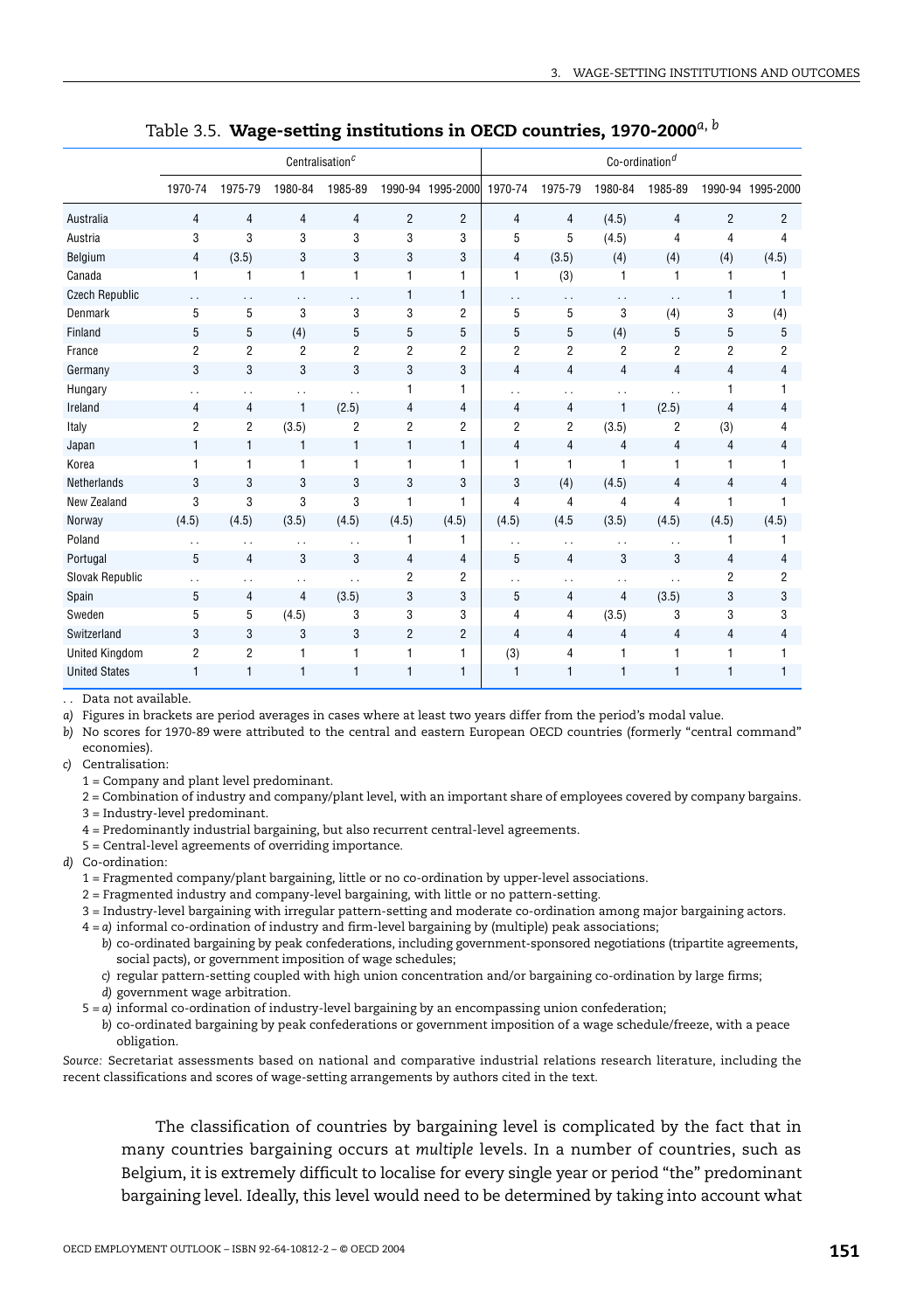### Box 3.3. **Bargaining governability: a supplementary indicator of co-ordination**

The dimension of bargaining governability in the chart below is mainly based on information in Traxler *et al.* (2001) and scored on a scale from 1 to 4. This dimension addresses the governance capacity of the bargaining system, *i.e.* the ability of the employer and trade union associations to control the behaviour of their constituency or "rank and file". Arguably centralisation and co-ordination bring about their often presumed beneficial effects only when backed by high bargaining governability, which could counteract the "potential fragility" of upper-level co-ordination noted by Nickell and Layard (1999). For example, increasing centralisation of bargaining may have countervailing effects in the sense that the rank and file (employees and employers) may have a higher propensity to defect from the results of distant decision-making processes. Both centralisation and horizontal co-ordination can be hypothesised as producing contrasting performance effects, depending on their capacity for vertical co-ordination and control (Traxler, 2003).

Government regulation can help strengthen this vertical control dimension by attributing legal enforceability to collective contracts (which it does not do in Italy, Ireland and the United Kingdom). Of similar importance is whether a peace obligation prohibits industrial action as long as a collective agreement is in force, which is rarely the case in Belgium and France, partly on the grounds that a peace obligation would interfere with the right to strike. Nevertheless, nine out of 20 countries ranked on this indicator are characterised by "high bargaining governability", *i.e.* by both legal enforceability and an automatic peace obligation during the validity of an agreement.

For future work on a centralisation/co-ordination indicator, it might be important to include this indicator of vertical co-ordination in an enlarged composite index. This would require research into its variance over time, although it can probably be safely assumed that most OECD countries have not changed their corresponding practices in recent decades.



### **Bargaining governability***a* **in OECD countries, 2000**

*a)* Bargaining governability:

4 = when collective agreements are legally enforceable and there is an automatic peace obligation during validity of the agreement.

- 3 = when collective agreements are legally enforceable and there are widespread (but optional) peace obligation clauses in agreements.
- 2 = where there is legal enforceability, but no effective tradition or practice of peace obligation clauses.
- 1 = where neither of the above conditions are effectively present.

*Source:* Traxler *et al.* (2001) and submissions by national authorities.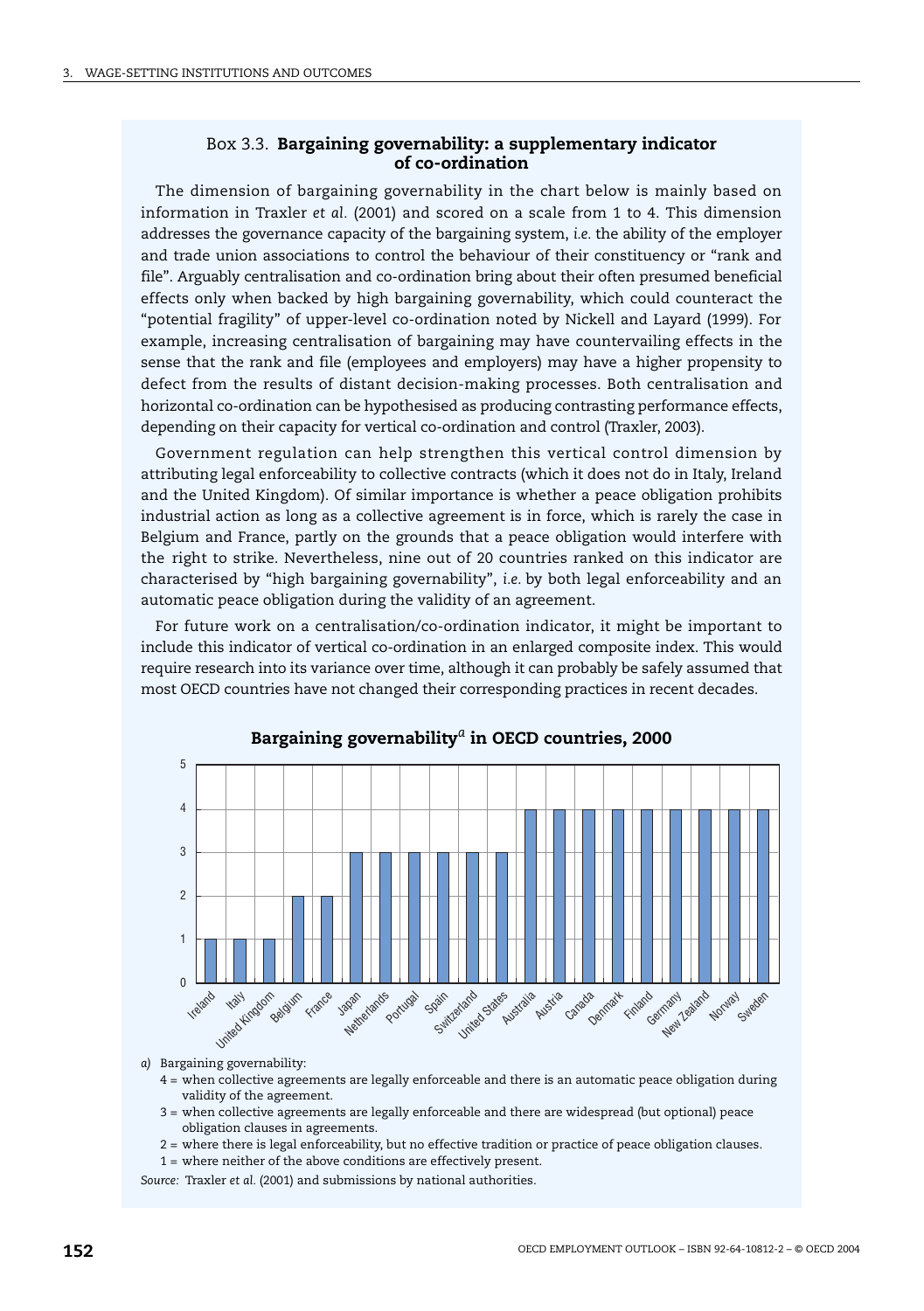### Box 3.4. **Reform of wage setting in Australia**

Australia is exceptional among OECD member countries in that most workers are covered by awards set through a quasi-judicial system of conciliation and arbitration operating through industrial tribunals. In the past, the arbitration system has allowed for widespread "extension" of terms and condition of employment to all firms in an industry, beyond the employers originally signatory to an award.

However, institutional wage-setting arrangements have changed markedly over the past two decades, with a downward shift in the level where real wages are actually determined and the gradual superposition of enterprise bargaining over a scaled-back federal and state arbitration system. Reform was initially set in motion under a series of Accords between the trade unions and the Labour government after 1983. The emphasis subsequently shifted from centralised incomes policy arrangements towards decentralisation of wagesetting and the encouragement of enterprise bargaining focused on productivity. This process was enhanced under the Workplace Relations Act (WRA) adopted in 1996.

While, in today's mixed system, arbitration still provides a framework for enterprise-level negotiations, and "safety-net awards" continue to restrict employer discretion at the bottom of the wage scale, less than a quarter of current employees still have their actual pay determined by awards; in 1990, this share was over two-thirds. Accompanying the scaling back of the arbitration system was a substantial decrease in trade union membership and density (previously "protected" by arbitration and legislative arrangements) and an increase in wage dispersion (to a level higher than most EU countries, but less than, for example, Canada, the United Kingdom and the United States) (see Table 3.3). Evidence from certain industries, in particular low-productivity workplaces, also points to beneficial effects of workplace reforms on labour productivity growth, which improved considerably *vis-à-vis* previous sluggish performance in the 1970s and 1980s.

The OECD has welcomed the move away from highly centralised wage setting via arbitration. However, it has proposed a further tilting of the balance in favour of bargaining and restricting tribunal powers. Although awards have become less prescriptive, enterprises are still bound by arbitration decisions from multiple (federal and state) jurisdictions. The OECD has also proposed to reflect whether the current "minimum safety-net" approach – where minima are not only set for low-paid workers, but there is a whole ladder of minima, including for higher-paid employees – should not be replaced by a minimum wage which would, *inter alia*, have the effect of protecting those 15% of employees currently covered neither by awards nor collective contracts.

*Source:* ABS (2002); OECD (2001b); Wooden (2000).

shares of employees are subject to wage bargaining at what level, and even more importantly, at which level most of the change in wage rates is being determined. For example, a moderate wage increase negotiated at sectoral level may be largely surpassed by subsequent wage bargaining at local levels (so-called "wage drift"). As pointed out by Traxler *et al.* (2001), in these cases the company or establishment level would need to be considered more important to wage fixing. However, information on these bargaining dimensions is patchy.41 The classification in Table 3.5 has taken into account the possibility of multiplelevel negotiations by allowing for five, instead of three categories.<sup>42</sup>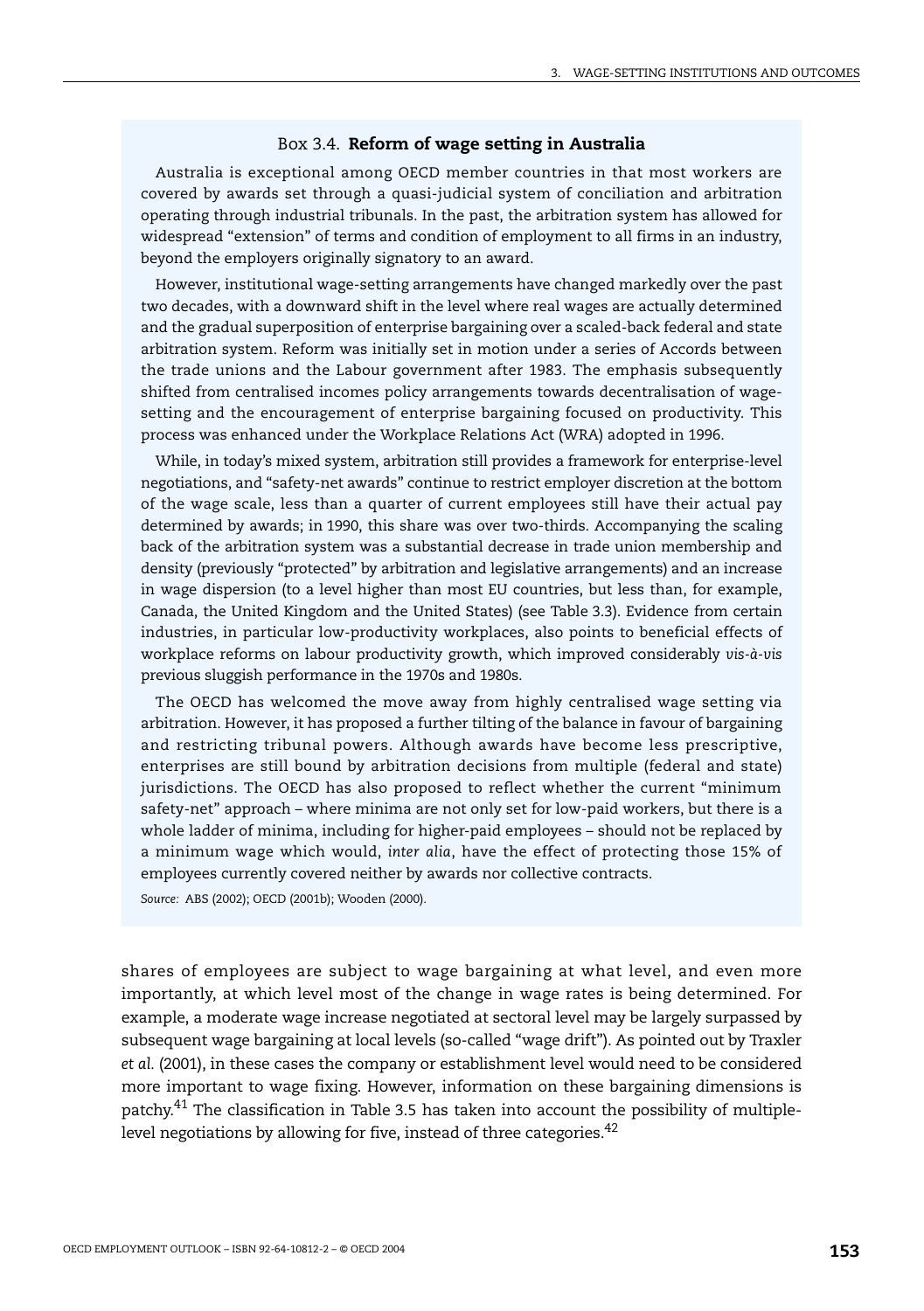### Box 3.5. **Germany: co-ordinated decentralisation or model change?**

Although the branch is still the predominant level of agreement-making in Germany, there is a trend towards more flexibility in the collective bargaining landscape. There is increasing political pressure towards shifting the locus of bargaining to lower levels, and a number of observers have started asking whether an "erosion" of the German model is already underway.

Results from establishment surveys by the research institute of the German public employment service (IAB) show that bargaining coverage in 2002 was at 71% in western and 56% in eastern Germany (altogether 68%) – a significant decline, estimated at 15 percentage points or more, when compared with western Germany during the 1980s. At the same time, the number of company agreements has increased considerably from low levels, so that currently 8% of employees (12% in the eastern *Länder*) are covered at that level.

The current debate is whether the existing instruments provided in sectoral contracts are sufficient to accommodate the needs of individual enterprises. One answer is given by those firms that prefer to switch to company agreements. Another answer, particularly in eastern Germany, is given by firms exiting the branch agreements by leaving, or not joining, employer associations. However, the bargaining parties at branch level have reacted to this trend, and to changing economic circumstances, by allowing a wider use of so-called "opening" or "opt-out" clauses in recent years. Such opt-out clauses allow firms to deviate from branch agreements to the disadvantage of employees under certain conditions – according to German legislation, normally deviations are only allowed *in favour* of employees (favourability principle).

According to recent surveys of firms with 20 or more employees that have works councils, between one-fifth and one-third have made use of opt-out clauses. These have been applied mainly with respect to working-hour regulation – *e.g.* hours averaging periods, "time banks" or extension of maximum weekly hours for certain categories of employees – but in recent years an increasing proportion (about 16% in the most recent survey) is dealing with remuneration issues as well – *e.g.* two-tier wage regimes with reduced wages for job starters or cuts in holiday bonuses. A variant of opening clauses are the so-called "company employment pacts" where pay cuts are exchanged for employment guarantees.

In many cases, the use of opening clauses requires the consent of both bargaining parties at sectoral level, and there have been some well-publicised cases where consent was denied. This has led to calls by some commentators to replace this approach by a statutory opt-out clause which would abandon completely the favourability principle. The Federal Chancellor Schröder, in a major policy statement in 2003 around his reform Agenda 2010, has issued a warning to the bargaining parties that if more generous use of opt-out clauses was not forthcoming voluntarily, the government might make use of such statutory modifications.

Abandoning the favourability principle and allowing actors at company level, such as works councils, to generally reopen and deviate from branch agreements, would revolutionise the German bargaining arena – although it needs to be added that such legislation would no doubt be challenged on the basis of constitutional law. Such decentralisation would make competition more intense and wage determination more flexible, but it would also undermine the typical German co-ordination mode of pattern bargaining which has historically served as a guarantee of social peace. Further, whether company wage bargaining in the German context of still relatively strong trade unions would result in wage moderation, is open to debate: so far, empirical studies comparing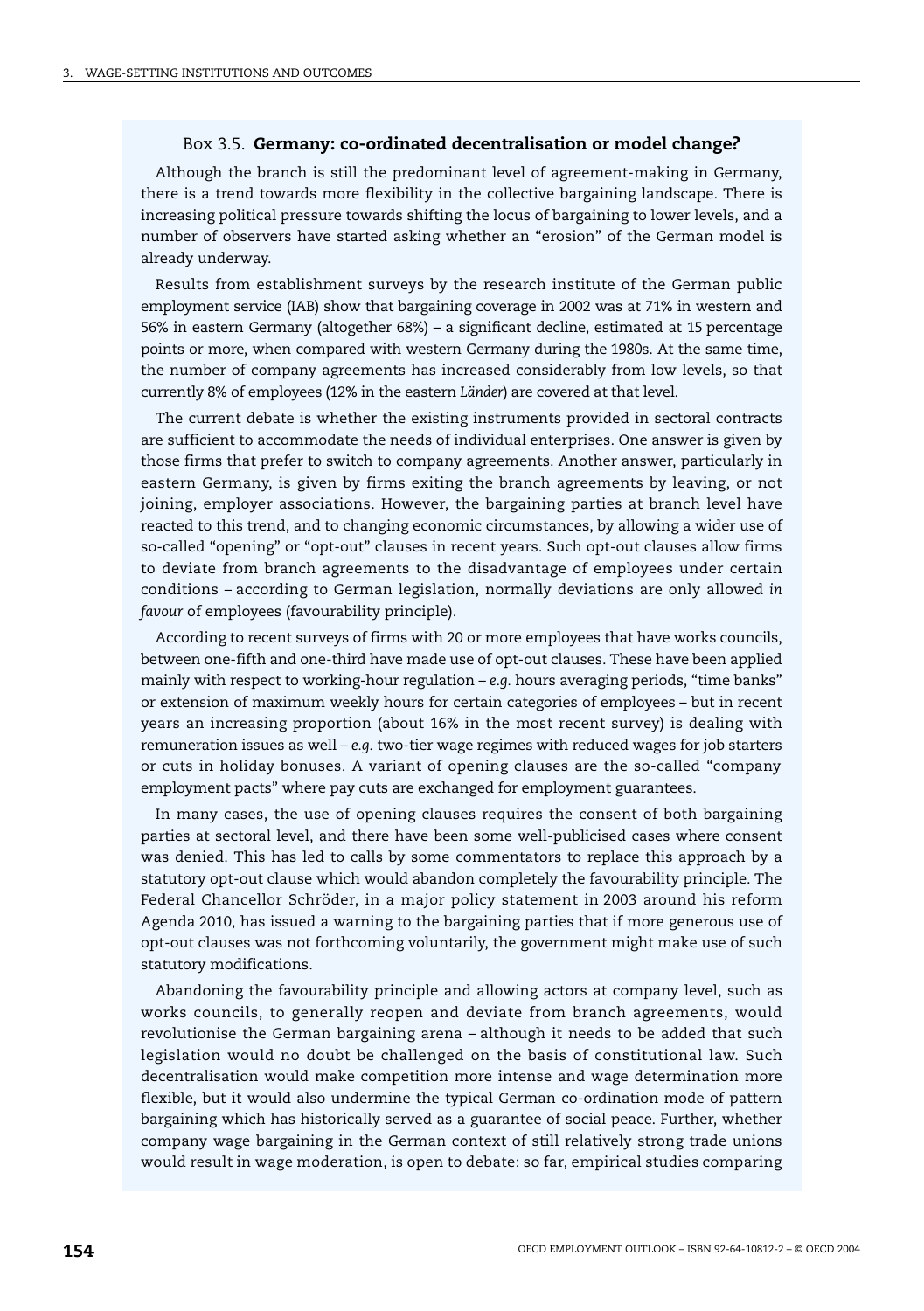### Box 3.5. **Germany: co-ordinated decentralisation or model change?** *(cont.)*

wage settlements in company agreements with those in branch agreements have not shown this result. Finally, a number of German employers are uncomfortable with the idea to be suddenly confronted with local actors endowed with the authority to negotiate wages relying on the strike weapon as *ultima ratio* – in contrast to the current peace obligation once a branch-level contract is in place.

*Source:* Bosch (2003); OECD (2003c); Kohaut and Schnabel (2003); Bispinck and Schulten (2003).

The table also gives an impression of how countries have moved between the 1970s and 1990s on the centralisation dimension. Importantly, no country has moved in the direction of centralisation between these two decades, while several countries became more decentralised, by one, two or more levels. For example, New Zealand, Switzerland, Australia and Denmark joined the relatively decentralised group of countries, while the gravity centre in Belgium, Spain and Sweden moved from relatively centralised to intermediate. Countries that are judged to have maintained a relatively high degree of centralisation in bargaining are Ireland, Portugal, Norway and Finland. Of these, Ireland decentralised in the 1980s, but centralised again at the end of the decade, as a new pattern of national-level tripartite agreements set in that included general limits on wage increases.

One particular feature of decentralisation in countries characterised by sectoral bargaining is the use of "opening" or "opt-out" clauses which allow firms under certain circumstances to negotiate with their workforce a payment level underneath the wage floor set at branch level. Such opt-out clauses have become more prominent in recent years, *inter alia*, in Germany, the Netherlands and, to some extent, Spain (see Box 3.5 on Germany). However, reliable information on the spread of these "opt-outs" is rare, and they do not seem to carry enough weight overall to warrant a reclassification of these countries, at least within the present, five-level classification scheme. Particularly in Spain, agreements at higher level to encourage the use of opening clauses have difficulties being implemented at company level (OECD, 2003b).<sup>43</sup>

Conceptually different from the level where wages are formally set is the degree of co-ordination of bargaining. This degree is determined by the extent to which pay negotiations are co-ordinated across the economy and are thus able to take into account any consequences of settlements on the full economy. A high degree of co-ordination is not guaranteed by centralisation, for example when several rival unions bargain at peak level, or when peak-level contracts are undermined by conflictual behaviour at lower levels. Neither is centralisation a necessary precondition for co-ordination, since the latter can be achieved through the presence of co-ordinating institutions which assist bargainers at lower levels to act in concert.<sup>44</sup>

Table 3.5 distinguishes five levels of co-ordination. The two upper levels (4 and 5) integrate various possible features of economy-wide co-ordination, such as pattern-setting by key industries, as well as different forms of government involvement in wage setting, *inter alia* through tripartite agreements or wage schedules. Decentralised countries are usually characterised by fragmented bargaining with little or no co-ordination, with the important exception of Japan, where wage-setting is highly co-ordinated (particularly on the employers' side) in the so-called annual spring offensive or *Shunto*. Germany, where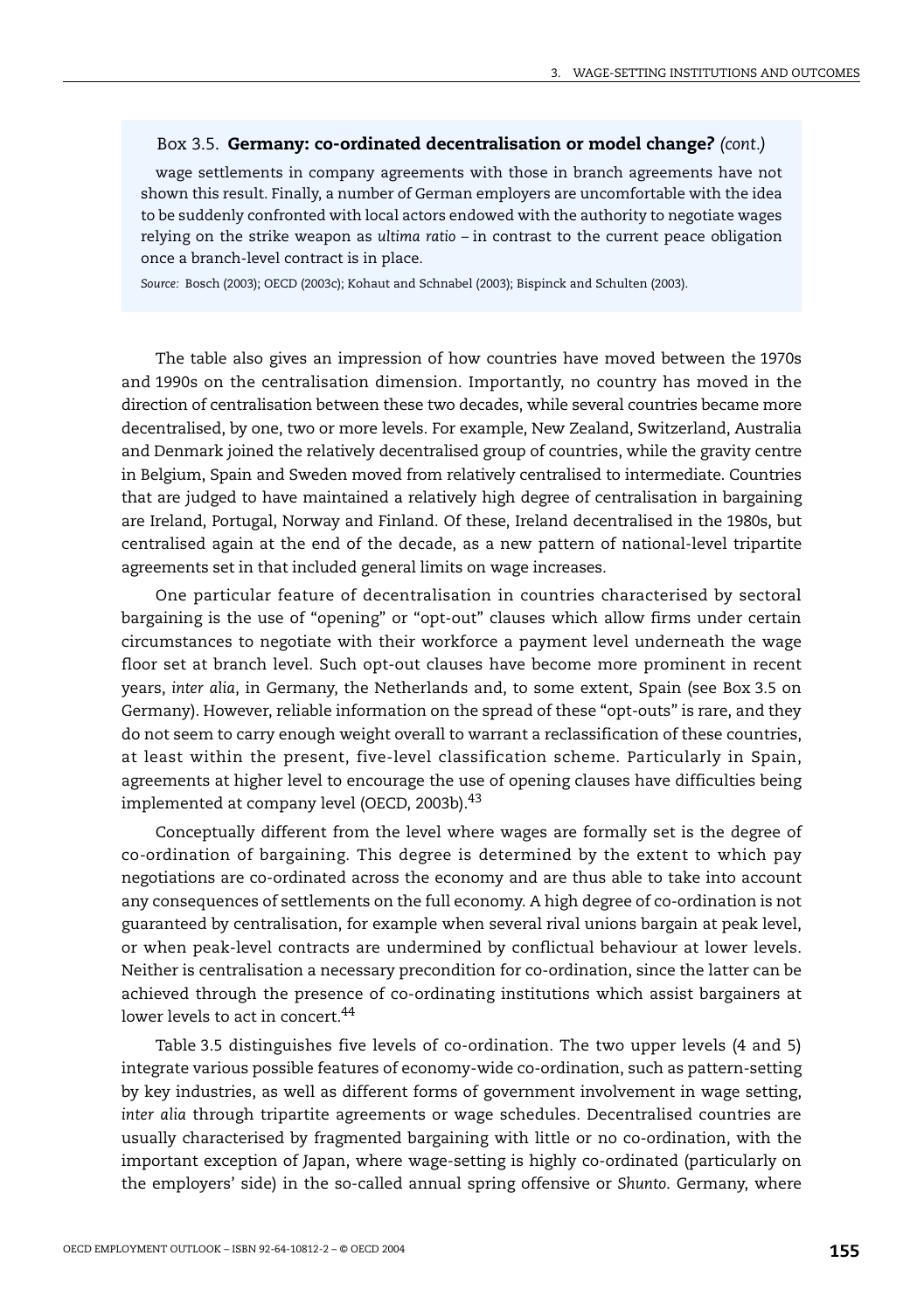### Box 3.6. **Centralised bargaining and social compacts: the example of Ireland**

Table 3.5 classifies central agreement-making as particularly important in Finland, Ireland, Norway and Portugal, among others. In most of these cases, the government is a partner in tripartite agreements or social compacts. Often, national governments commit themselves in these agreements to some action – for example, on taxes or social welfare – in exchange for issuing wage guidelines or pressing for wage moderation in the framework of inflation targets. Some governments pursue a policy of continuous involvement in tripartite agreements, (for example 3-year agreements in Ireland and, since recently, annual agreements in Spain), while others have joined such accords more sporadically, for example in response to economic shocks. In some cases, governments do not actually sign such agreements, but may influence national pay accords with the threat of imposing a pay freeze.

In Ireland, the series of tripartite national wage agreements since 1987 is held by many commentators to have been an important factor in the remarkable growth of the economy during the 1990s, with the highest GDP and employment growth rates among OECD countries. Up to the 1980s, Ireland had been plagued by poor industrial relations and high strike rates. After several attempts to conclude social compacts in the 1970s which failed to yield good inflation outcomes, the first half of the 1980s was characterised by a period of "free-for-all" decentralised bargaining. This period ended in 1987 with the *Programme for National Recovery* that imposed wage guidelines on the parties to collective bargaining; this has been followed by five further tripartite agreements up to 2003, each lasting for periods of three to four years. As argued by several authors, the agreements represented a joint effort to maintain competitiveness and improve employment prospects by ensuring that the rapid growth of labour productivity since the late 1980s was not translated into too high growth of real wages. Crucial to the moderation of nominal wage claims were government commitments to respond to wage restraint with cuts in taxes and improved social benefits.

As in all such wage compacts that are not completely binding on lower levels, there have been some defections from the wage rates or guidelines agreed at upper levels, especially as the economy approached full employment in the late 1990s and into the 21st century. The latest agreement concluded in 2003 (*Sustaining Progress*) has responded to such defections by including measures to ensure compliance, with an enhanced role given to a new tripartite implementation body and to the Labour Courts. Importantly, the agreement contains an opt-out clause (the "inability-to-pay" provision) whereby employers in financial difficulties can negotiate with local employee representatives to pay wage rates below the national bargain. Where local agreements cannot be reached, cases can be referred to the Labour Relations Commission and ultimately to the Labour Court for a binding decision. In the first year of the agreement, over 60 "inability to pay" cases were notified to the Labour Relations Commission.

*Sources:* Glyn (2004); Honohan and Walsh (2002); EIRR (2003); EIRO (2003).

negotiations are usually at the combined regional and sectoral levels, is characterised by pilot agreements in one key industry, usually the metal sector, which serve as a pattern for other bargaining agents. Belgium, Denmark, Italy and the Netherlands are among other countries that tend to get higher scores on the co-ordination than the centralisation dimension, because of different forms of peak-level co-ordination of sectoral bargaining or government intervention in tripartite agreements or social pacts.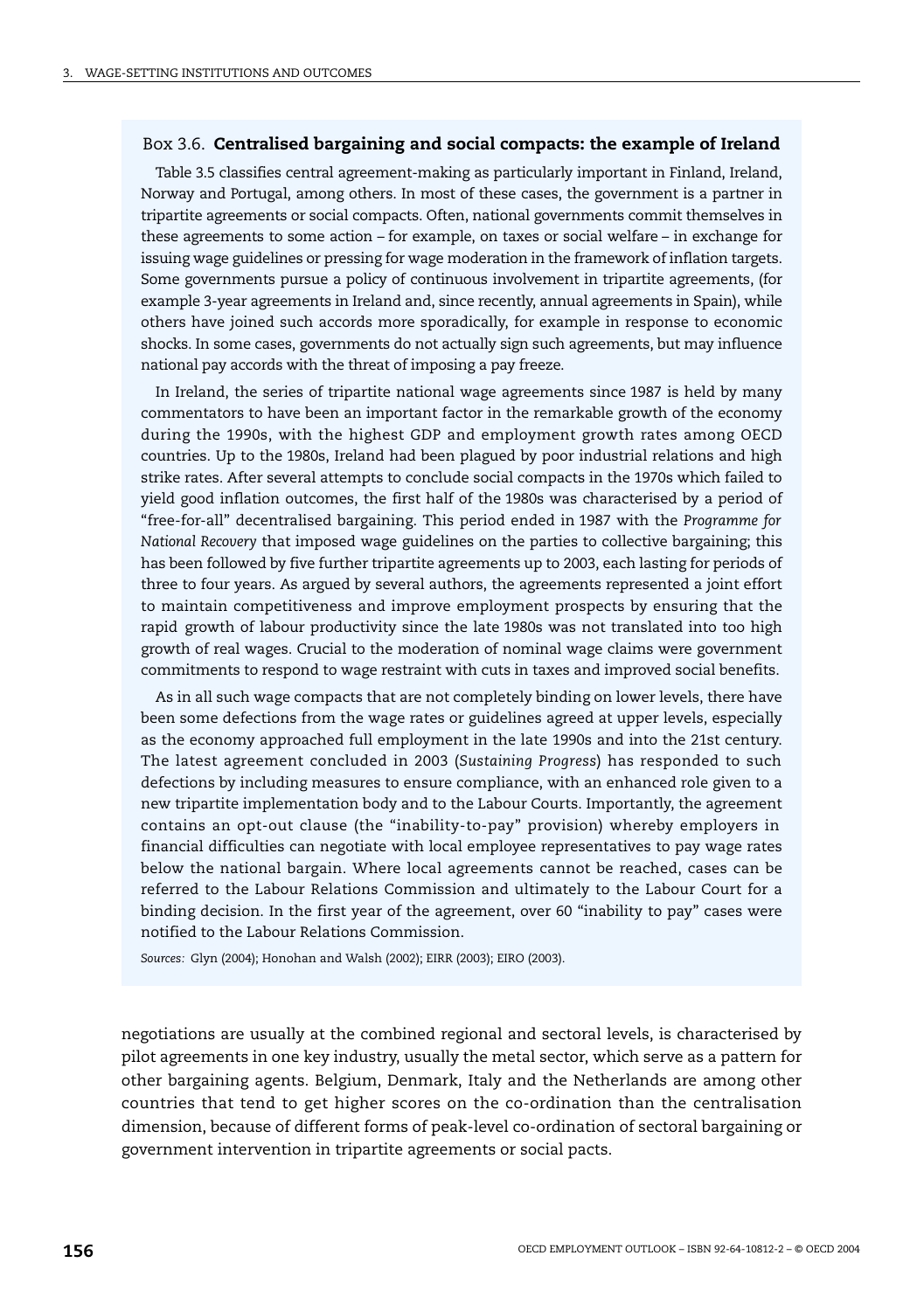# **3. Wage-setting institutions and economic performance**

### *A. A first look*

This section uses the updated bargaining indicators just presented to re-assess whether different characteristics of national collective bargaining systems appear to have had a systematic effect on macroeconomic performance in OECD countries since 1970. The bargaining characteristics examined here are a subset of the indicators presented in the previous section, namely, union density, collective bargaining coverage and centralisation/ co-ordination (*i.e.* the average of the centralisation and co-ordination indicators presented in Table 3.5, which will be referred to as "CC" in the sequel).<sup>45</sup> It must be emphasised, however, that this analysis represents only a "first pass" assessment. In particular, the simple associations between the indicators of the organisation of collective bargaining and economic performance examined here may not provide reliable estimates of the causal impact of different organisational forms of wage bargaining, because only limited attempts are made to control for other institutions and policies that affect performance.<sup>46</sup> The intent here is to help orient future investigation by providing an initial indication of which types of wage and non-wage effects appear likely to have been the most important, as well as to assess whether the updated indicators are sufficiently different from their precursors to call into question any of the main results reported in OECD (1997a).

What might we expect to find? As was discussed in Section 1, economic theory suggests that increases in union density and bargaining coverage enhance union bargaining power and hence tend to increase upward pressure on aggregate wages and – to the extent that unions pursue an egalitarian agenda – compress earnings differentials. The effect of increases in centralisation/co-ordination on wage outcomes is more difficult to predict, since the potential enhancement of union bargaining power may be accompanied by greater internalisation of the full costs implied by high wage demands. Economic theory also implies that any increase in overall wage demands or compression of wage differentials that result from union involvement in wage setting are likely to adversely affect employment, although the literature review is Section 1 suggests that these impacts may be contingent on a large number of factors and hence difficult to isolate.

In Table 3.6, four common measures of macroeconomic performance (unemployment, employment, inflation and real earnings growth), are juxtaposed with the CC indicator. In the spirit of Calmfors and Driffill (1988) and many subsequent studies, OECD countries are classified into low, intermediate or high groups according to their CC scores, with this classification being made separately for three periods: the 1970s, the 1980s and 1990-2002. Comparing average unemployment rates across the three CC levels suggests that this facet of wage bargaining has not been a predominant determinant of unemployment performance. Unemployment was substantially lower for the intermediate CC countries in the 1970s, than for countries with higher or lower CC, precisely the reverse of the humpshaped relationship proposed in Calmfors and Driffill (1988). By contrast, the high CC countries performed best according to this criterion during the 1980s and there has been next to no relation between unemployment rates and CC since 1990.<sup>4/</sup>

The relationship between the degree of bargaining centralisation/co-ordination and the employment rate also shows considerable instability over time: intermediate CC countries being the best performers during the 1970s, but the worst thereafter (Table 3.6).<sup>48</sup> There is slightly more consistency over time for the final two performance measures: price inflation is lowest for the intermediate CC countries in all three periods, while real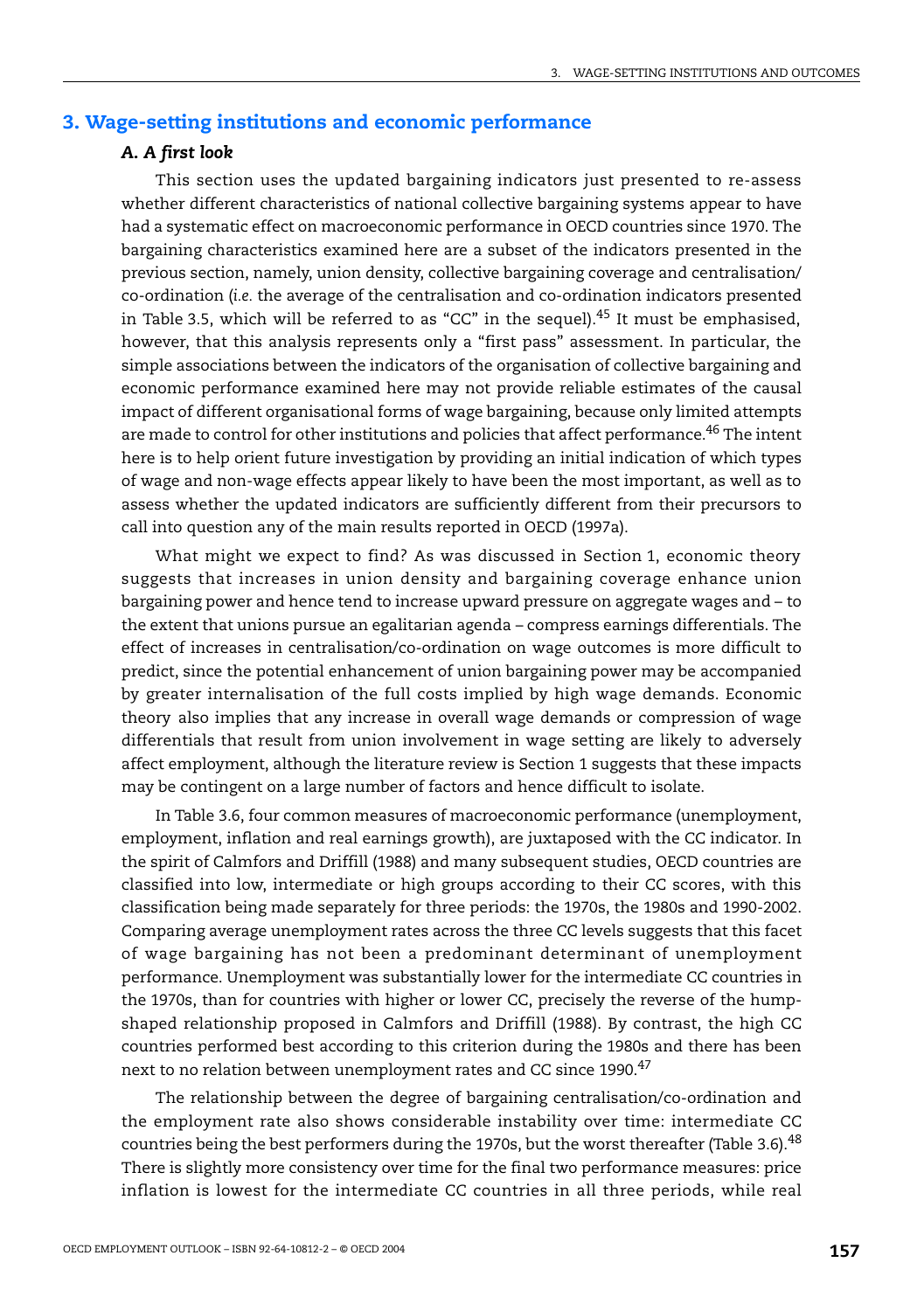| Average <sup>c</sup><br>High CC                      |                                                                                                                                                                                                                                                                                                                                                                                                                                  |                    | 1970-79           |                         |                      |                    | 1980-89        |                         |                                                                                                                                        |                    | 1990-2002      |                         |
|------------------------------------------------------|----------------------------------------------------------------------------------------------------------------------------------------------------------------------------------------------------------------------------------------------------------------------------------------------------------------------------------------------------------------------------------------------------------------------------------|--------------------|-------------------|-------------------------|----------------------|--------------------|----------------|-------------------------|----------------------------------------------------------------------------------------------------------------------------------------|--------------------|----------------|-------------------------|
|                                                      | Unemployment<br>rate                                                                                                                                                                                                                                                                                                                                                                                                             | Employment<br>rate | rate<br>Inflation | Real earnings<br>growth | Unemployment<br>rate | Employment<br>rate | Inflation rate | Real earnings<br>growth | Unemployment<br>rate                                                                                                                   | Employment<br>rate | Inflation rate | Real earnings<br>growth |
|                                                      |                                                                                                                                                                                                                                                                                                                                                                                                                                  |                    |                   |                         |                      |                    |                |                         |                                                                                                                                        |                    |                |                         |
|                                                      | 4.2                                                                                                                                                                                                                                                                                                                                                                                                                              | 63.3               | 12.2              | 4.3                     | 6.0                  | 67.9               | 7.2            | $\frac{3}{2}$           | 7.4                                                                                                                                    | 66.7               | 3.9            | 2.3                     |
| Minimum                                              | $\frac{8}{1}$                                                                                                                                                                                                                                                                                                                                                                                                                    | 55.2               | 6.4               | $\ddot{ }$ .            | 2.8                  | 64.4               | 6.0            | $\frac{3}{2}$           | 4.6                                                                                                                                    | 56.8               | 2.0            | 0.6                     |
| Maximum                                              | 8.2                                                                                                                                                                                                                                                                                                                                                                                                                              | 75.5               | 16.1              | 5.8                     | $\overline{74}$      | 74.5               | 7.6            | $\frac{8}{3}$           | 11.4                                                                                                                                   | 75.0               | 5.5            | $\overline{3.1}$        |
| Intermediate CC                                      |                                                                                                                                                                                                                                                                                                                                                                                                                                  |                    |                   |                         |                      |                    |                |                         |                                                                                                                                        |                    |                |                         |
| Average <sup>c</sup>                                 | 2.0                                                                                                                                                                                                                                                                                                                                                                                                                              | 65.7               | 8.5               | 4.2                     | 6.5                  | 62.1               | 4.9            | $\overline{1}$ :        | 7.1                                                                                                                                    | 64.7               | 1.5            | $\frac{1}{2}$           |
| Minimum                                              | $\overline{1}$                                                                                                                                                                                                                                                                                                                                                                                                                   | 54.8               | $\overline{51}$   | $\overline{1}$ .        | 2.6                  | 49.1               | $\frac{1}{2}$  | $-0.6$                  | 3.2                                                                                                                                    | 52.4               | $-0.2$         | $\overline{\omega}$     |
| Maximum                                              | 3.2                                                                                                                                                                                                                                                                                                                                                                                                                              | 66.9               | 13.9              | $\overline{61}$         | 17.7                 | 80.4               | 17.3           | 2.3                     | 17.9                                                                                                                                   | $\overline{77}$    | 4.2            | $\frac{1}{2}$           |
| Low CC                                               |                                                                                                                                                                                                                                                                                                                                                                                                                                  |                    |                   |                         |                      |                    |                |                         |                                                                                                                                        |                    |                |                         |
| Average $^c$                                         | 5.7                                                                                                                                                                                                                                                                                                                                                                                                                              | 62.8               | 9.6               | 2.5                     | 7.9                  | 66.6               | 5.1            | 1.3                     | 7.2                                                                                                                                    | 68.4               | 3.9            | $\frac{6}{1}$           |
| Minimum                                              | 3.5                                                                                                                                                                                                                                                                                                                                                                                                                              | 52.0               | 7.0               | 1.3                     | 4.0                  | 50.7               | 4.3            | 0.5                     | 3.5                                                                                                                                    | 54.8               | 1.6            | $\overline{q}$          |
| Maximum                                              | $\overline{7.8}$                                                                                                                                                                                                                                                                                                                                                                                                                 | 64.8               | 21.1              | 4.7                     | 15.7                 | 68.8               | $\frac{1}{5}$  | ြ<br>6                  | 15.1                                                                                                                                   | 72.5               | 20.5           | 5.0                     |
| Data not available.<br>$\circ$<br>$\vdots$<br>a<br>ය | Source: OECD Labour Force Statistics database (unemployment rate and employment rate), OECD Economic Outlook database (inflation rate and real compensation per worker in the<br>business sector), and OECD Productivity database (avera<br>The centralisation/co-ordination (CC) indicator is an<br>and low CC to an indicator value of at most 2.<br>Average values for the periods indicated.<br>Employment-weighted average. |                    |                   | ge hours per worker).   |                      |                    |                |                         | average of the centralisation and co-ordination scores presented in Table 3.5. High CC corresponds to an indicator value of at least 4 |                    |                |                         |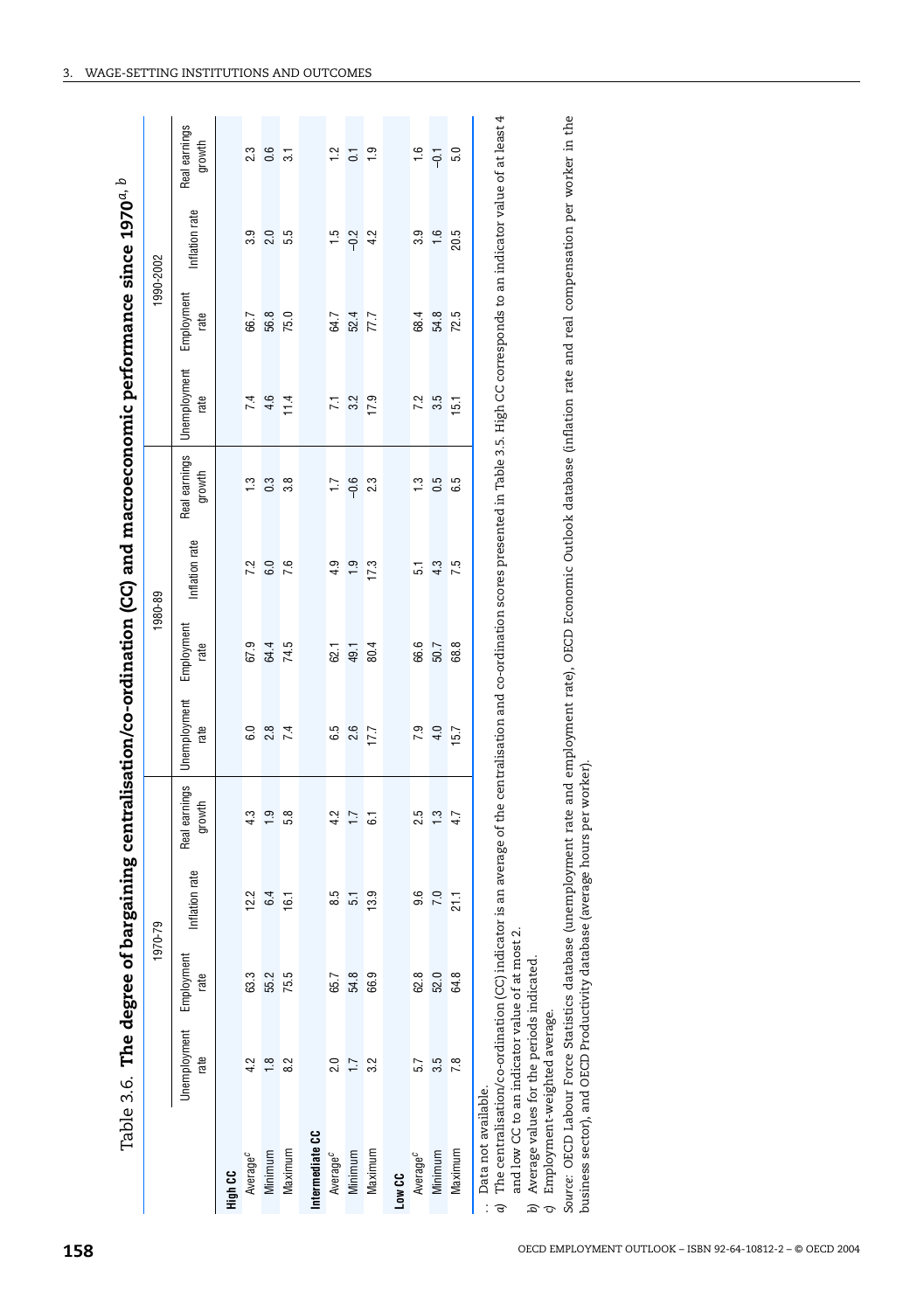earnings growth tends to be relatively low for the low CC countries. Nonetheless, the overall impression that emerges from these comparisons is that partitioning countries according to centralisation/co-ordination, on its own, is not very informative for predicting aggregate economic performance. This impression is reinforced by the observation that there is a lot of variation in aggregate outcomes within each of the three CC groupings in all three periods. A closely related implication is that little support emerges for intermediate CC countries generally having the worst performance, consistent with Aidt and Tzannatos' assessment (2002) of prior research.

### *B. Wage-setting institutions and wage outcomes*

The most direct impact of wage-setting institutions should be on wage outcomes and Table 3.7 provides a first look – in the form of bivariate correlation coefficients – at the associations between union density, bargaining coverage, and centralisation/

|                                                     | 1975-79                  | 1980-84    | 1985-89                                 | 1990-94   | 1995-2000 |
|-----------------------------------------------------|--------------------------|------------|-----------------------------------------|-----------|-----------|
|                                                     |                          |            | Panel A. Trade union density            |           |           |
| Real hourly earnings growth <sup>b</sup>            | $-0.09$                  | $-0.59***$ | 0.20                                    | 0.09      | $0.36*$   |
| Efficiency wage growth <sup>b, c</sup>              | $-0.13$                  | $-0.20$    | $0.48**$                                | $-0.50**$ | 0.01      |
| Wage share <sup>b</sup>                             | $-0.01$                  | $-0.23$    | 0.11                                    | $-0.14$   | 0.00      |
| Earnings inequality                                 | $-0.87***$               | $-0.78***$ | $-0.60**$                               | $-0.44*$  | $-0.31$   |
| Relative earnings of youths                         | 0.77                     | $0.80**$   | $0.76***$                               | $0.83**$  | $0.78***$ |
| Relative earnings of older workers                  | 0.44                     | 0.44       | 0.21                                    | 0.19      | 0.04      |
| Relative earnings of women                          | 0.72                     | 0.60       | 0.39                                    | 0.31      | 0.43      |
|                                                     |                          |            | Panel B. Collective bargaining coverage |           |           |
| Real hourly earnings growth <sup>b</sup>            |                          | $-0.31$    | $-0.17$                                 | $-0.18$   | 0.08      |
| Efficiency wage growth <sup>b, c</sup>              | $\overline{\phantom{0}}$ | 0.04       | $-0.09$                                 | $-0.19$   | 0.00      |
| Wage share <sup>b</sup>                             |                          | $-0.23$    | $-0.22$                                 | $-0.30$   | $-0.27$   |
| Earnings inequality                                 | $\overline{\phantom{0}}$ | $-0.58*$   | $-0.69***$                              | $-0.51**$ | $-0.60**$ |
| Relative earnings of youths                         |                          | 0.67       | $0.79**$                                | $0.94***$ | $0.68**$  |
| Relative earnings of older workers                  |                          | 0.46       | 0.33                                    | 0.22      | 0.32      |
| Relative earnings of women                          |                          | $0.75*$    | $0.73**$                                | $0.66*$   | $0.76***$ |
|                                                     |                          |            | Panel C. Centralisation/co-ordination   |           |           |
| Real hourly earnings growth <sup>b</sup>            | 0.13                     | $-0.32$    | $-0.05$                                 | 0.03      | 0.24      |
| Efficiency wage growth <sup>b, <math>c</math></sup> | 0.05                     | 0.06       | 0.08                                    | $-0.23$   | $-0.38$   |
| Wage share <sup>b</sup>                             | $-0.14$                  | $-0.37$    | $-0.23$                                 | 0.19      | 0.02      |
| Earnings inequality                                 | $-0.83**$                | $-0.77***$ | $-0.67***$                              | $-0.40*$  | $-0.51**$ |
| Relative earnings of youths                         | 0.69                     | 0.48       | 0.30                                    | 0.48      | 0.30      |
| Relative earnings of older workers                  | 0.20                     | 0.36       | 0.35                                    | 0.08      | 0.36      |
| Relative earnings of women                          | 0.74                     | 0.57       | 0.25                                    | $-0.24$   | 0.39      |

### Table 3.7. **Correlation coefficients between collective bargaining and wage outcomes, 1975-2000***<sup>a</sup>*

\*\*\*, \*\*, \* denote statistical significance at the 1%, 5% and 10% levels, respectively.

*a)* Calculations use five-year average values for the measures of collective bargaining and wage outcomes.

*b)* Total compensation in the business sector.

*c)* Growth rate of the real wage rate per efficiency unit which is estimated by real hourly compensation growth in excess of total factor productivity growth (*i.e.* the Solow residual divided by the wage share).

*Source:* OECD Economic Outlook database except hours per worker from OECD Productivity database; earnings inequality and relative earnings measure from the OECD Earnings database.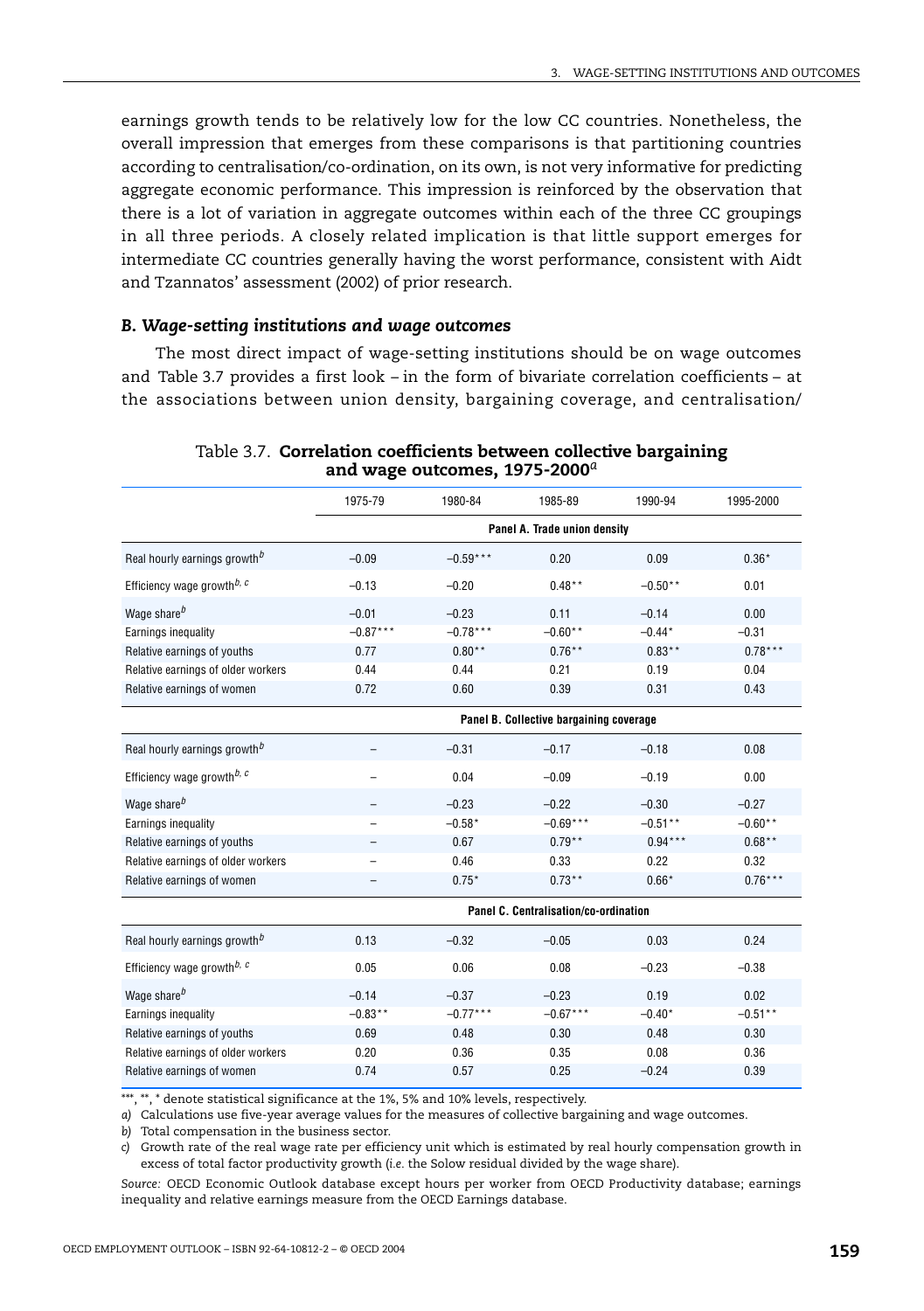co-ordination, on the one hand, and the average level of compensation and the structure of relative wages, on the other. The three measures of the aggregate wage include the rate of growth of real earnings and two measures of the extent to which wage growth tends to outrun productivity gains: growth of the real wage per efficiency unit (defined as the excess of real wage growth over the growth in total factor productivity) and the wage share. Four measures of relative wages are examined: an index of overall earnings inequality (the 90-10 percentile ratio for male full-time earnings), and relative wage indices for three groups potentially at the margins of the workforce (*i.e.* youths, older workers and women).<sup>49</sup> Correlations are calculated for the five-year periods indicated, where the data values used are period means (*i.e.* five-year average values).

There does not appear to be any robust bivariate relationships between the three indicators for the organisation of collective bargaining and the three measures of the overall level of earnings. Several of the correlation coefficients between union density and growth rates for both real hourly earnings and the real wage per efficiency unit are quite large and statistically significant, but in every case these correlations evolve in an unstable way between the different periods shown. For example, higher union density is strongly positively correlated with the growth rate of the real wage per efficiency unit of labour during 1985-89 and then strongly negatively correlated during 1990-94.<sup>50</sup> Bargaining coverage is always negatively correlated with the wage share, but this correlation is generally not statistically significant and has the opposite sign to that suggested by economic theory.

There is consistent evidence in Table 3.7 that overall earnings dispersion is lower where union membership is higher and collective bargaining more encompassing and/or more centralised/co-ordinated.51 This finding accords with a considerable number of earlier studies (Blau and Kahn, 1999; OECD, 1997a) and can be considered to be quite well established. There is also some, albeit weaker, evidence that collective bargaining tends to increase the relative wages of youths and women. The evidence for such an effect is strongest for higher union membership and bargaining coverage resulting in higher relative wages for workers under the age of 25 years. All of the correlations between coverage and the relative wage of women are quite large (0.66 or higher) and statistically significant at the 10% level or better.

The OLS panel regressions reported in Table 3.8 provide a description of the multivariate associations between the three characteristics of wage bargaining and wage outcomes.52 Three different specifications are estimated for each of the seven wage outcomes, which are treated here as dependent variables. Model 1 regresses wage outcomes on union density, bargaining coverage and centralisation/co-ordination, as well as period effects. Due to limitations in the availability of historical data for the coverage variable, this model is estimated using data for 1980-2000 (*i.e.* averages for the four 5-year sub-periods). Models 2 and 3 drop the coverage variable, which allows the historical series to be extended backwards to 1970, modestly increasing the still small sample sizes. Since there are now up to six periods of data for each country, fixed country effects are added to Model 3, meaning that only within-country variation in density and centralisation/ co-ordination are reflected in the estimated coefficients.

Overall, the regression results are quite similar to those obtained from the bivariate correlations. There is no evidence that overall earnings are systematically related to density, coverage or centralisation/co-ordination.53 Collective bargaining, especially higher union density, is associated with lower overall earnings inequality and higher relative wages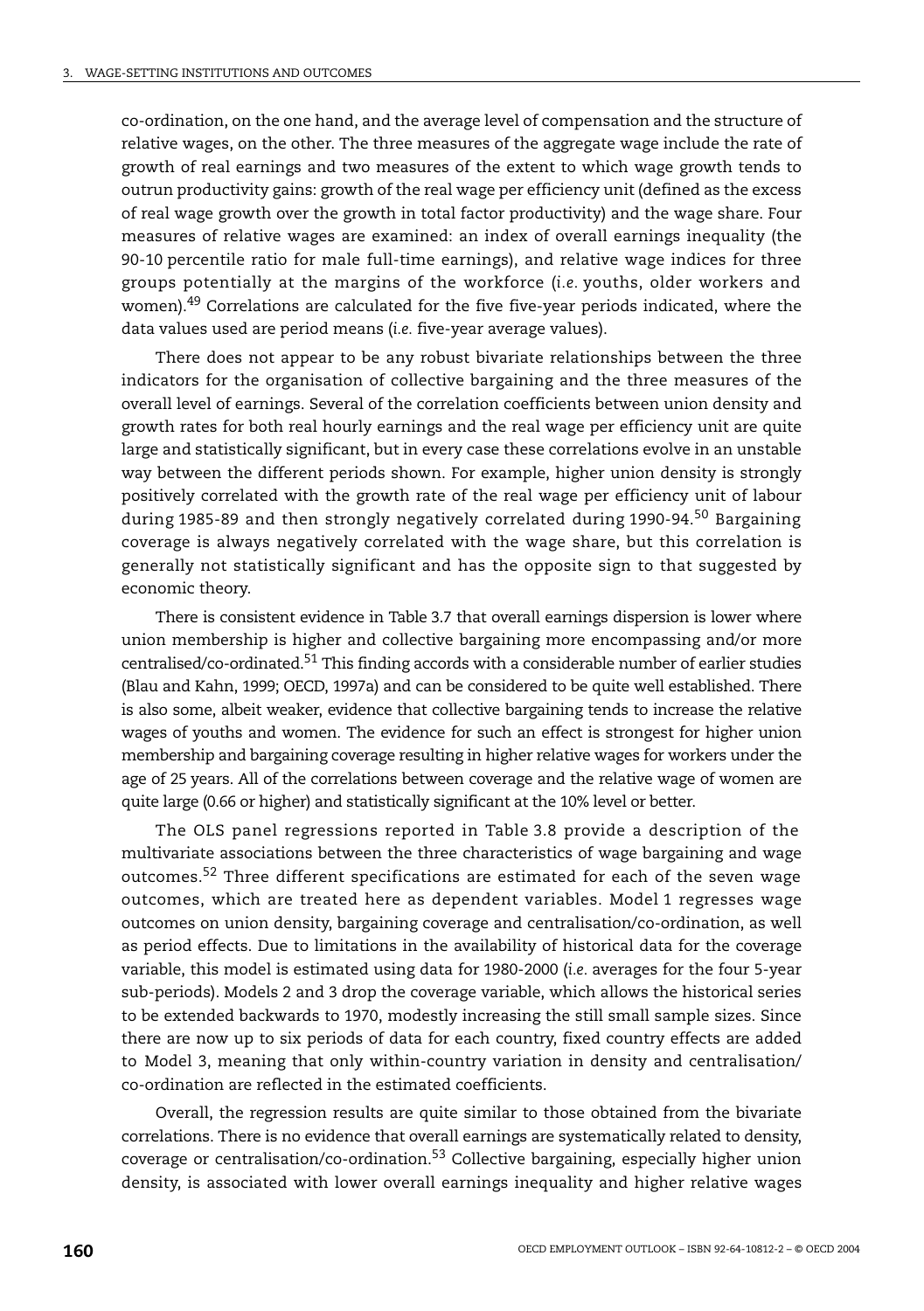|                              | Real hourly<br>earnings<br>$q$ rowth <sup>a</sup> | Efficiency<br>wage<br>arowth <sup>a, b</sup> | Wage share <sup>a</sup> | Earnings<br>inequality | Relative<br>earnings<br>of youths | Relative<br>earnings<br>of older<br>workers | Relative<br>earnings<br>of women |
|------------------------------|---------------------------------------------------|----------------------------------------------|-------------------------|------------------------|-----------------------------------|---------------------------------------------|----------------------------------|
|                              |                                                   |                                              |                         | Model 1                |                                   |                                             |                                  |
| Trade union density          | $-0.0069$                                         | $-0.0061$                                    | $-0.0002$               | $-0.0088**$            | $0.0018***$                       | $-0.0007$                                   | $-0.0004$                        |
|                              | (0.0091)                                          | (0.0079)                                     | (0.0004)                | (0.0039)               | (0.0004)                          | (0.0009)                                    | (0.0006)                         |
| Collective bargaining        | $-0.0105$                                         | $-0.0041$                                    | $-0.0007$               | $-0.0052$              | $0.0012***$                       | 0.0003                                      | $0.0027***$                      |
| coverage                     | (0.0095)                                          | (0.0085)                                     | (0.0004)                | (0.0033)               | (0.0004)                          | (0.0008)                                    | (0.0005)                         |
| Centralisation/co-ordination | 0.1661                                            | $-0.0349$                                    | 0.0030                  | $-0.1747**$            | $-0.0120*$                        | $0.0324*$                                   | $-0.0178*$                       |
|                              | (0.1968)                                          | (0.1749)                                     | (0.0083)                | (0.0759)               | (0.007)                           | (0.0161)                                    | (0.0098)                         |
| Period dummies               | Yes                                               | Yes                                          | Yes                     | Yes                    | Yes                               | Yes                                         | Yes                              |
| Country dummies              | N <sub>0</sub>                                    | <b>No</b>                                    | <b>No</b>               | <b>No</b>              | <b>No</b>                         | N <sub>o</sub>                              | No                               |
| Number of observations       | 75                                                | 66                                           | 80                      | 55                     | 35                                | 33                                          | 37                               |
| R-squared                    | 0.12                                              | 0.09                                         | 0.16                    | 0.51                   | 0.77                              | 0.35                                        | 0.62                             |
| F-Statistic                  | 1.61                                              | 0.96                                         | $2.35**$                | $8.49***$              | $15.44***$                        | $2.37*$                                     | $8.08***$                        |
|                              |                                                   |                                              |                         | Model 2                |                                   |                                             |                                  |
| Trade union density          | 0.0011                                            | $-0.0099$                                    | $-0.0006$               | $-0.0096**$            | $0.0027***$                       | $-0.0001$                                   | $0.0013*$                        |
|                              | (0.0097)                                          | (0.0091)                                     | (0.0004)                | (0.0041)               | (0.0004)                          | (0.0008)                                    | (0.0006)                         |
| Centralisation/co-ordination | $-0.0376$                                         | $-0.0831$                                    | $-0.0023$               | $-0.2040***$           | $-0.0058$                         | $0.0228*$                                   | 0.0092                           |
|                              | (0.1619)                                          | (0.1560)                                     | (0.0059)                | (0.0644)               | (0.0067)                          | (0.0125)                                    | (0.0101)                         |
| Period dummies               | Yes                                               | Yes                                          | Yes                     | Yes                    | Yes                               | Yes                                         | Yes                              |
| Country dummies              | No                                                | No                                           | N <sub>0</sub>          | No                     | No                                | <b>No</b>                                   | <b>No</b>                        |
| Number of observations       | 112                                               | 97                                           | 121                     | 70                     | 44                                | 42                                          | 46                               |
| R-squared                    | 0.37                                              | 0.25                                         | 0.21                    | 0.40                   | 0.62                              | 0.40                                        | 0.43                             |
| <b>F-Statistic</b>           | $8.71***$                                         | $4.20***$                                    | $4.41***$               | $5.89***$              | $8.49***$                         | $3.28***$                                   | $4.03***$                        |
|                              |                                                   |                                              |                         | Model 3                |                                   |                                             |                                  |
| Trade union density          | $-0.0016$                                         | 0.0138                                       | 0.0011                  | $-0.0143**$            | $0.0024**$                        | $-0.0008$                                   | $-0.0012$                        |
|                              | (0.0274)                                          | (0.0268)                                     | (0.0006)                | (0.0066)               | (0.001)                           | (0.0015)                                    | (0.0009)                         |
| Centralisation/co-ordination | $-0.2523$                                         | $-0.1790$                                    | $-0.0096$               | $-0.0014$              | $-0.0020$                         | $0.0349***$                                 | $0.0174**$                       |
|                              | (0.2626)                                          | (0.2360)                                     | (0.006)                 | (0.0651)               | (0.0079)                          | (0.0121)                                    | (0.0068)                         |
| Period dummies               | Yes                                               | Yes                                          | Yes                     | Yes                    | Yes                               | Yes                                         | Yes                              |
| Country dummies              | Yes                                               | Yes                                          | Yes                     | Yes                    | Yes                               | Yes                                         | Yes                              |
| Number of observations       | 112                                               | 97                                           | 121                     | 70                     | 44                                | 42                                          | 46                               |
| R-squared                    | 0.35                                              | 0.19                                         | 0.08                    | 0.29                   | 0.59                              | 0.34                                        | 0.10                             |
| <b>F-Statistic</b>           | $13.29***$                                        | $5.22***$                                    | $10.3***$               | $3.6***$               | $6.13***$                         | $6.65***$                                   | $10.69***$                       |

### Table 3.8. **Descriptive regressions relating characteristics of the collective bargaining system to wage outcomes, 1970-2000**

\*\*\*, \*\*, \* denote statistical significance at the 1%, 5% and 10% levels, respectively.

*( ) corresponds to standard error.*

*a)* Total compensation in the business sector.

*b)* Growth of the real wage rate per efficiency unit which is estimated by real hourly compensation growth in excess of total factor productivity growth (*i.e.* the Solow residual divided by the wage share).

*Source:* See Table 3.7.

for youths. Adding fixed effects to the model suggests that the countries in which centralisation/co-ordination fell during the past three decades also experienced relative increases in the earnings of older workers and women, while the countries where density fell experienced increases in overall wage dispersion and a relative decline in youth wages.<sup>54</sup>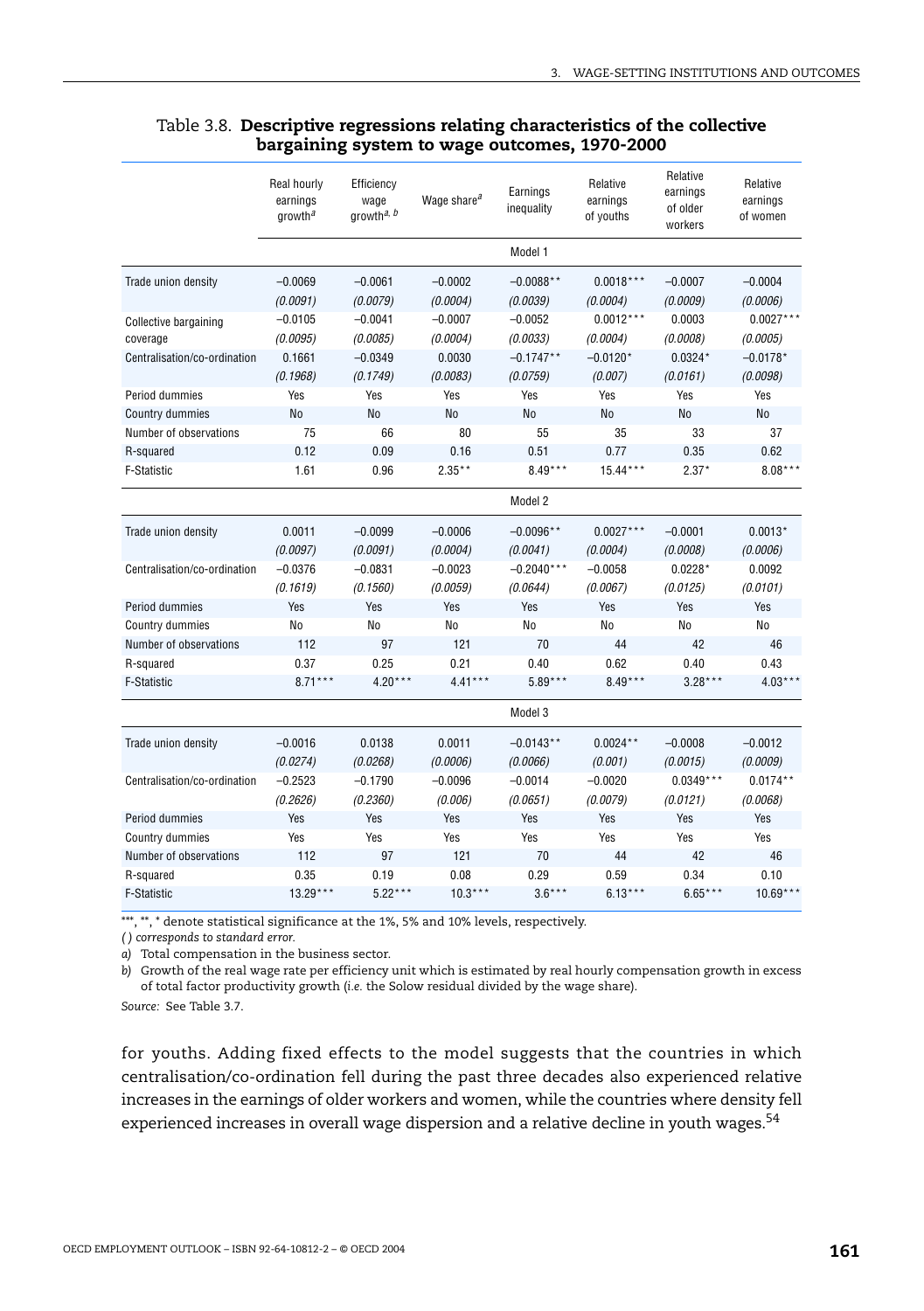### *C. Wage-setting institutions and non-wage outcomes*

Tables 3.9 and 3.10 present an analysis for seven non-wage outcomes that is parallel to that just discussed for wage outcomes. Whether considering bivariate correlations or the descriptive regressions based on panel data, very little evidence emerges for a systematic impact of these three facets of the organisation of collective bargaining on any of these outcomes. Where large and statistically significant associations are observed, they typically are not robust, either over time or across the different regression models, and are often discordant with theoretical predictions or past studies. However, the absence of robust associations between indicators of the organisation of collective bargaining and non-wage outcomes accords with the results obtained using the previous version of the OECD indicators (OECD, 1997a) and the overall literature (Aidt and Tzannatos, 2002; Flanagan, 1999).

The bivariate correlations provide some evidence that an increase in union density is associated with a higher overall employment-population ratio and higher relative employment for women, neither of which is consistent with theoretical predictions that increased union bargaining power tends to reduce employment, particularly for workforce

|                                                 | 1975-79 | 1980-84    | 1985-89                                 | 1990-94    | 1995-2000  |
|-------------------------------------------------|---------|------------|-----------------------------------------|------------|------------|
|                                                 |         |            | Panel A. Trade union density            |            |            |
| Unemployment rate                               | $-0.08$ | $-0.21$    | $-0.35$                                 | $-0.09$    | 0.00       |
| <b>Employment</b> rate                          | 0.32    | $0.51**$   | $0.56***$                               | $0.41**$   | $0.31*$    |
| Inflation (GDP deflator)                        | 0.09    | 0.30       | 0.05                                    | $-0.10$    | $-0.07$    |
| Growth in real GDP per hour worked <sup>b</sup> | $-0.15$ | $-0.44**$  | $-0.16$                                 | $-0.05$    | 0.19       |
| Relative employment of youths                   | 0.32    | $0.42*$    | $0.42*$                                 | 0.13       | 0.07       |
| Relative employment of older workers            | 0.09    | $-0.11$    | $-0.01$                                 | 0.10       | $-0.01$    |
| Relative employment of women                    | 0.30    | $0.51**$   | $0.56***$                               | $0.54***$  | $0.51***$  |
|                                                 |         |            | Panel B. Collective bargaining coverage |            |            |
| Unemployment rate                               |         | 0.13       | 0.24                                    | $0.42*$    | $0.45*$    |
| <b>Employment</b> rate                          |         | $-0.02$    | $-0.12$                                 | $-0.31$    | $-0.34$    |
| Inflation (GDP deflator)                        |         | 0.19       | 0.07                                    | $-0.07$    | 0.21       |
| Growth in real GDP per hour worked <sup>b</sup> |         | $-0.28$    | $-0.24$                                 | $-0.01$    | $-0.15$    |
| Relative employment of youths                   |         | 0.07       | 0.02                                    | $-0.19$    | $-0.16$    |
| Relative employment of older workers            |         | $-0.63***$ | $-0.66***$                              | $-0.65***$ | $-0.68***$ |
| Relative employment of women                    |         | 0.13       | 0.08                                    | 0.12       | 0.16       |
|                                                 |         |            | Panel C. Centralisation/co-ordination   |            |            |
| Unemployment rate                               | $-0.30$ | $-0.18$    | $-0.10$                                 | 0.00       | 0.04       |
| <b>Employment</b> rate                          | 0.25    | 0.06       | 0.14                                    | 0.00       | 0.03       |
| Inflation (GDP deflator)                        | $-0.15$ | 0.05       | 0.00                                    | $-0.41**$  | $-0.30$    |
| Growth in real GDP per hour worked <sup>b</sup> | 0.10    | $-0.29$    | $-0.21$                                 | 0.07       | 0.11       |
| Relative employment of youths                   | 0.27    | $-0.06$    | 0.14                                    | $-0.04$    | $-0.01$    |
| Relative employment of older workers            | 0.27    | $-0.38$    | $-0.22$                                 | 0.06       | $-0.06$    |
| Relative employment of women                    | 0.20    | 0.08       | 0.20                                    | $-0.05$    | 0.00       |

### Table 3.9. **Correlation coefficients between collective bargaining and non-wage outcomes, 1975-2000***<sup>a</sup>*

\*\*\*, \*\*, \* denote statistical significance at the 1%, 5% and 10% levels, respectively.

*a)* Calculations use five-year average values for the measures of collective bargaining and non-wage outcomes.

*b)* In the business sector.

*Source:* OECD Economic Outlook database except hours per worker from OECD Productivity database; and relative employment rates from the *OECD Labour Force Statistics*.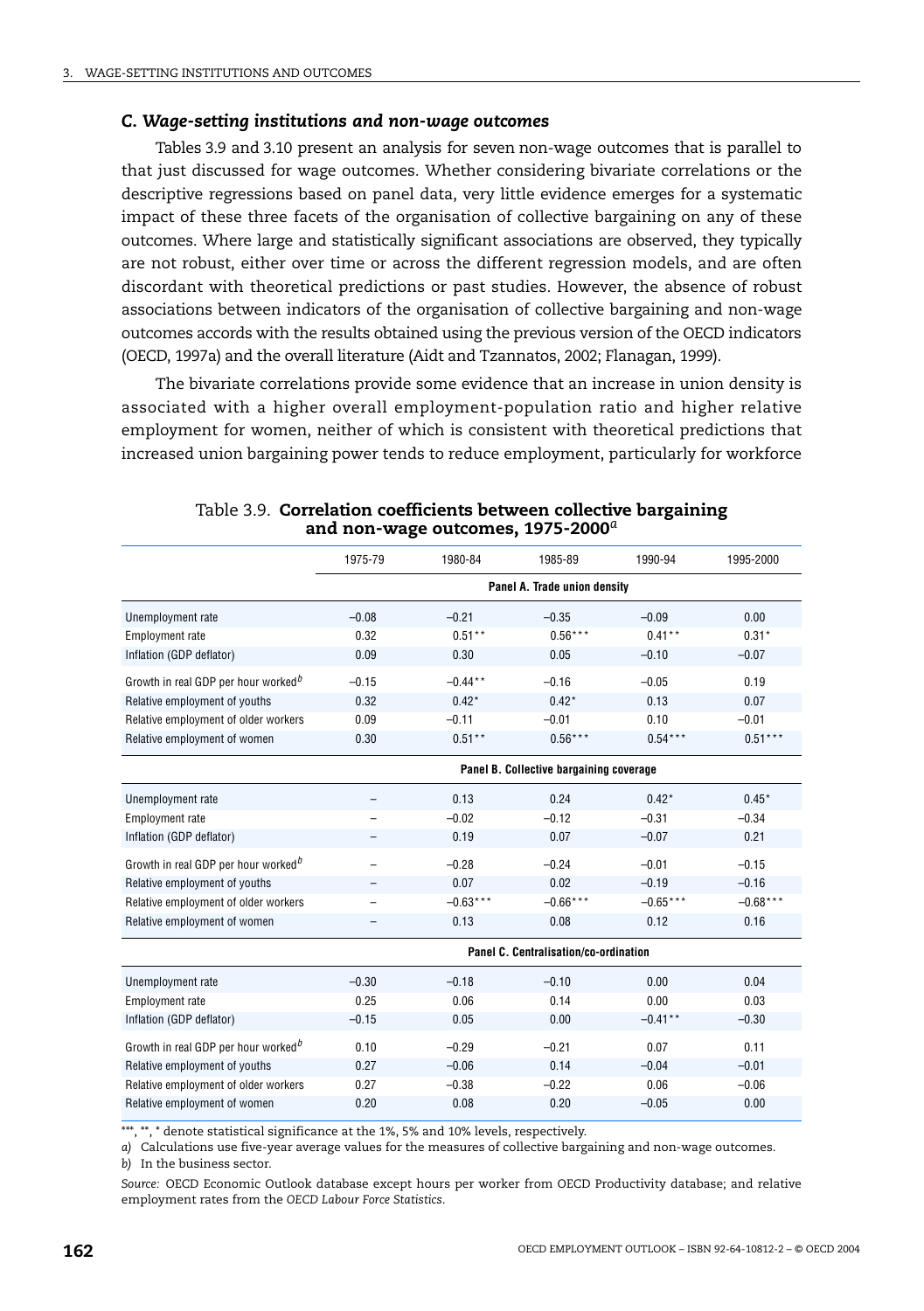|                              | Unemployment<br>rate | Employment<br>rate | Inflation<br>(GDP deflator) | Growth in real<br>GDP per hour<br>worked <sup>a</sup> | Relative<br>employment<br>of youths | Relative<br>employment<br>of older<br>workers | Relative<br>employment<br>of women |
|------------------------------|----------------------|--------------------|-----------------------------|-------------------------------------------------------|-------------------------------------|-----------------------------------------------|------------------------------------|
|                              |                      |                    |                             | Model 1                                               |                                     |                                               |                                    |
| Trade union density          | $-0.0611***$         | $0.2611***$        | 0.0124                      | $-0.0053$                                             | $0.0028***$                         | $0.0018***$                                   | $0.0052***$                        |
|                              | (0.0212)             | (0.0384)           | (0.0183)                    | (0.0083)                                              | (0.0009)                            | (0.0006)                                      | (0.0007)                           |
| Collective bargaining        | $0.1073***$          | $-0.1820***$       | 0.0082                      | $-0.0088$                                             | $-0.0012$                           | $-0.0052***$                                  | $-0.0009$                          |
| coverage                     | (0.022)              | (0.0398)           | (0.0185)                    | (0.0087)                                              | (0.0009)                            | (0.0006)                                      | (0.0007)                           |
| Centralisation/co-ordination | $-1.0079**$          | 0.3403             | $-0.0721$                   | 0.0829                                                | $-0.0132$                           | $0.0284**$                                    | $-0.0190$                          |
|                              | (0.4633)             | (0.8378)           | (0.3956)                    | (0.1794)                                              | (0.0195)                            | (0.0132)                                      | (0.0142)                           |
| Period dummies               | Yes                  | Yes                | Yes                         | Yes                                                   | Yes                                 | Yes                                           | Yes                                |
| <b>Country dummies</b>       | <b>No</b>            | <b>No</b>          | No                          | <b>No</b>                                             | <b>No</b>                           | <b>No</b>                                     | No                                 |
| Number of observations       | 74                   | 74                 | 80                          | 75                                                    | 74                                  | 74                                            | 74                                 |
| R-squared                    | 0.29                 | 0.47               | 0.41                        | 0.06                                                  | 0.14                                | 0.56                                          | 0.56                               |
| F-Statistic                  | $4.52***$            | $9.76***$          | $8.35***$                   | 0.76                                                  | $1.87*$                             | $14.42***$                                    | $14.5***$                          |
|                              |                      |                    |                             | Model 2                                               |                                     |                                               |                                    |
| Trade union density          | $-0.0195$            | $0.1583***$        | $0.0527***$                 | $-0.0046$                                             | $0.0019***$                         | $-0.0001$                                     | $0.0042***$                        |
|                              | (0.0206)             | (0.0412)           | (0.0198)                    | (0.0073)                                              | (0.0007)                            | (0.0008)                                      | (0.0007)                           |
| Centralisation/co-ordination | 0.0529               | $-0.6771$          | $-0.9492***$                | $-0.0017$                                             | $-0.0125$                           | $-0.0073$                                     | $-0.0149$                          |
|                              | (0.3382)             | (0.6767)           | (0.3231)                    | (0.1214)                                              | (0.0118)                            | (0.0125)                                      | (0.0117)                           |
| Period dummies               | Yes                  | Yes                | Yes                         | Yes                                                   | Yes                                 | Yes                                           | Yes                                |
| Country dummies              | No                   | No                 | No                          | No                                                    | No                                  | No                                            | No                                 |
| Number of observations       | 105                  | 105                | 125                         | 114                                                   | 105                                 | 105                                           | 105                                |
| R-squared                    | 0.20                 | 0.15               | 0.44                        | 0.14                                                  | 0.11                                | 0.16                                          | 0.48                               |
| <b>F-Statistic</b>           | 3.51                 | $2.46**$           | $12.89***$                  | $2.52**$                                              | 1.68                                | $2.62**$                                      | 12.93***                           |
|                              |                      |                    |                             | Model 3                                               |                                     |                                               |                                    |
| Trade union density          | 0.0570               | $-0.0359$          | $0.1160***$                 | $-0.0069$                                             | 0.0009                              | $-0.0009$                                     | $-0.0017**$                        |
|                              | (0.037)              | (0.0552)           | (0.0383)                    | (0.0162)                                              | (0.0011)                            | (0.0008)                                      | (0.0008)                           |
| Centralisation/co-ordination | $-0.5050$            | 0.4164             | 0.2912                      | $-0.1815$                                             | 0.0001                              | $-0.0129$                                     | 0.0065                             |
|                              | (0.3844)             | (0.5728)           | (0.4018)                    | (0.155)                                               | (0.0111)                            | (0.0088)                                      | (0.0081)                           |
| Period dummies               | Yes                  | Yes                | Yes                         | Yes                                                   | Yes                                 | Yes                                           | Yes                                |
| <b>Country dummies</b>       | Yes                  | Yes                | Yes                         | Yes                                                   | Yes                                 | Yes                                           | Yes                                |
| Number of observations       | 105                  | 105                | 125                         | 114                                                   | 105                                 | 105                                           | 105                                |
| R-squared                    | 0.11                 | 0.01               | 0.30                        | 0.12                                                  | 0.08                                | 0.14                                          | 0.13                               |
| <b>F-Statistic</b>           | $9.05***$            | 1.65               | 37.34***                    | $6.99***$                                             | $5.03***$                           | $20.31***$                                    | 65.52***                           |

### Table 3.10. **Descriptive regressions relating characteristics of the collective bargaining system to non-wage outcomes, 1970-2000**

\*\*\*, \*\*, \* denote statistical significance at the 1%, 5% and 10% levels, respectively.

*( ) corresponds to standard error.*

*a)* In the business sector.

*Source:* See Table 3.9.

groups other than prime-age men (Bertola *et al.*, 2002b). On the other hand, the negative correlation between bargaining coverage and the relative employment rate of older workers is consistent with this theory. The regression results confirm the three associations visible in the correlations, although the coefficient for union density is not statistically significant in the Model 3 estimates for either total employment or the relative employment of women, meaning that these associations do not appear to be present in the within-country variation. The estimation results for Model 1 confirm that higher bargaining coverage is associated with lower relative employment for older workers.<sup>55</sup>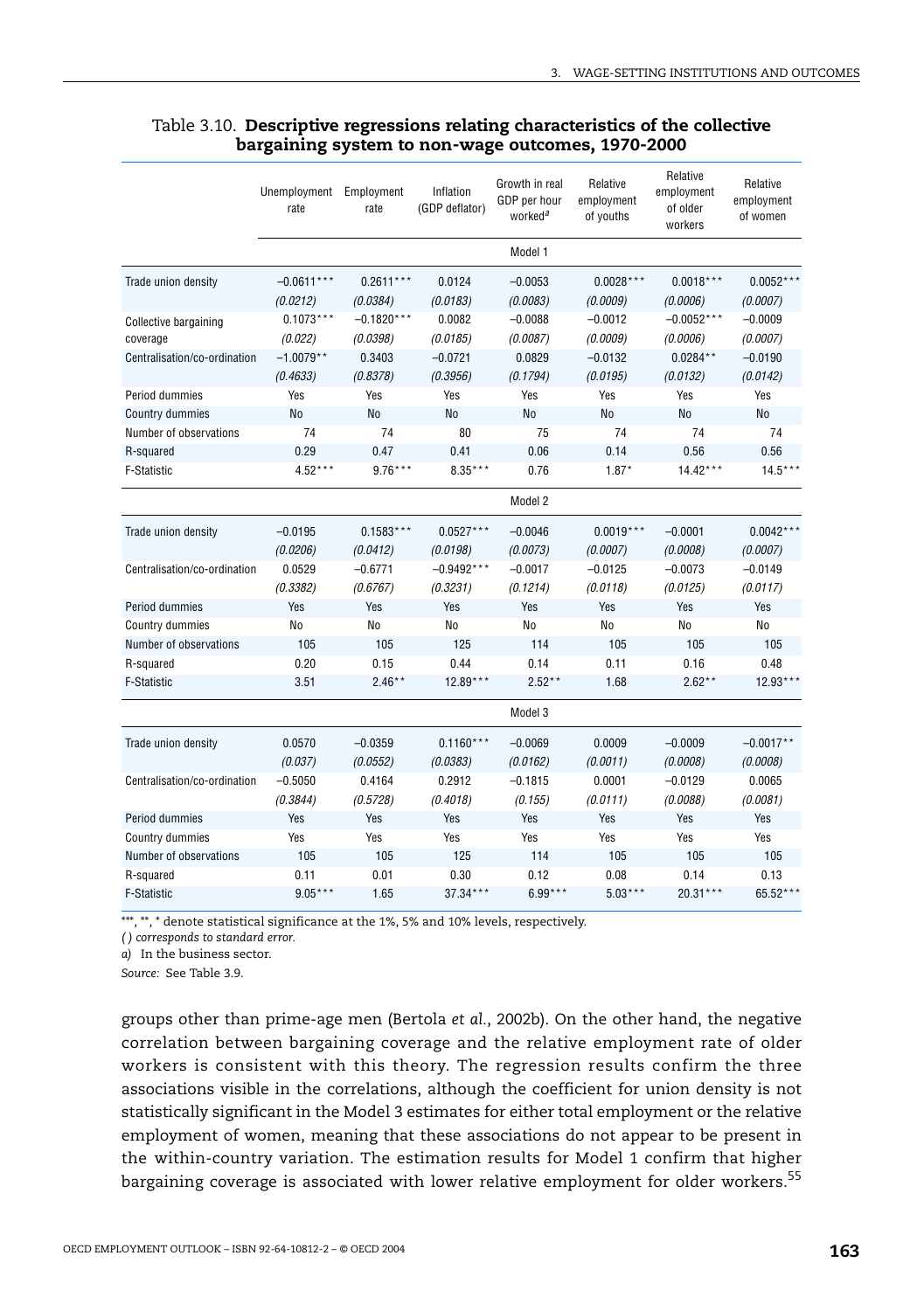Finally, the regression results provide some evidence that higher density has been associated with higher inflation rates (but not in Model 1, *i.e.* when bargaining coverage is included among the regressors) and higher youth relative employment (but only in Model 1, *i.e.* when bargaining coverage is included among the regressors). Both the non-robustness of many of the estimated effects across regression models and the fact that many of the statistically significant effects have the opposite sign from that predicted by the usual theoretical models suggest extreme caution in treating any of these estimates as being even qualitatively informative regarding the causal impact of these facets of collective bargaining on non-wage outcomes.

Finally, Table 3.11 reports regression estimates for the impact of the three indicators of collective bargaining on the relative employment rates of four workforce groups when controlling for a range of other institutional and policy variables likely to affect employment patterns.<sup>56</sup> The groups considered are the three already considered above (*i.e.* youths, older working-age persons and women) plus the low skilled, defined as persons

# Table 3.11. **Collective bargaining and the relative employment of youths, older persons of working age, women and the low skilled**

|                                                                                                                 | Relative employment<br>of youths <sup>b</sup> | Relative employment<br>of older workers <sup>b</sup> | Relative employment<br>of women <sup>b</sup> | Relative employment<br>of low-skilled workers <sup>b</sup> |  |
|-----------------------------------------------------------------------------------------------------------------|-----------------------------------------------|------------------------------------------------------|----------------------------------------------|------------------------------------------------------------|--|
| Union density                                                                                                   | $0.004***$<br>0.001                           | 0.001<br>0.001                                       | $0.004***$<br>0.001                          | 0.001<br>0.001                                             |  |
| Bargaining coverage                                                                                             | $-0.002*$<br>0.001                            | $-0.003***$<br>0.001                                 | $0.002***$<br>0.001                          | $0.002***$<br>0.001                                        |  |
| Centralisation/co-ordination index                                                                              | $-0.063***$<br>0.016                          | 0.008<br>0.011                                       | $-0.025***$<br>0.008                         | $-0.027$<br>0.017                                          |  |
| $F$ -test <sup>c</sup>                                                                                          | $99.7***$                                     | $85.8***$                                            | $195.7***$                                   | $65.4***$                                                  |  |
| B-P LM test <sup>d</sup>                                                                                        | $683.0***$                                    | $364.8***$                                           | $178.9***$                                   | $532.2***$                                                 |  |
| Hausman test <sup>e</sup>                                                                                       | $2652.0***$                                   | 13.3                                                 | 9.3                                          | $25.1***$                                                  |  |
| Simulated effect of a 1-standard<br>deviation increase in the 3 collective<br>bargaining variables <sup>t</sup> | $-0.043$                                      | $-0.055$                                             | 0.118                                        | 0.027                                                      |  |
| No. of observations                                                                                             | 276                                           | 184                                                  | 135                                          | 211                                                        |  |
| No. of countries                                                                                                | 19                                            | 18                                                   | 15                                           | 19                                                         |  |
| No. of control variables <sup>g</sup>                                                                           | $\overline{7}$                                | 7                                                    | 10                                           | 7                                                          |  |

Random effects, GLS (generalised least squares) coefficients for annual data, 1985-2002*<sup>a</sup>*

\*\*\*, \*\*, \* means statistically significant at 10%, 5% and 1% levels, respectively. All regressions include a constant term; standard errors in italics.

*a)* As the explanatory variables are not able to fully account for the rapid increase in Finnish and Swedish unemployment rates in the early 1990s (13 and 7.4 percentage points between 1990 and 1993 for Finland and Sweden respectively), data for Finland and Sweden in 1991 and 1992 are not included in the regression. Germany is only included for the post-unification period (1991 onwards). The sign and significance of the coefficients do not change when the output gap is replaced with time dummies, in the RE specification.

*b)* The relative employment rate of the indicated group is measured as the logarithm of the ratio of the employmentpopulation ratio for that group to the employment-population ratio of prime-age men.

*c)* F-test for the joint significance of country fixed effects.

*d)* Breusch and Pagan LM test for the joint significance of the random country-specific effects (i.e. that their variance is strictly positive). The statistic is distributed as a  $Chi<sup>2</sup>(1)$ .

*e)* Hausman (1978) specification test, distributed as a Chi2(k), where k is the number of regressors.

*f)* Difference in log-points between the fitted relative employment rates at the data means and after increasing union density, bargaining coverage and centralisation/coordination index by one-standard deviation.

*g)* In addition to the three collective bargaining variables, all models contain control variables for EPL (employment protection legislation), ALMP (active labour market policies), the tax wedge, unemployment benefits and the output gap. The regressions for youths and low-skilled workers also contain a linear trend and the minimum wage (relative to the median wage). The regression for older workers also contains the standard retirement age and the implicit tax rate on delayed retirement. The regression for women also contains a linear trend, the relative tax rate on second earners, paid parental leave entitlement and indices for child benefits and public spending on child care.

*Source and definitions:* See Annex Table 2.A2.1 of Chapter 2.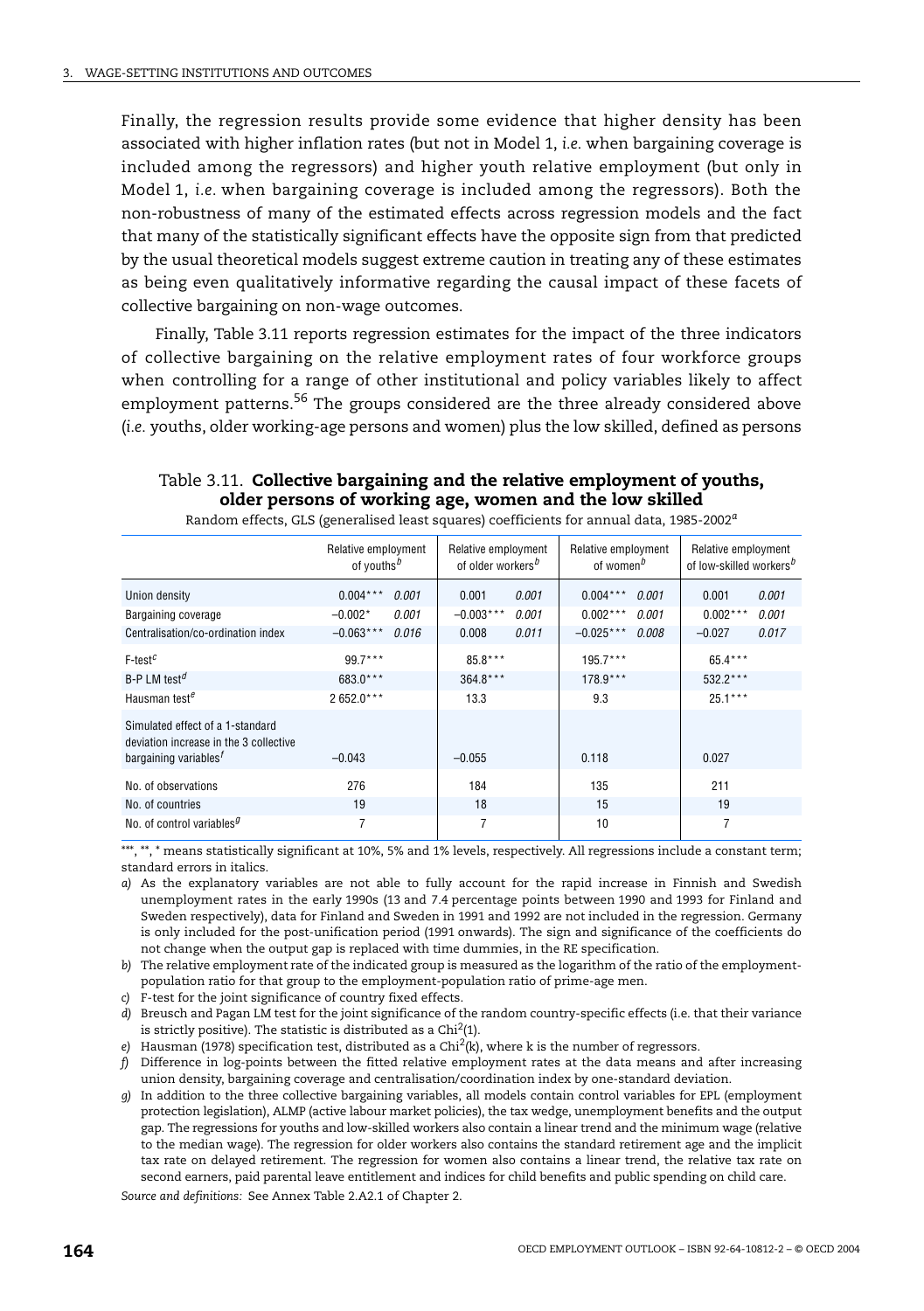not having completed upper secondary schooling. The regression results for union density, bargaining coverage and CC are qualitatively similar to those previously obtained in terms of the signs and statistical significance of the estimated coefficients.<sup>57</sup> Since the three collective bargaining variables might be thought of as jointly defining the bargaining context (and sometimes have off-setting effects on employment), Table 3.11 also presents the simulated effect on the relative employment of the different groups of simultaneous, one-standard-deviation increases in all three collective bargaining variables. Such a change is predicted to decrease employment for older and younger men relative to primeage men – consistent with insufficient wage differentiation having a disproportionately adverse effect on groups other than prime-age men (Bertola *et al.*, 2002b; Blau and Kahn, 1999). By contrast, increased (and increasingly centralised/co-ordinated) union involvement in wage setting is predicted to increase relative employment for less-skilled workers and, especially, women.<sup>58</sup>

# **Conclusions**

This chapter's analysis is too limited in scope for it to provide direct guidance to making policy choices, including whether the guidelines related to wage setting in the OECD Jobs Strategy should be revised. Nonetheless, it contributes several essential building blocks to the more comprehensive analysis that will be required in order to reach such conclusions:

- The material surveyed in Section 1 confirms the plausibility of the Jobs Strategy diagnosis that excessively high aggregate wages and/or wage compression have been impediments to realising satisfactory employment performance in a considerable number of OECD countries during the past three decades. However, this evidence is somewhat fragile overall and highlights the complexity of wage-setting institutions in OECD countries and their implications for economic performance. The organisation of collective bargaining is an important part of the institutional environment affecting the functioning of the labour market and the updated indicators of the organisation of collective bargaining presented in this chapter should make an important contribution to the knowledge base that will be required for the comprehensive analysis of the institutional and policy determinants of good labour market performance that will be undertaken by the OECD Secretariat over the coming year.
- A satisfactory explanation of the determinants of recent labour market performance will need to take into account the sometimes substantial changes in wage-setting institutions (*e.g.* the significant declines in the share of the workforce whose conditions of employment are set by collective bargaining which have occurred in a number of OECD countries), as well as the complex dynamics between changes in these institutions and changes in performance. In this regard, several promising avenues for additional research can be identified. In particular, the impact of the organisation of collective bargaining on labour market performance appears to be contingent upon other institutional or policy factors and these interactions need to be clarified in order to provide robust policy advice. Another aspect that requires further analysis concerns the way in which the different aspects of bargaining – particularly the different aspects of centralisation and co-ordination – interact with each other to affect bargaining outcomes. For example, the use made in this chapter's analysis of a simple average of the centralisation and co-ordination indicators is *ad hoc* rather than grounded in a precise theoretical argument concerning the mechanisms involved.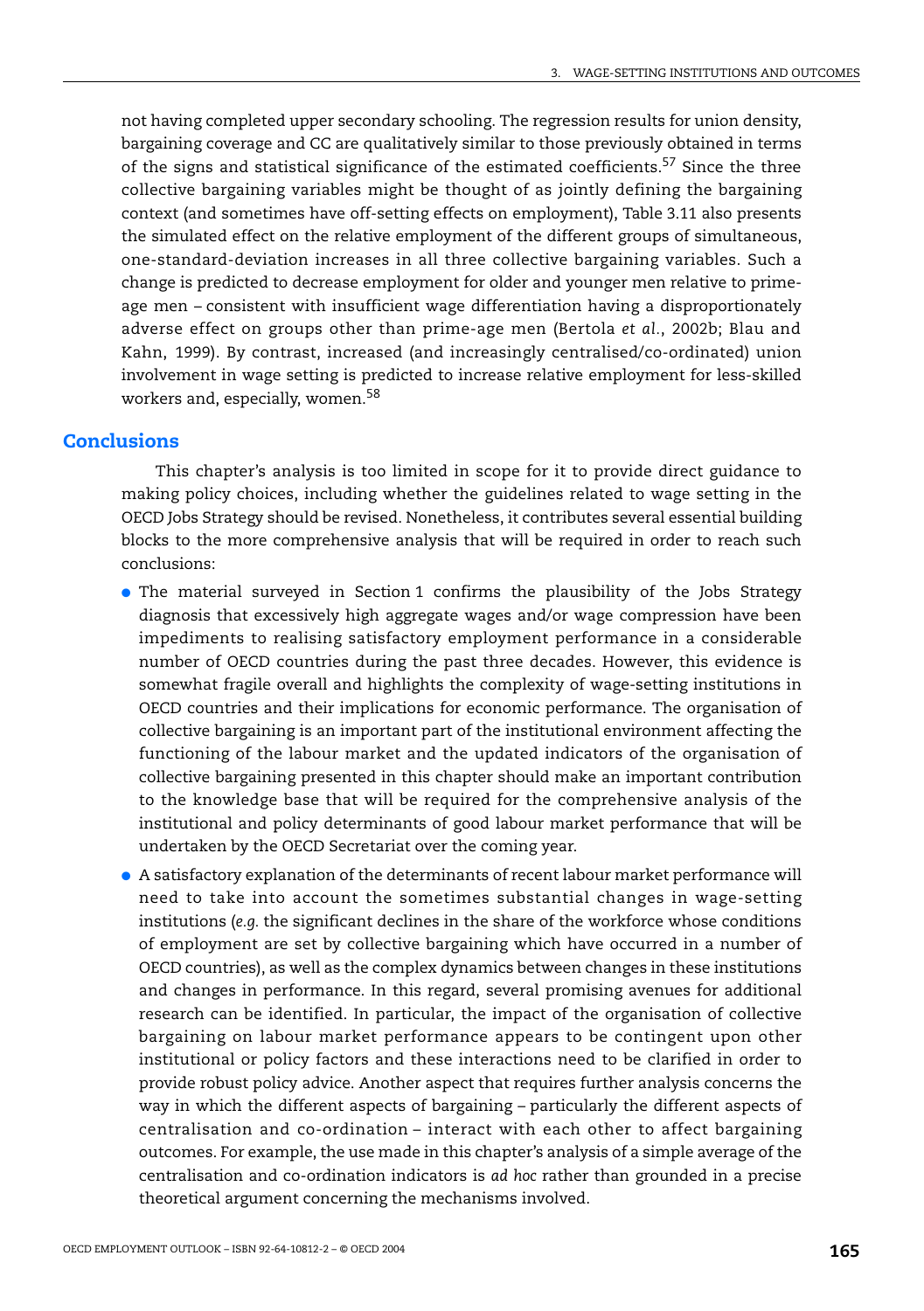- It is unclear how much emphasis should be placed on ranking organisational structures of collective bargaining in terms of their implications for macroeconomic performance. That structural orientation has informed a rich body of research, as exemplified by the influential study of Calmfors and Driffill (1988) and the literature it stimulated. However, the great difficulty encountered by researchers attempting to identify robust associations between differences in bargaining organisation and differences in macroeconomic performance suggest that quite different organisational forms may be capable of similar performance. For example, wage flexibility coupled with in-work benefits for low wage workers may be approximately equivalent to a more compressed wage structure combined with fiscal incentives to employers of low-skilled workers.
- The chapter's analysis confirms one robust relationship between the organisation of collective bargaining and labour market outcomes, namely, that overall earnings dispersion tends to fall as union density and bargaining coverage and centralisation/ co-ordination increase. It follows that equity effects need to be considered carefully when assessing policy guidelines related to wage-setting institutions.

### *Notes*

- 1. This evaluation came to the conclusion that, for example, in the area of minimum wages "reforms have largely not been implemented" (OECD, 1999). In other areas, the number of countries that took satisfactory action in the eyes of the Secretariat was very small, and the number of countries that took at least some, but limited action along the lines of the recommendations was not very encouraging, either: they were five out of ten where country-specific recommendations had been issued concerning "decentralisation of bargaining"; one out of eight concerning "wider wage distribution"; one out of six concerning "extension of agreements"; and three out of six in the "use of opt-out clauses".
- 2. Reluctance to introduce greater decentralisation in wage bargaining may reflect the broader roles that collective bargaining and unions play in economic and social life, and which could be disrupted by such changes. The opposition of beneficiaries of the status quo ("insiders") to efficiency enhancing reforms may also be a factor (Saint-Paul, 2004).
- 3. Many of the theoretical arguments made in this and the following sections should be understood as applying to total labour costs, including non-wage labour costs, even though the term "wage" is used for expositional convenience.
- 4. The equilibrium unemployment rate, which is sometimes referred to as the structural rate of unemployment or the non accelerating inflation rate of unemployment (NAIRU), refers to the unemployment rate that is consistent with stable inflation and a balance-of-payments equilibrium.
- 5. See Blau and Kahn (1999) and Nickell and Layard (1999) for excellent, but somewhat dated, surveys of this literature. Less exhaustive, but more recent surveys are provided by Blau and Kahn (2002), Nickell *et al.* (2003) and, more critically, Baker *et al.* (2004).
- 6. Bertola and Koeniger show that financial market imperfections can rationalize institutional interference with laissez-faire labour market outcomes, including competitive wage structures. They emphasise, however, that improving the efficiency of credit markets is the first-best policy response, albeit a solution that may be difficult and slow to implement. By contrast, Agell argues that the benefits of certain labour market "rigidities" are more or less inherent to the incompleteness of employment contracts and the social norms that impinge upon implementing certain forms of wage flexibility.
- 7. Kenworthy (2001b) provides a useful assessment of 15 such measures, showing that they embody different – but often only implicit – assumptions about the process of wage bargaining and that standard regression estimates of the impact of centralisation/coordination on macroeconomic performance is quite sensitive to the choice of indicator. In their review of past studies, Aidt and Tzannatos (2002) differentiate between six basic types of measures of bargaining coordination.
- 8. The limited availability of comparable cross-country/time-series data on relative wages means that it often is not possible to incorporate the intervening role of wages in such studies.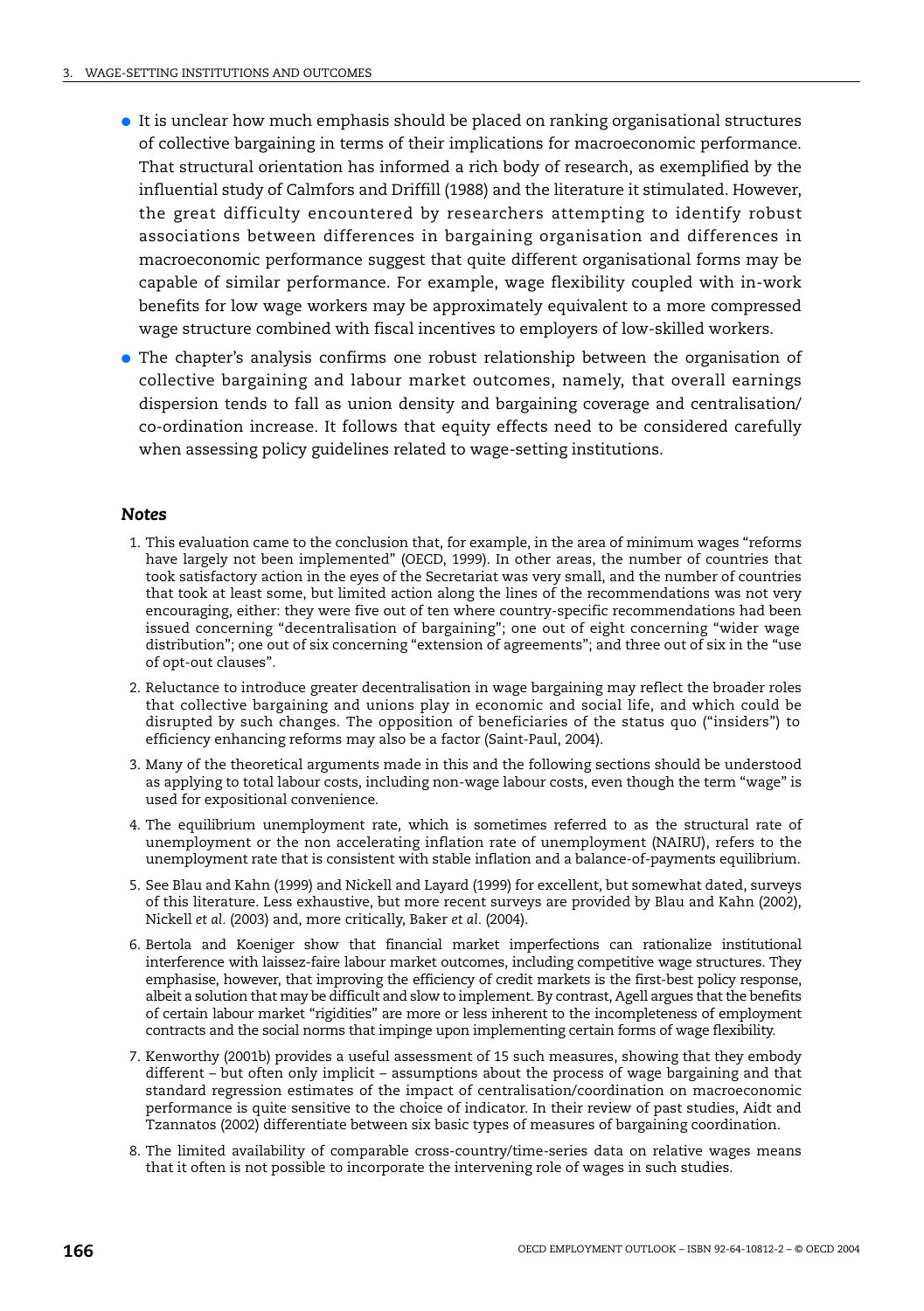- 9. The "wage" data reported in this section are estimates of the total labour costs to employers (including employers' mandatory social security contributions and the costs of providing fringe benefits). These data are primarily drawn from the OECD Economic Outlook (EO) database and represent a partial harmonisation of NIPA (National Income and Product Account) and other macroeconomic data from OECD countries (see OECD, 2004b). The primary underlying source for the EO data are the national income and product accounts of the member governments. Since there are substantial differences between OECD countries in average hours worked (see Chapter 1), data on average annual hours worked per employed person from the OECD Productivity database are used to convert the estimates of compensation per worker, which are available in the EO database, to an hourly basis. It should be understood that cross-country comparisons of compensation levels are affected by some differences of coverage and definition. Comparisons of within-country changes in compensation over time, including growth rates, should be less affected by these discrepancies.
- 10. All of the averages shown in Chart 3.1 refer to the sub-set of OECD countries for which data are available for the entire period considered.
- 11. Data for the 1960s are not shown in Chart 3.1, because they generally are not available for the measures displayed. However, the OECD unit labour costs series extends back to the 1960s for a sub-set of countries. The rate of increase of unit labour costs accelerated sharply between 1965-69 and 1970-74 in all twelve countries for which this comparison can be made (OECD, 2004a).
- 12. Note, however, that factors other than wage restraint can cause the wage share to fall, such as a change in the sectoral composition of employment towards industries with a lower wage share (de Serres *et al.*, 2002). Typically, wage shares calculated from NIPA (National Income and Product Account) are affected by the share of self-employment in total employment, because all selfemployment income is assimilated to capital income. That is not the case for the wage shares reported here. The NIPA data have been adjusted to attribute a portion of the income accruing to self employment to labour compensation.
- 13. For the latter, Blanchard's (1997) proposed estimator is adopted: the growth rate of the real wage per efficiency unit of labour is estimated as the difference between the growth rate of real compensation per hour worked and the Solow residual estimate of total factor productivity (TFP) growth in labour-augmenting form (*i.e.* the Solow residual divided by the labour share of total income in the business sector). This approach is only strictly appropriate under the maintained hypotheses of Harrod-neutral technological progress and factor prices that reflect marginal cost. Harrod-neutral technological progress provides a natural benchmark for such an analysis since it is a necessary condition for balanced growth.
- 14. In many countries, the growth rate of the real wage per efficiency unit is quite erratic (OECD, 2004a). This suggests that TFP growth over five-year intervals (or, at least, its estimate based on the Solow residual) provides a rather noisy benchmark for the sustainable rate of real wage growth.
- 15. Korea provides a notable example of real wage flexibility in response to changing macroeconomic conditions: real compensation per employee fell quite sharply in 1998, in response to the financial crisis that struck in 1997 (OECD, 2000a). However, this probably was not indicative of a longer-term trend towards increased wage restraint, since wages resumed growing as the economy quickly recovered.
- 16. Detailed national case studies provide a complementary methodology for investigating this question. Several recent studies have concluded that aggregate wage restraint – sometimes, as proxied by reductions in union density and bargaining coverage, or increases in bargaining co-ordination – played an important role in explaining the sharp improvements in employment performance observed during the 1990s in Ireland, the Netherlands and the United Kingdom, while the slower emergence of wage moderation in France has delayed and limited employment gains (Blanchard and Philippon, 2003; Nickell and van Ours, 2000; and Visser and Hemerijck, 1997).
- 17. If the economy could be thought of as moving along a negatively sloped aggregate labour demand curve, as wage bargaining changed the level of the aggregate wage, then a straightforward trade-off between wages and employment would be implied. However, the theories of equilibrium unemployment described above emphasise that the unemployment rate tends to adjust so as reconcile wage demands with employers' willingness to pay. That is, the equilibrium wage and unemployment levels are both endogenous variables and they need not be positively correlated across long-run equilibriums. Nonetheless, such a trade-off might be observed, at least for some considerable period of time. For example, some models of "real wage resistance" and "medium-run" macro-dynamics imply that an increase in real wages relative to productivity may provide a useful indication that upward pressure on wages has increased and is in the process of undermining employment performance, even though rising unemployment eventually tends to halt or even reverse the initial increase in productivity-adjusted wages (Blanchard, 1997; Blanchard and Philippon, 2003; Caballero and Hammour, 1998a,b; Grubb *et al.*, 1982; Nickell *et al.*, 2003).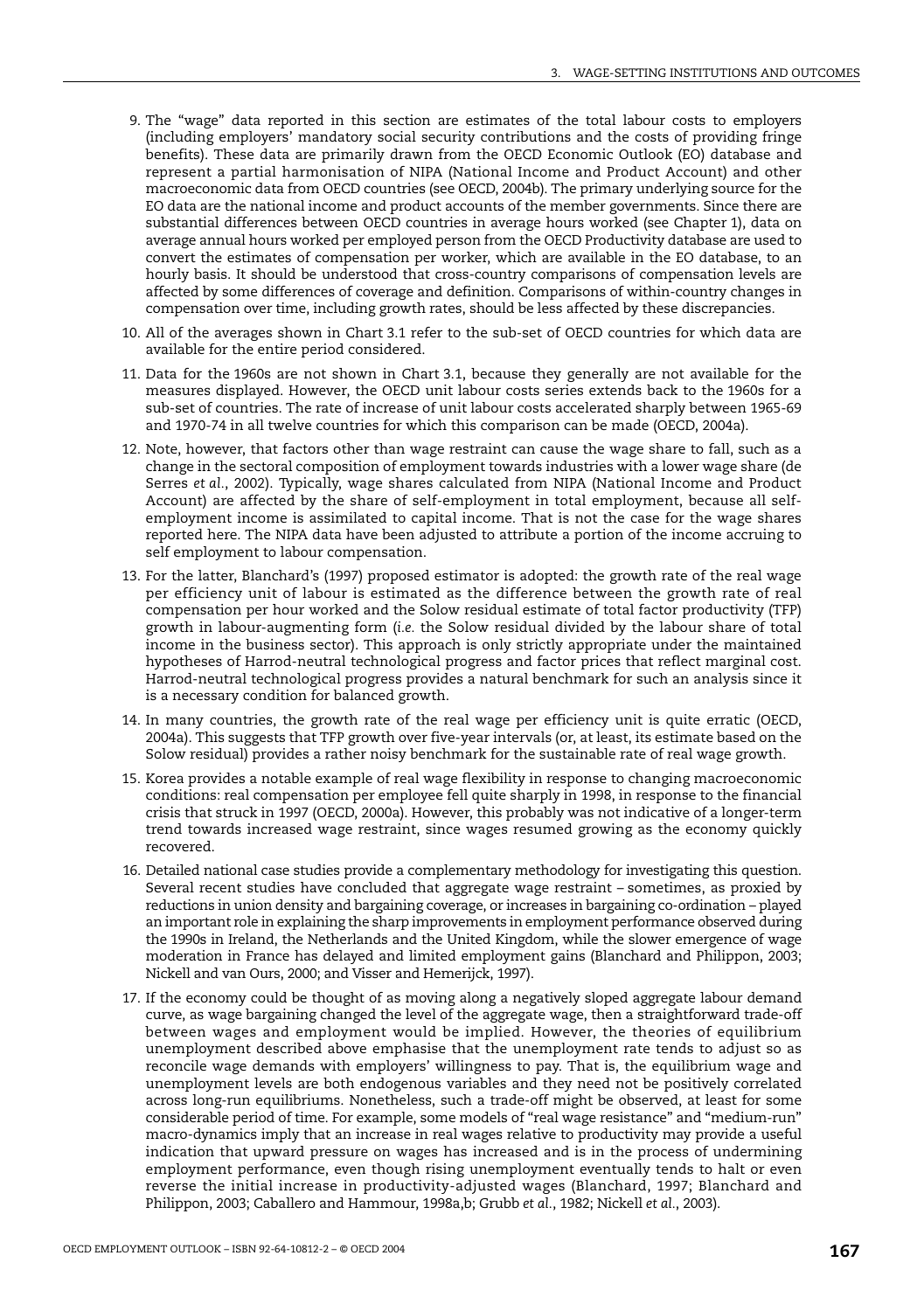- 18. The procedure adopted from Bertola *et al.* 2002a) is as follows. First, a cross-country panel of data on real aggregate wages and unemployment is assembled, where the data are average values for five five-year periods (1970-74 through 1990-94) and one six-year period (1995-2000). Second, both the log aggregate wage and the unemployment rate are regressed on a full set of dummy variables for countries and periods. The correlation coefficients between the residuals from these regressions are reported in the first entry of the first column of Table 3.1.
- 19. When the individual data points are charted, certain countries to conform well to the interpretation of shifting along a negatively sloped labour demand curve. For example, the United States begins with large positive residuals for both wages and unemployment in 1970-74 and then moves progressively downwards and to the left, ending up with a large negative unemployment residual and a modestly negative wage residual in 1995-2000. However, other countries conform less well, or not at all. For example, the wage residuals for Japan rose during most of the period while the unemployment residual tended to fall.
- 20. Also suggestive that a trade-off has been operative towards the end of this period, the correlation coefficient between the 1991-2002 change in the OECD estimate of the NAIRU for 22 (20) countries and the contemporaneous change in the wage share (the real wage rate per efficiency unit) in the business sector was 0.49 (0.58) and statistically significant at the 5% (1%) level.
- 21. A shift along a stable trade-off line could have been due to increased upward pressure on wages as unions attempted to capture a larger share of the quasi-rents associated with fixed investments (as hypothesised by Caballero and Hammour, 1998a, b), whereas a shift in the trade-off line could have occurred due to increased competition in international capital markets having raised the equilibrium unemployment rate associated with any given level of wage pressure (as analysed by Blanchard and Philippon, 2003).
- 22. Following Bertola *et al.* (2002a), the values shown in Chart 3.2 are the changes, between 1970-74 and the period indicated, in the estimated coefficients on period dummies in an OLS regression of unemployment net of country effects on the log aggregate wage net of country effects.
- 23. These relative earnings gains apply to women who are employed full time and, hence, do not necessarily imply gender convergence in weekly or monthly pay for all workers.
- 24. In certain cases, direct inspection of the data is highly suggestive of such a link. For example, the persistence of very high unemployment in Southern Italy is almost certainly due, to an important degree, to the fact that wage-setting institutions prevent the wage differential between the North and the South from being nearly as large as is the productivity differential (Bertola and Garibaldi, 2003).
- 25. More precisely, the level of *earnings* inequality necessary to achieve a strong employment performance is argued to have increased. It is unclear whether *income* inequality would be higher or lower under a high earnings inequality/high employment policy as compared to a low earnings inequality/low employment policy.
- 26. The relative employment rate for these groups is defined as the ratio of each group's employmentpopulation ratio to the employment-population ratio of prime-aged men, who serve as the reference group. The relative employment rates for youths and older working-age persons are calculated using employment data for men, whereas the relative employment rate by gender is calculated using employment data for prime-aged persons. Analysing relative employment rates by demographic groups has the advantage that this indicator automatically controls for many country-specific factors that affect employment (Blau and Kahn, 1999).
- 27. The 50-10 percentile ratio for full-time men is used as the indicator of wage dispersion when calculating these correlations, since the employment prospects of low-skilled workers appear to be most affected by wage compression in the lower half of the earnings distribution (Bertola *et al.*, 2002b; Blau and Kahn, 2002).
- 28. Acemoglu (2002) argues that such a relationship need not hold, because greater wage compression in Europe appears to have stimulated greater investment in technologies increasing the productivity of less-skilled workers, implying less strongly skill-biased technical change than in the United States.
- 29. Such measures break the link between downwardly rigid wages and downward rigidity of unit labour costs. They have been used with some success in Belgium, France and the Netherlands (OECD, 2003a). Flexible wages topped-up by in-work benefits represents an alternative strategy for raising the incomes of low-skilled workers relative to the unit labour costs born by employers (*cf.* the United Kingdom and the United States). However, both types of measures represent a potentially large drain on the public purse, which must be taken into account when assessing policy choices.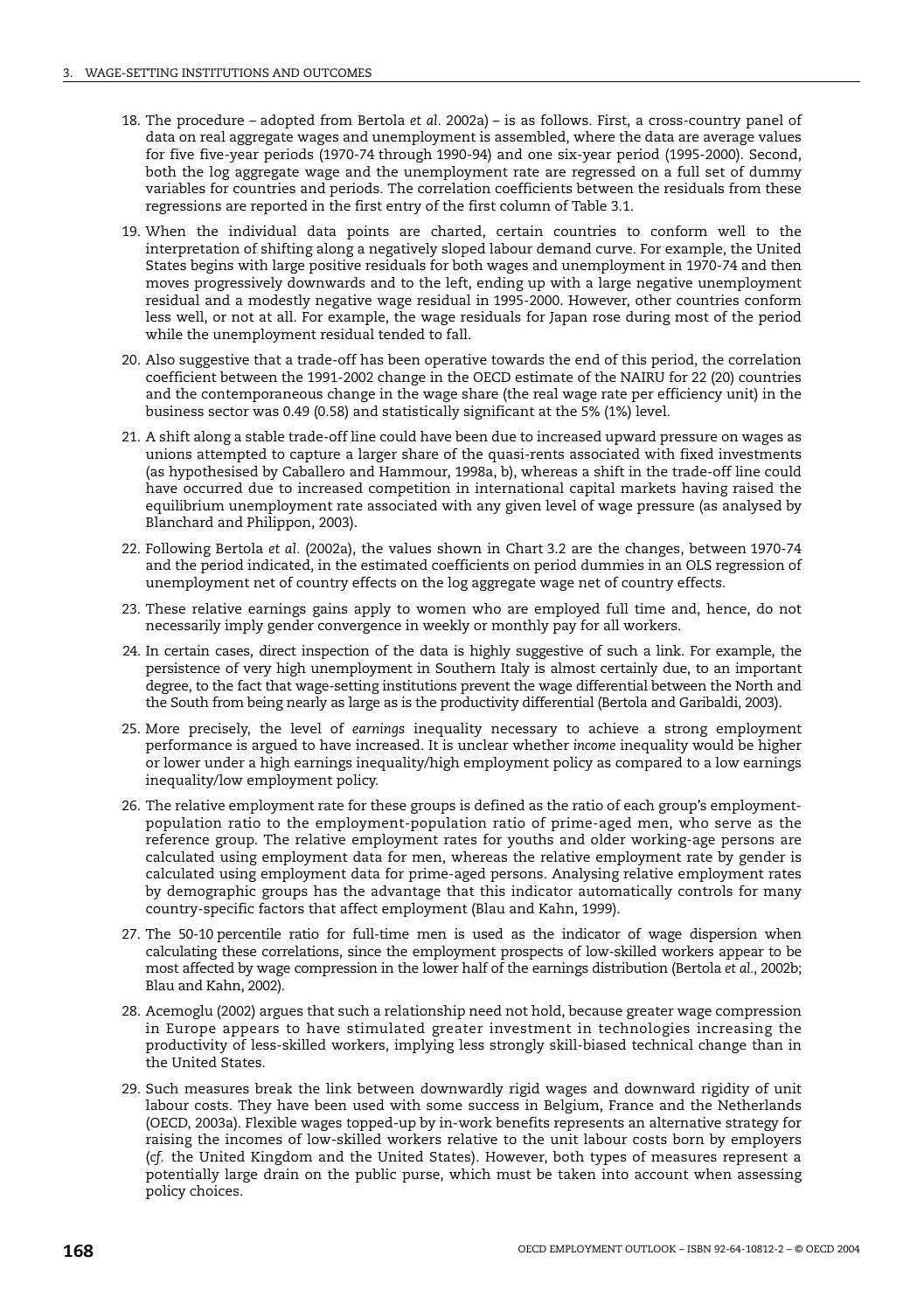- 30. The latter three of these four indicators imply collective action by both trade unions and employers; however, no separate measure of "employer density" or employers' product market power was included in this analysis. The organisation rate of employers is notoriously difficult to assess. See EIRO (2004) for some rough recent estimates.
- 31. The government proposal "Fairness at Work" aimed to guarantee union representation "where the majority of the relevant workforce wants it" (Department of Trade and Industry, 1998).
- 32. In Canada, while closed shops are prohibited, non-unionised workers may be obliged to pay fees to the union for its bargaining service ("agency shop"). Swiss workers pay similar contributions to a joint bargaining fund.
- 33. On the relative importance of institutions for union decline, in comparison with other factors, see also Checchi and Lucifora (2002); Visser (2003); and Wallerstein and Western (2000).
- 34. The main reason for showing approximate figures is that various researchers in recent years have tried to determine coverage rates, particularly in Europe, but tend to come to slightly different results (see for example Ochel, 2000a; Traxler *et al.*, 2001; EIRO, 2002; and European Commission, 2003b). Where possible, coverage rates are adjusted for those employees in OECD countries that do not have the right to engage in collective bargaining (such as many civil servants, or sometimes supervisory personnel). Coverage rates for 1960 and 1970 presented by Ochel (2000a) and Nickell *et al.* (2003) are not used here, as there seemed to be too few reliable entries. See also Annex 3.A1 for definitions and methods used to arrive at the coverage rates shown in the table.
- 35. As is easily seen in Chart 3.4, OECD countries in 2002 were clustered at coverage rates above 70% (12 countries) or below 35% (eight countries), with just five countries in the range 35-70%.
- 36. Due to Australia's unique industrial relations system, comparability of its "extension" arrangements with those of European countries is limited. Arguably, the extension of individual arbitrated changes to awards toward other employers in the industry has become much less important under today's system of minimum safety-net awards (see OECD, 2001b).
- 37. The Spanish Ministry of Labour has also estimated for the OECD the share of workers covered through extension at below 1%. Unfortunately, no such data are available from Belgium, France and Portugal, which are usually classified as "high-extension" countries – Traxler *et al.* (2001) estimate their respective shares at over 25%. In France, in 2002 553 sectoral agreements were extended by the Labour Ministry, roughly two-thirds of all agreements signed (the government surveys the number of extended agreements, but not the number of workers additionally covered). More than half of these dealt with wage rates, the remainder primarily with working-time reduction and vocational training (Ministère des Affaires Sociales, 2002). By contrast, in Germany only 0.8% of all wage agreements valid at 31/12/03 had been extended (BMWA, 2004).
- 38. The original OECD Jobs Study had argued that when unions can count on their wage rates to be imposed on non-union workers, "… an important restraint on wage demands, namely the need to avoid pricing their members out of work, is removed. Moreover, incumbent firms may be more willing to yield to high wage demands if they are sheltered from competition from firms engaging lower-wage workers". It also stressed the indirect effect of extension arrangements on bargaining coverage and bargaining centralisation, since the very existence of such provisions is likely to encourage membership in employer associations and thus, by definition, employee coverage (OECD, 1994b, p. 16).
- 39. This is partly, but not entirely, due to the fact that Kenworthy's comparisons of and correlations between indices mix individual authors' centralisation and co-ordination scores.
- 40. This is no longer true today of Sweden, where sectoral bargaining is now predominant, and Australia, which has moved towards enterprise bargaining, with only a "safety-net" guaranteed at national level.
- 41. For example, Schnabel (2003), based on an establishment survey, estimates that in 2000 effective wages in German companies bound by collective agreements were 11% above contractual wages. See also the discussion of wage drift in France, Germany, Italy and Spain in Yakubovich (2002).
- 42. The most elaborate classification of bargaining centralisation so far is based on 12 levels (Traxler *et al.*, 2001). Previous OECD analyses (1994c, 1997a) had proceeded from the usual three-level classification, but had already tried to take into account multi-level bargaining by adding fractional values.
- 43. In France, a recent change in legislation allowed more "opt-outs" on non-wage issues, while keeping the "favourability" principle whereby lower level agreements cannot undercut sectoral wage rates.
- 44. Soskice (1990) made the point in his critique of Calmfors and Driffill that countries like Japan and Switzerland are less centralised, but at the same time highly co-ordinated.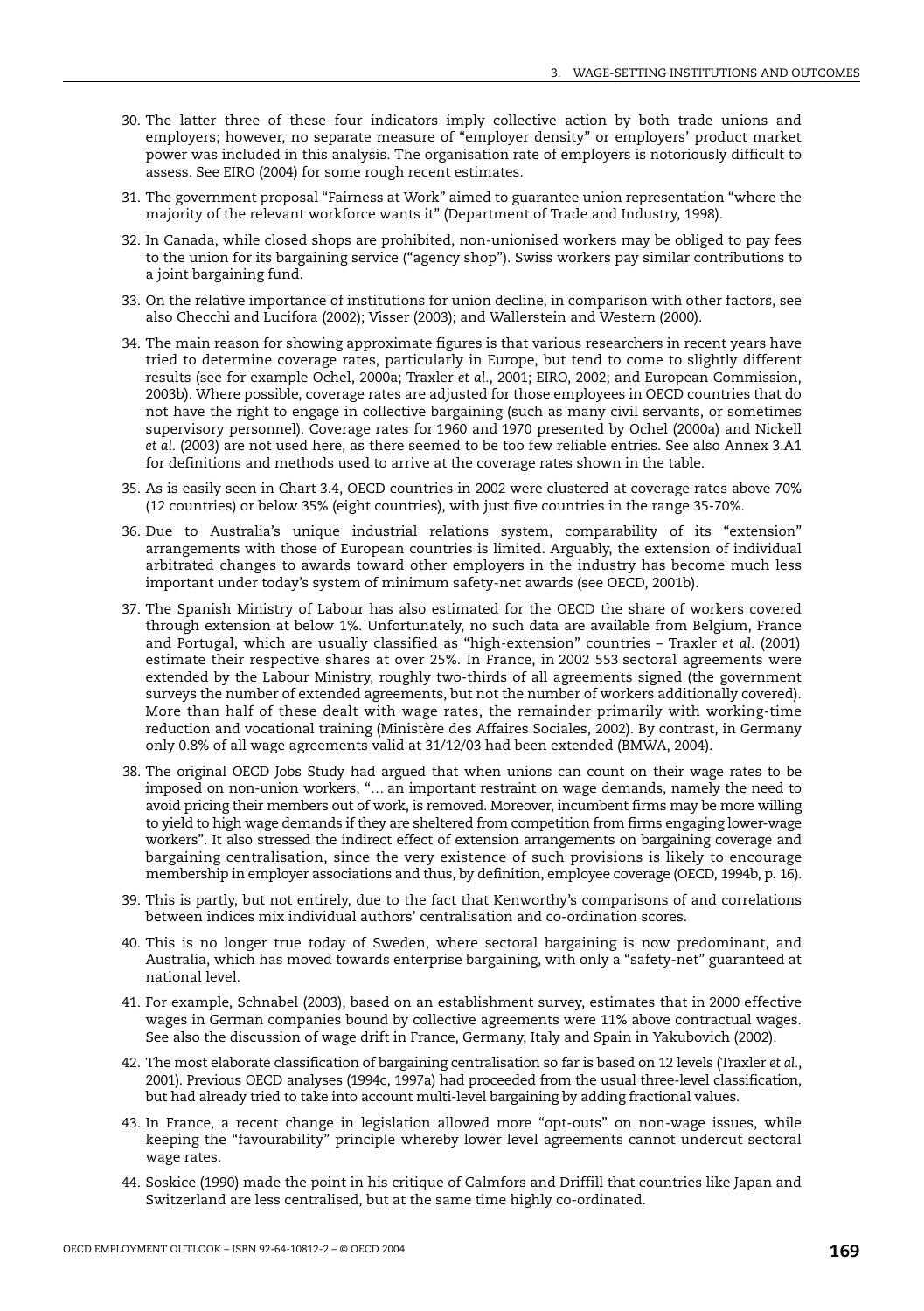- 45. As was mentioned in Section 1 above, there is no consensus among researchers about which aspects of bargaining centralisation and co-ordination most influence macroeconomic performance. All of the analysis presented in this section that uses the composite CC indicator was also conducted using instead the centralisation and co-ordination indicators, both individually and jointly. These alternate results are very similar to those presented here, particularly, those based on the coordination indicator. The governability indicator introduced in Box 3.3 was also analysed in a manner analogous to that used here for density, coverage and CC. No economically meaningful associations emerged between this indicator and any of the performance indicators (perhaps, due to the absence of any historic variation in this index) and these results are not presented.
- 46. The regression results reported in Table 3.11 are the only exception. A comprehensive analysis of the combined impact of policy and institutional variables on labour market performance is currently being prepared as part of a multi-year re-assessment of the OECD Jobs Strategy.
- 47. This finding is not an artefact of how the sample of countries is being partitioned into the low, intermediate and high groupings, although any such grouping is inherently somewhat arbitrary.
- 48. This is one of many instances in which certain national institutional configurations show aboveaverage performance in one period, but below-average performance in another. These reversals of ranking have motivated the widespread adoption of the "shocks and institutions" framework by internationally comparative analyses of the institutional determinants of aggregate performance (Belot and van Ours, 2000; Blanchard and Wolfers, 2000).
- 49. In order to isolate, as much as is possible, the effect of age, wages for youths and older workers are calculated for men aged 15-24 and 55-64, respectively, relative to those for prime-aged men (25-54). For analogous reasons, the relative wage for women is calculated for prime-aged workers. The same approach is taken to calculating relative employment rates by age and gender in the next sub-section.
- 50. That greater union influence in wage setting should have been associated first with greater wage pressure and later with wage restraint is qualitatively consistent with a number of accounts of labour market developments since 1970. For example, it is argued that unions initially resisted pressures to moderate real wage growth in response to the slowing of productivity growth, and/or increased competition in capital markets, but eventually moderated their wage demands as they came to understand the cost in lost employment of maintaining an aggressive bargaining position on wages (Blanchard and Philippon, 2003). However, the timing implied by the coefficients in Table 3.7 does not concord well with these accounts, since union density is negatively correlated with upward wage pressures during 1975-79 and 1980-84, precisely when real wage resistance is often supposed to have been most pronounced.
- 51. The correlation coefficient between union density and earnings dispersion is not statistically significant for the period 1995-2000, but this appears to be a consequence of the fact that up-to-date data on earnings dispersion are not available for a third of the sample. (The correlation coefficient for 1999-94 is based on 27 countries, that for 1995-2000 on 18.)
- 52. Since these regressions do not include controls for other factors affecting the wage structure (*e.g.* trends in aggregate labour supply or the relative supply of different skill groups), omitted variable bias may be a serious problem. Consequently, the estimated coefficients may not provide reliable estimates of the causal impact of collective bargaining on wage outcomes. Multicollinearity is also moderately high between the three indicators of the organisation of collective bargaining (correlation coefficients ranging from 0.49 to 0.68), making it more difficult to isolate the distinct association of each characteristic of wage bargaining with the outcome variables.
- 53. Results are similar for regression models in which the CC indicator is replaced by dummy variables for intermediate and high CC. In particular, they provide no support for Calmfors and Driffill's hypothesis that intermediate bargaining leads to the worst outcomes (results not shown).
- 54. More precisely, the wage changes mentioned are relative to the average trend in all countries, rather than to no change.
- 55. The Model 1 results also indicate a curious pattern in which higher coverage has adverse impacts on overall unemployment and the employment-population ratio, but the opposite is true for union density. Multicollinearity between union density and bargaining coverage may account for this rather curious result.
- 56. These more structural estimates use the same independent variables and model specification as was introduced for the analysis of the employment effects of EPL in Chapter 2 (see Table 2.4 and the accompanying text). The motivation for confining the more structural modelling to investigating the impact of collective bargaining on relative employment rates for selected workforce groups is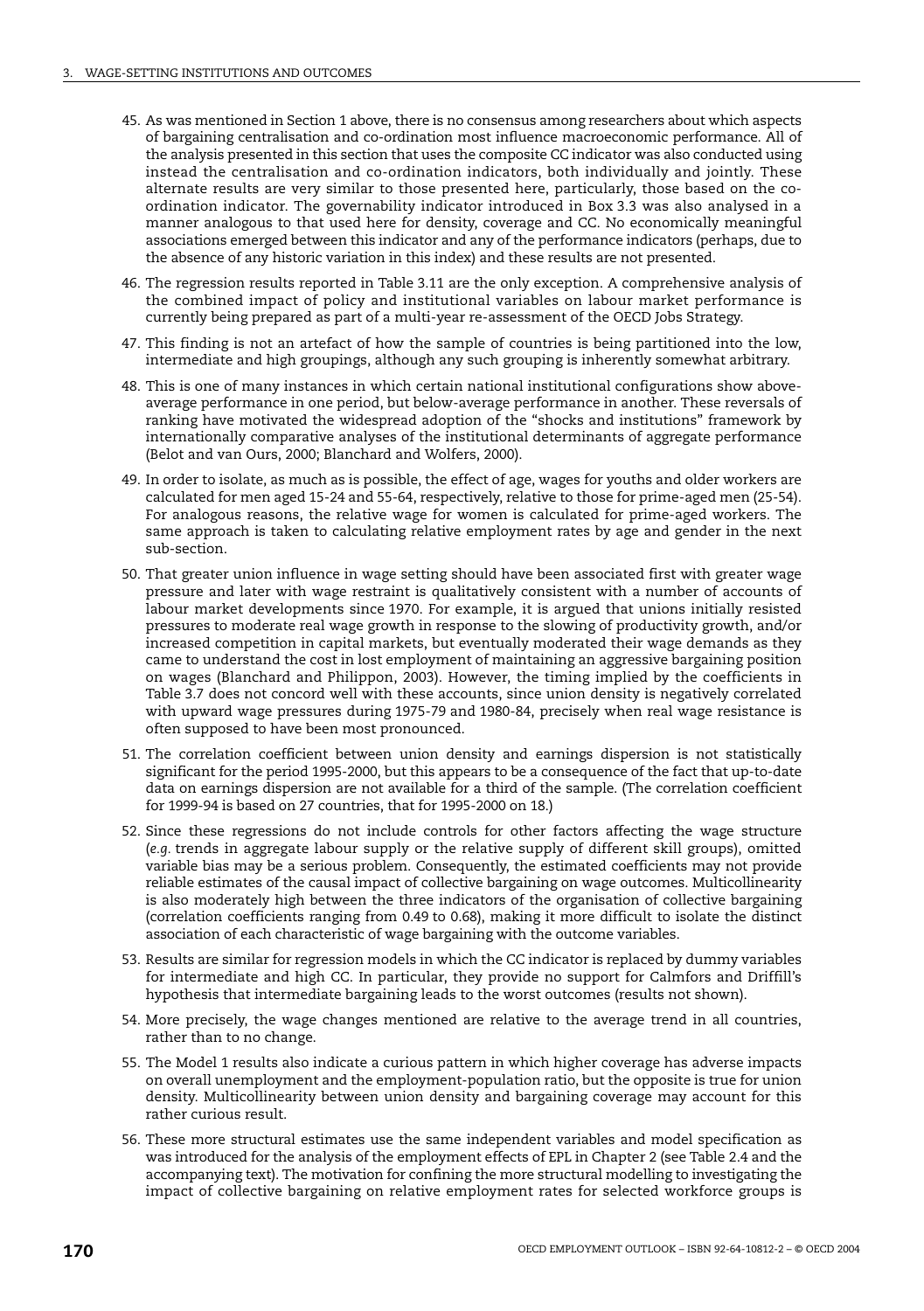threefold: *i)* the specification developed in Chapter 2 is especially well suited for such an application; *ii)* there is quite a strong theoretical presumption that adverse employment impacts will be concentrated on low wage workers; and *iii)* relative employment effects may be easier to isolate than absolute effects because many cross-country differences in the determinants of employment are effectively controlled for in the construction of the dependent variable (see Bertola *et al.*, 2002b, on the last two points).

- 57. These are random effects models and in the case of youths and the low skilled the Hausman specification test indicates that misspecification bias may be a problem. However, fixed-effects estimates are very similar.
- 58. The estimated coefficients of many of the additional model regressors (*i.e.* control variables) are statistically significant and imply substantial effects on the relative employment of these workforce groups. In particular, the coefficients for the tax wedge on labour earnings and the level of the minimum wage relative to the median wage – both of which can be considered as components of the wage-setting institutions broadly conceived – indicate significant and negative effects on the relative employment of youths and low-skilled workers.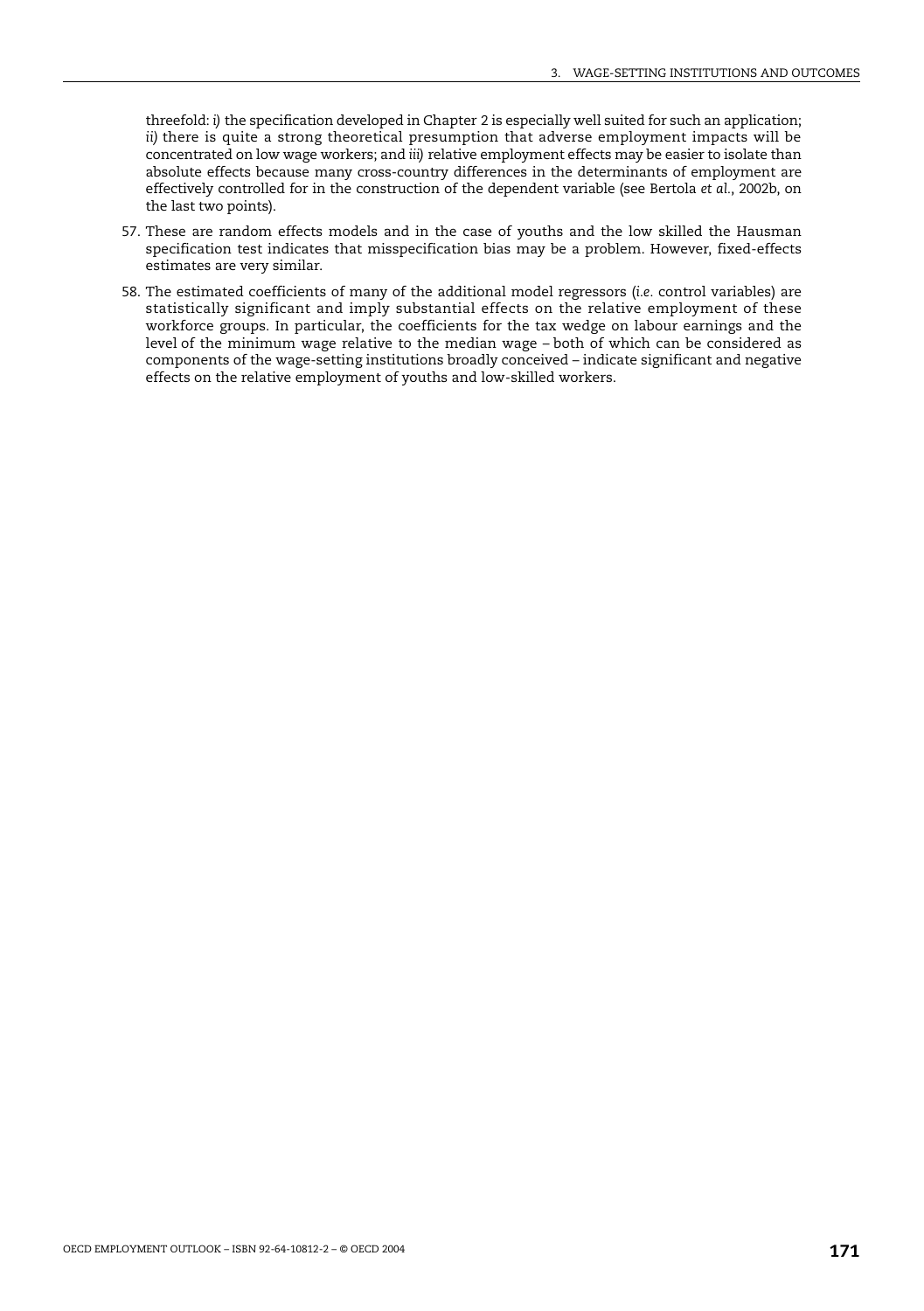# ANNEX 3.A1

# *Sources of Data on Trade Union Density and Collective Bargaining Coverage*

### **General**

*Trade union density* rates (TUD) are based on surveys, wherever possible. Where such data were not available, union membership in European Union countries, Norway and Switzerland was calculated using administrative data adjusted for non-active and selfemployed members by Prof. Jelle Visser, University of Amsterdam, along the model used in Ebbinghaus and Visser (2000) and divided by the corresponding total number of wage and salary earners taken from OECD *Labour Force Statistics*.

*Collective bargaining coverage* rates (CBC) were taken or estimated from several sources: where possible from labour force surveys, but also from EIRO (2002), European Commission (2003b) and direct submissions by OECD governments. Wherever possible, coverage rates were adjusted for employees (particularly in the public sector) who do not have the right to bargain.

For more detailed information on the sources of coverage rates in the 1980s and 1990s, see the 1994 and 1997 editions of the *OECD Employment Outlook*.

# **Australia**

TUD: Data from 1976 onwards are based on labour force statistics in ABS, *Employee Earnings, Benefits and Trade Union Membership* and ABS, *Trade Union Members, Australia* (ABS Cat. No. 6310.0 and 6325.0, respectively). The figure for 1970 is from administrative data reported in ABS, *Trade Union Statistics* (ABS Cat. No. 6323.0).

CBC: ABS, *Employee Earnings and Hours, Australia* (ABS Cat. No. 6306.0), March 2001, and previous submissions by the Australian government.

# **Austria**

TUD: Adjusted administrative data series. CBC: EIRO (2002) and previous submissions by the Austrian government.

### **Belgium**

TUD: Adjusted administrative data series.

CBC: EIRO (2002) and previous submissions by the Belgian government.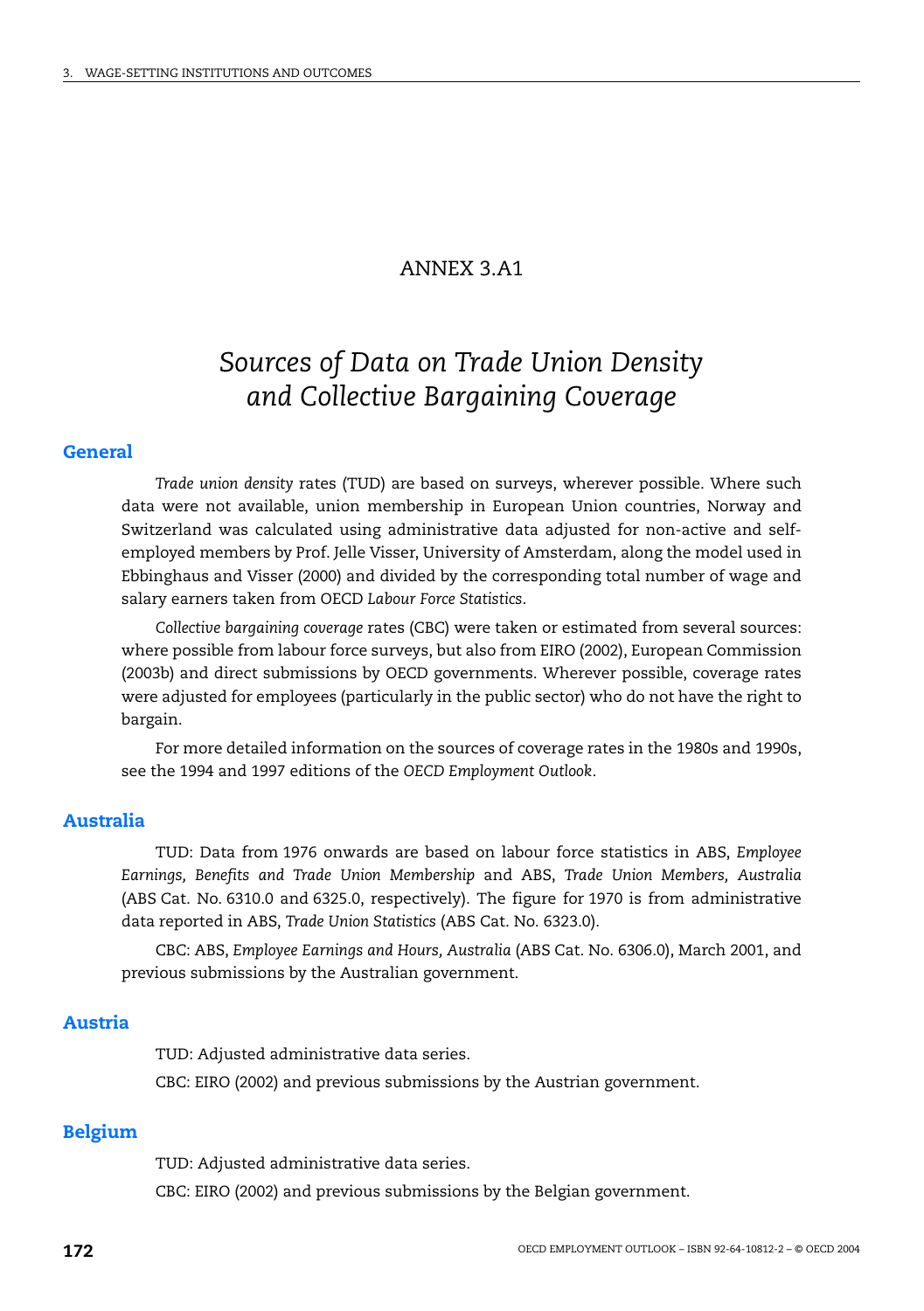# **Canada**

TUD: Data were supplied by Statistics Canada, on the basis of the *Labour Force Survey* (from 1984 onwards) and previous administrative series.

CBC: Data supplied by Statistics Canada.

### **Czech Republic**

TUD: Estimated administrative data based on *Representativity Survey of Unions and Employers Associations* conducted by the Institut des Sciences du Travail of the Catholic University of Louvain on behalf of the European Commission; and ILO (1997).

CBC: European Commission (2003b).

# **Denmark**

TUD: Adjusted administrative data series.

CBC: EIRO (2002). (On this basis, previous estimates contained in the 1997 *Employment Outlook* were revised upwards.)

# **Finland**

TUD: Adjusted administrative data series.

CBC: submissions by the Finnish authorities.

# **France**

TUD: Adjusted administrative data series.

CBC: EIRO (2002) and previous estimates based on data supplied by the French authorities.

### **Germany**

TUD: Adjusted administrative data series.

CBC: Annual establishment survey by the research institute of the German public employment service (IAB). (On this basis, previous estimates contained in the 1997 *Employment Outlook* were revised downwards.)

### **Greece**

TUD: Adjusted and estimated administrative data series.

### **Hungary**

TUD: Estimated administrative data based on *Representativity Survey of Unions and Employers Associations* conducted by the Institut des Sciences du Travail of the Catholic University of Louvain on behalf of the European Commission; and ILO (1997).

CBC: EIRO (2002).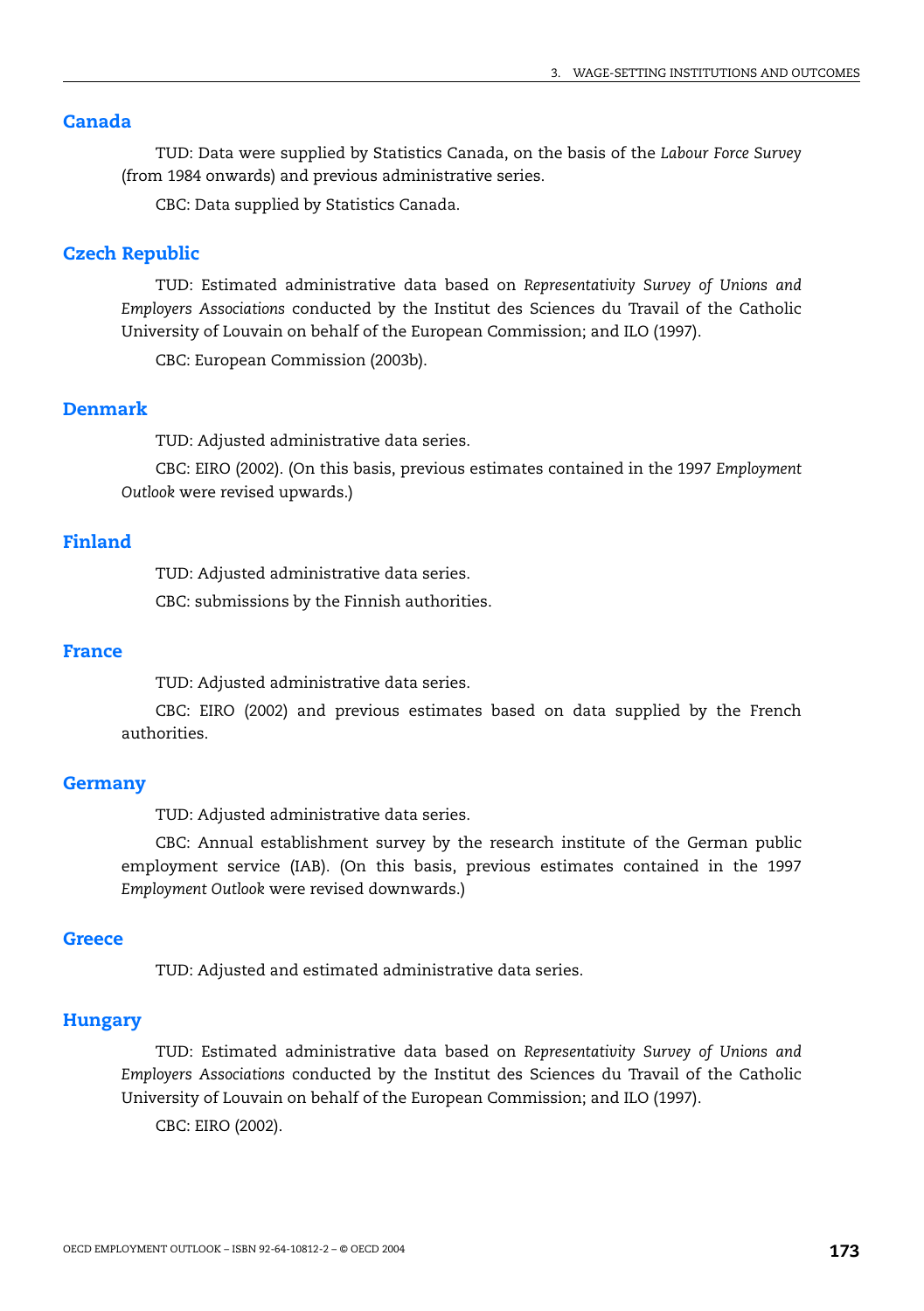# **Iceland**

TUD: Labour Force Survey (from 1993 onwards) and adjusted administrative data series based on *Statistical Yearbook*.

# **Ireland**

TUD: Adjusted administrative data series.

# **Italy**

TUD: Adjusted administrative data series. CBC: EIRO (2002). See also the 1997 *Employment Outlook*.

### **Japan**

TUD: Data series from *Japanese Yearbook of Labour Statistics*.

CBC: Estimates based on the assumption that about 30% of trade union members are not covered by bargaining units and that about 10% of workers in bargaining units are not union members.

### **Korea**

TUD: Data series from *Korean Yearbook of Labour Statistics*.

CBC: Estimates based on the assumption that about 20% of workers in bargaining units are not union members (see OECD, 2000a).

### **Luxembourg**

TUD: Adjusted administrative data series, based on various trade union sources. CBC: EIRO (2002).

# **Mexico**

TUD: Adjusted administrative data series

# **Netherlands**

TUD: Labour force survey (from 1992 onwards) and adjusted administrative data series. CBC: EIRO (2002) and previous publications and submissions by the Dutch government.

# **New Zealand**

TUD: Data from Robyn *et al.* (2002).

CBC: Data from Harbridge *et al.* (2003) and previous information supplied directly by R. Harbridge.

### **Norway**

TUD: Adjusted administrative data series.

CBC: EIRO (2002) and previous information published by T.S. Olsen (see the 1997 *Employment Outlook*).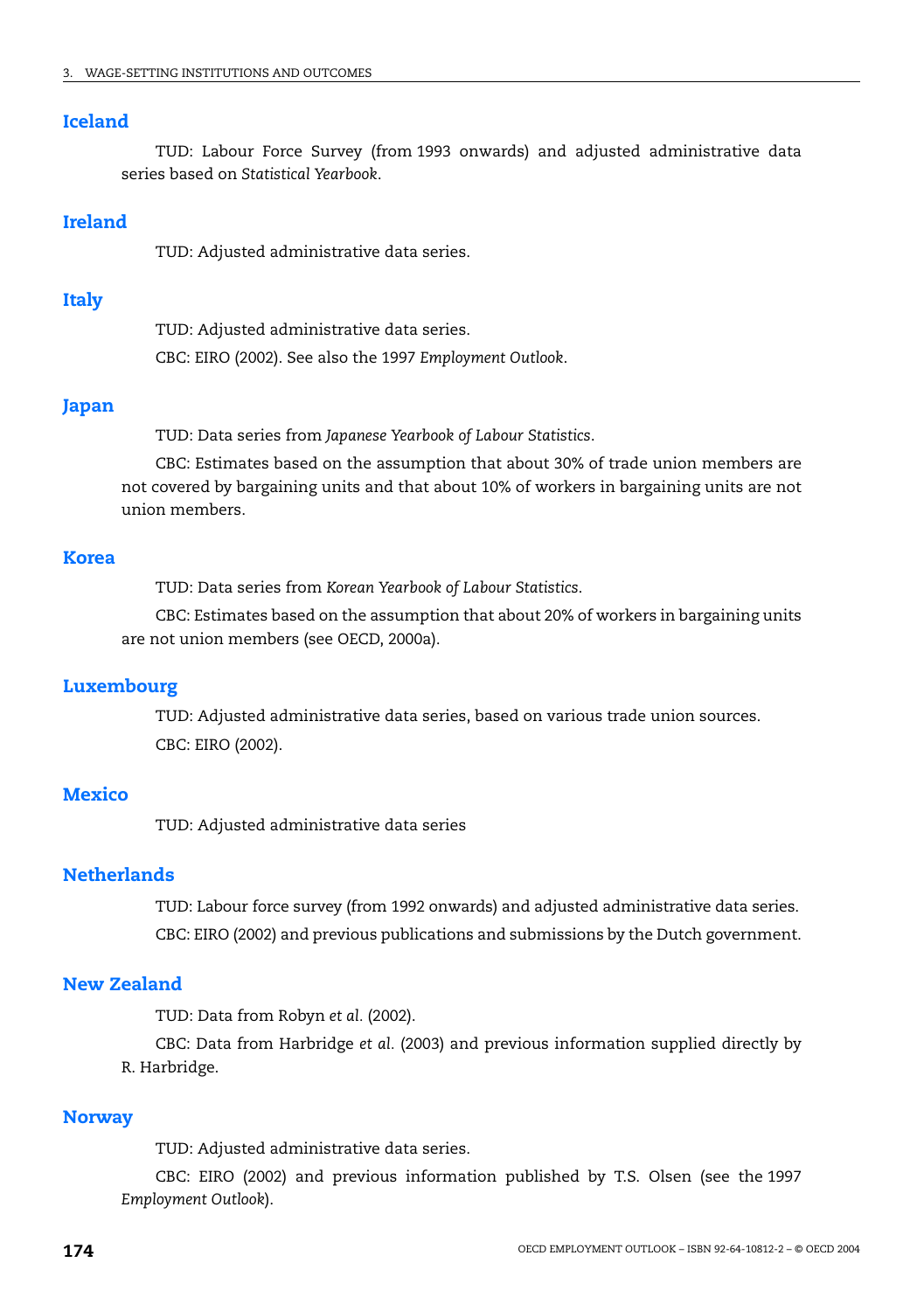### **Poland**

TUD: Estimated administrative data based on *Representativity Survey of Unions and Employers Associations* conducted by the Institut des Sciences du Travail of the Catholic University of Louvain on behalf of the European Commission; and ILO (1997).

CBC: European Commission (2003b).

# **Portugal**

TUD: Adjusted administrative data series.

CBC: EIRO (2002) and previous estimates supplied by the Portuguese authorities.

### **Slovak Republic**

TUD: Estimated administrative data based on *Representativity Survey of Unions and Employers Associations* conducted by the Institut des Sciences du Travail of the Catholic University of Louvain on behalf of the European Commission and ILO (1997).

CBC: EIRO (2002).

# **Spain**

TUD: Adjusted administrative data series.

CBC: EIRO (2002) and previous estimates supplied by the Spanish authorities.

### **Sweden**

TUD: Labour Force Survey (from 1987 onwards) and adjusted administrative data series.

CBC: EIRO (2002) and previous data compiled by Christian Nilsson of Uppsala University.

# **Switzerland**

TUD: Adjusted administrative data series.

CBC: Office Fédéral de la Statistique, OFS (2002) and previous publications in *La Vie Économique*.

### **Turkey**

TUD: Administrative data from the *Turkish Statistical Yearbook*.

# **United Kingdom**

TUD: Labour Force Survey (from 1995 onwards) and adjusted administrative data series.

CBC: EIRO (2002) and previous data based on New Earnings Survey and Workplace Industrial Relations Survey.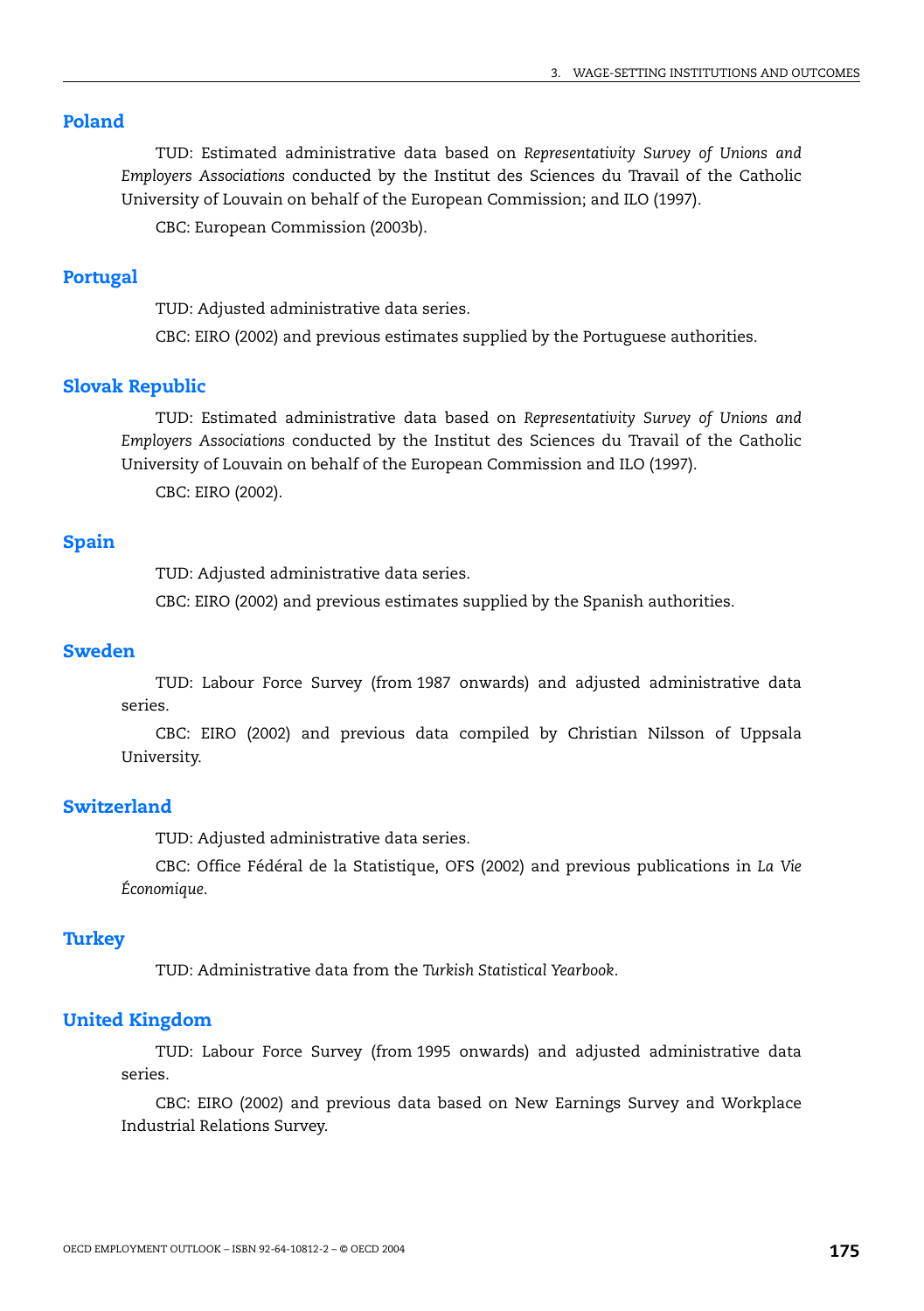# **United States**

TUD: Data from 1973 onwards based on the Current Population Survey (CPS). 1970 figure from administrative data based on union returns.

CBC: Current Population Survey (CPS).

For recent data on both indicators, see *www.bls.gov/news.release/union2.t01.htm*.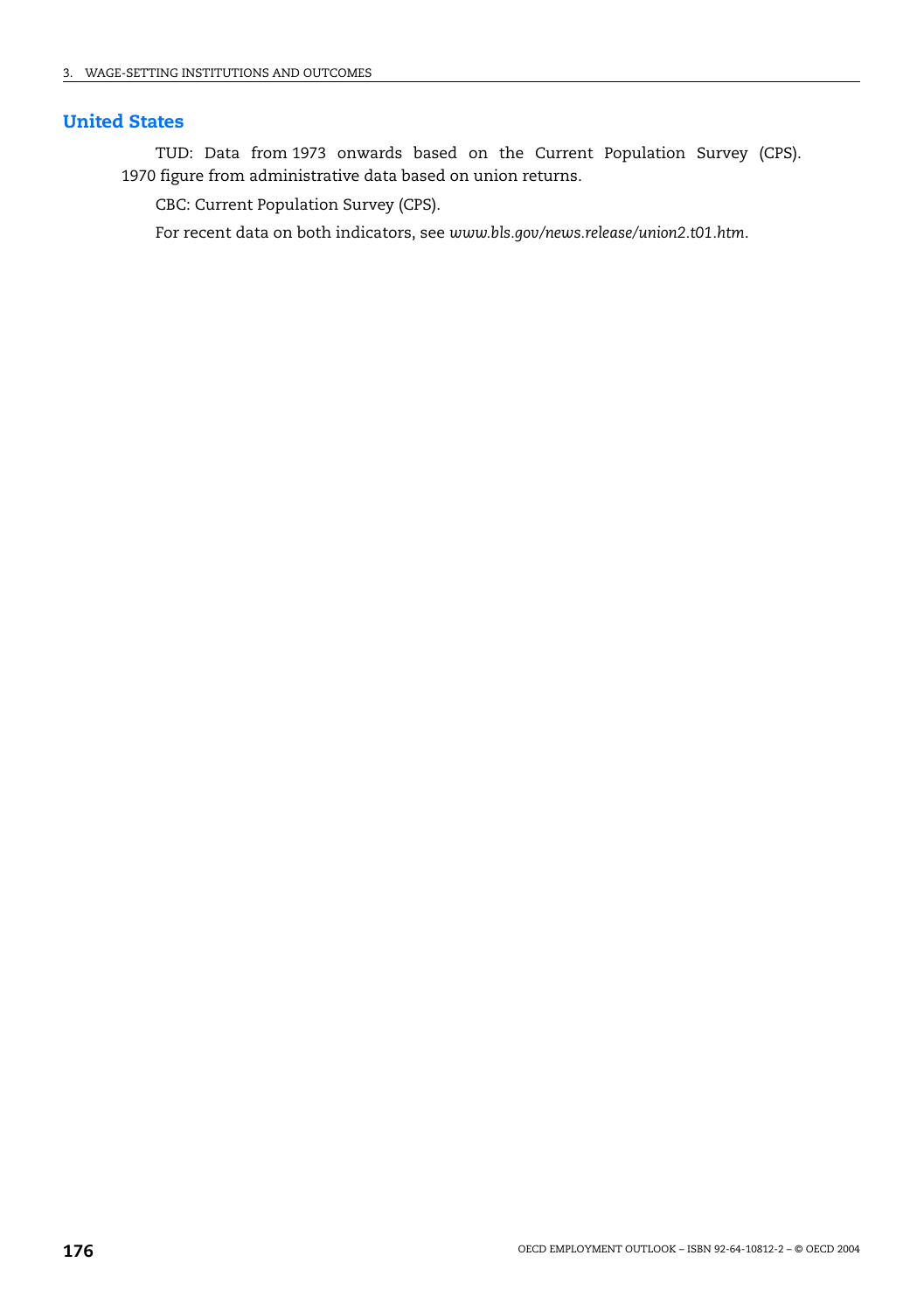### *Bibliography*

ABS (Australian Bureau of Statistics) (2002), *Employee Earnings and Hours*, Australia, Cat. No. 6306.0, May.

Acemoglu, D. (2002), "Cross-Country Inequality Trends", NBER Working Paper, No. 8832.

- Acemoglu, D. and S. Pischke (1998), "The Structure of Wages and Investment in General Training", *Journal of Political Economy*, Vol. 107, pp. 539-572.
- Addison, J.T. and C.R. Belfield (2003), "Union Voice", IZA Discussion Paper, No. 862.
- Agell, J. (1999), "On the Benefits from Rigid Labour Markets: Norms, Market Failures, and Social Insurance", *Economic Journal*, February, pp. F143-F164.
- Akerlof, G. and J. Yellen (eds.) (1986), *Efficiency Wage Models of the Labor Market*, Cambridge University Press, Cambridge, United Kingdom.
- Aidt, T. and Z. Tzannatos (2002), *Unions and Collective Bargaining, Economic Effects in a Global Environment*, The World Bank, Washington DC, United States.
- Baker, D., A. Glyn, D. Howell and J. Schmitt (2004), "Labor Market Institutions and Unemployment: A Critical Assessment of the Cross-Country Evidence", Chapter 3 in D. Howell (ed.), *Fighting Unemployment: The Limits of the Free Market Orthodoxy*, Oxford University Press, Oxford, forthcoming.
- Bamber, G. and P. Sheldon, (2004), "Collective Bargaining: Towards Decentralization?", Chapter 20 in R. Blanpain and C. Engels (eds.), *Comparative Labour Law and Industrial Relations in Industrialised Market Economies*, Kluwer, The Hague, forthcoming.
- Bassanini, A. and G. Brunello (2003), "Is Training More Frequent When Wage Compression is Higher? Evidence from the European Community Household Panel", IZA Discussion Paper, No. 839.
- Belot, M. and J. van Ours (2000), "Does the Recent Success of Some OECD Countries in Lowering Their Unemployment Rates Lie in the Clever Design of their Labour Market Reforms", IZA Discussion Paper, No. 147, April.
- Bertola, G. and P. Garibaldi (2003), "The Structure and History of Italian Unemployment", CESifo Working Paper, No. 907.
- Bertola, G. and W. Koeniger (2004), "Consumptions Smoothing and the Structure of Labor and Credit Markets", mimeo, University of Turin, February. *www.personalweb.unito.it/Giuseppe.Bertola/ conslcmkts.pdf*.
- Bertola, G., F. Blau and L. Kahn (2002a), "Comparative Analysis of Labor Market Outcomes: Lessons for the US from International Long-run Evidence", in A. Krueger and R. Solow (eds.), *The Roaring Nineties: Can Full Employment Be Sustained?*, Russell Sage and Century Foundations, pp. 159-218.
- Bertola, G., F. Blau and L. Kahn (2002b), "Labor Market Institutions and Demographic Employment Patterns", NBER Working Paper, No. 9043.
- Bispinck, R. and T. Schulten (2003), "Decentralisation of German Collective Bargaining? Current Trends and Assessments from a Works and Staff Council Perspective", *WSI Mitteilungen*, Vol. 56, special issue, pp. 24-33.
- Blanchard, O. (1997), "The Medium Run", *Brookings Papers on Economic Activity*, No. 2, pp. 89-158.
- Blanchard, O. and T. Philippon (2003), "The Decline of Rents, and the Rise and Fall of European Unemployment", mimeo, MIT, Cambridge. *http://econ-www.mit.edu/faculty/download\_pdf.php?id=798*.
- Blanchard, O. and J. Wolfers (2000), "Shocks and Institutions and the Rise of European Unemployment: the Aggregate Evidence", *Economic Journal*, Vol. 110, No. 1, pp. 1-3.
- Blanchflower, D. and A. Bryson (2002), "Changes over Time in Union Relative Wage Effects in the UK and the US Revisited", NBER Working Paper, No. 9395.

Blanchflower, D. and A. Oswald (1994), *The Wage Curve*, The MIT Press, Cambridge, Massachusetts.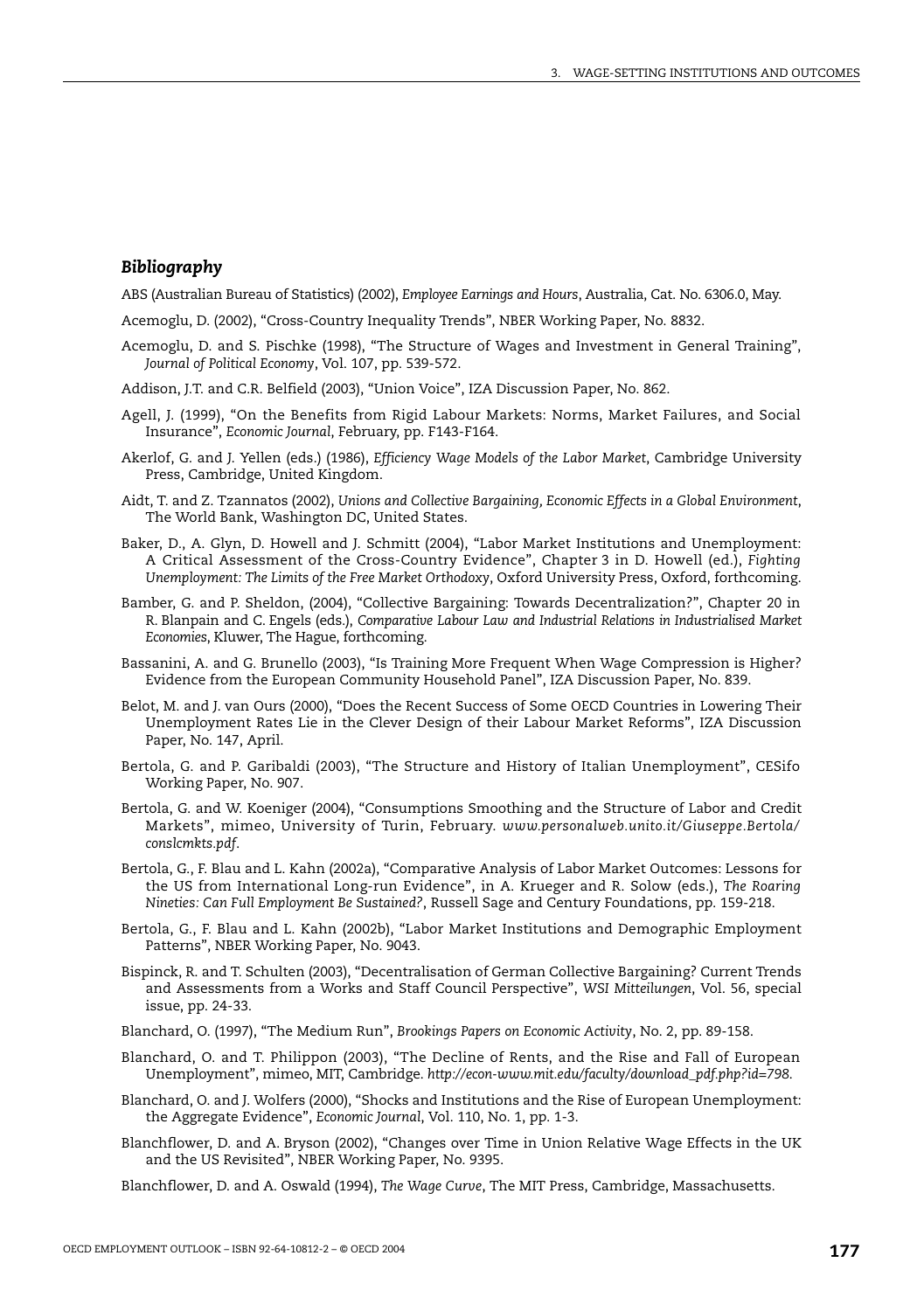- Blank, R.M. (1997), "Is There a Trade-Off Between Unemployment and Inequality? No Easy Answers: Labour Market Problems in the United States Versus Europe", Public Policy Brief, No. 33, Levy Economics Institute.
- Blanpain R. (ed.) (2004), *International Encyclopedia for Labour Law and Industrial Relations*, Vol. I-XIV, Kluwer Law International, The Hague.
- Blau, F. and L. Kahn (1999), "Institutions and Laws in the Labor Market", in O. Ashenfelter and D. Card (eds.), *Handbook of Labor Economics*, Vol. 3, North-Holland, Amsterdam, pp. 1399-1461.
- Blau, F. and L. Kahn (2002), *At Home and Abroad: US Labor-Market Performance in International Perspective*, Russell Sage, New York.
- BMWA (2004), "Tarifvertragliche Arbeitsbedingungen im Jahr 2002", Bundesministerium für Wirtschaft und Arbeit. *www.bmwi.de*.
- Bosch, G. (2003), "The Changing Nature of Collective Bargaining in Germany: Co-ordinated Decentralisation", in H. Katz (ed.), *The New Structure of Labor Relations: Tripartism and Decentralization*, Cornell University Press.
- Caballero, R. and M. Hammour (1998a), "Jobless Growth: Appropriability, Factor Substitution and Unemployment", *Carnegie-Rochester Conference Series on Public Policy*, Vol. 48, pp. 51-94.
- Caballero, R. and M. Hammour (1998b), "The Macroeconomics of Specificity", *Journal of Political Economy*, Vol. 106, No. 4, pp. 724-767.
- Calmfors, L. (1993), "Centralisation of Wage Bargaining and Macroeconomic Performance: A Survey", OECD Economics Department Working Papers, No. 131, OECD, Paris.
- Calmfors, L. and J. Driffill (1988), "Bargaining Structure, Corporatism and Macroeconomic Performance", *Economic Policy*, April, pp. 14-61.
- Cameron, D.R. (1984), "Social Democracy, Corporatism, Labour Quiescence and the Representation of Economic Interest in Advanced Capitalist Society", in J.H. Goldthorpe (ed.), *Order and Conflict in Contemporary Capitalism*, Clarendon Press, Oxford.
- Card, D., F. Kramarz and T. Lemieux (1999), "Changes in the Relative Structure of Wages and Employment: A Comparison of the United States, Canada and France", *Canadian Journal of Economics*, Vol. 32, pp. 843-877.
- Carone, G., H. Immervoll, D. Paturot and A. Salomäki (2004), "Indicators of Unemployment and Low-Wage Traps (Marginal Effective Tax Rates on Employment Incomes)", OECD Social, Employment and Migration Working Papers, No. 18, OECD, Paris.
- Checchi, D. and C. Lucifora (2002), "Unions and Labour Market Institutions in Europe", *Economic Policy*, October, pp. 363-408.
- Davis, S.J. and M. Henrekson (2000), "Wage-Setting Institutions as Industrial Policy", NBER Working Paper, No. 7502.
- Department of Trade and Industry (1998), *Fairness at Work*, Stationary Office, London.
- Desplatz, R., S. Jamet, V. Passeron and F. Romans (2003), "La modération salariale en France depuis le début des années 1980", *Économie et Statistique*, No. 367, pp. 39-67.
- Disney, R., A. Gosling and S. Machin (1995), "British Unions in Decline: An Examination of the 1980s' Fall in Trade Union Recognition", *Industrial and Labour Relations Review*, Vol. 48, No. 3, pp. 403-419.
- Ebbinghaus, B. and J. Visser (2000), *The Societies of Europe, Trade Unions in Western Europe since 1945*, Macmillan, London.
- Edin, P.A. and R. Topel (1997), "Wage Policy and Restructuring: The Swedish Labor Market Since 1960", in R.B. Freeman, R. Topel and B. Swedenborg (eds.), *The Welfare State in Transition: Reforming the Swedish Model*, University of Chicago Press, pp. 155-201.
- EIRO (2002), "Collective Bargaining Coverage and Extension Procedures", *eironline* (European industrial relations observatory on-line), December. *www.eiro.eurofound.ie/2002/12/study/tn0212102s.html*.
- EIRO (2003), "Few Employers Using Binding 'Inability to Pay' Procedures", *eironline* (European industrial relations observatory on-line), December. *www.eiro.eurofound.ie/2003/12/feature/ie0312204f.html*.
- EIRR (European Industrial Relations Review) (2003), "Ireland: New National Agreement", No. 351, April, pp. 15-18.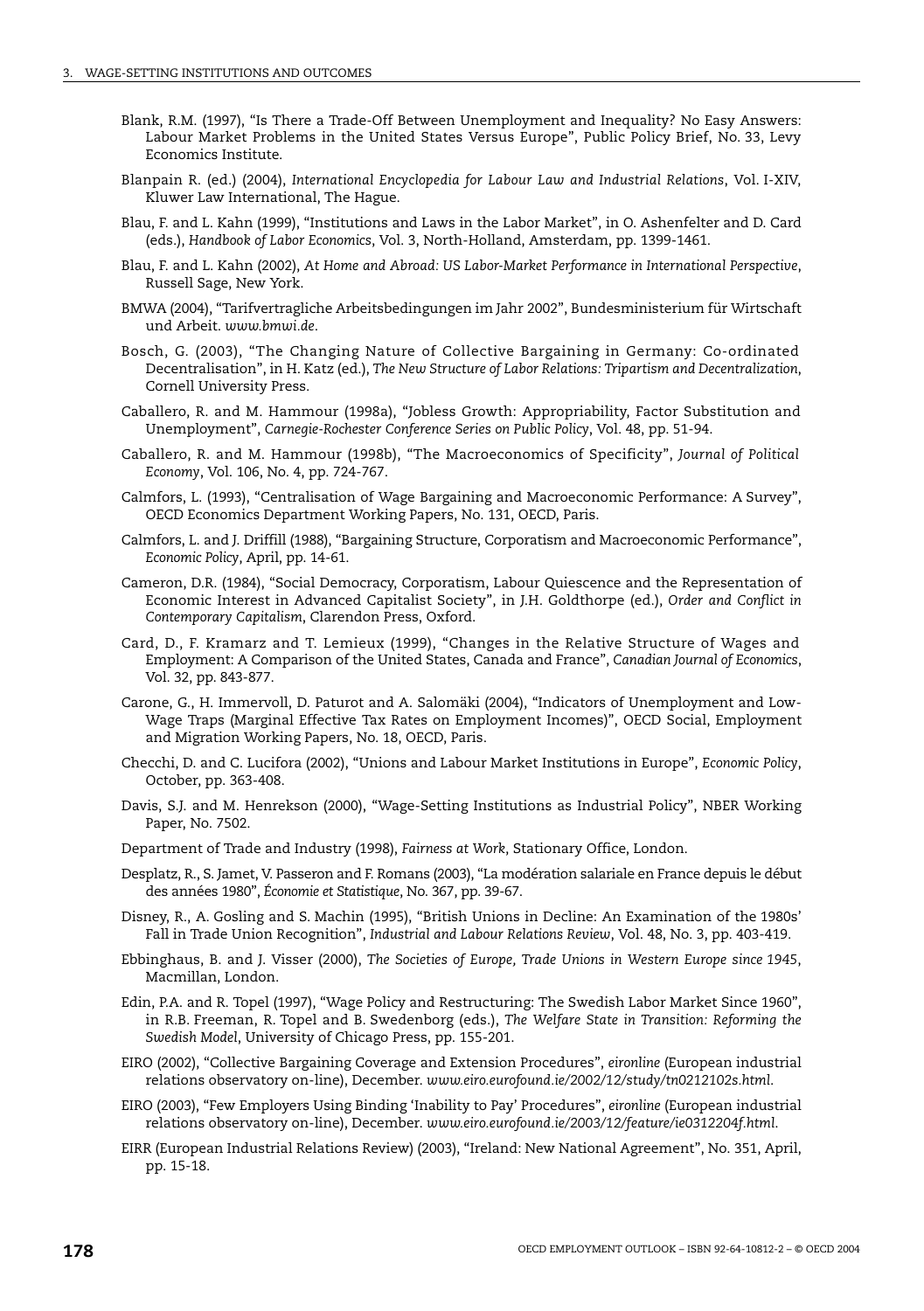- Elmeskov, J., J.P. Martin and S. Scarpetta (1998), "Key Lessons for Labour Market Reforms: Evidence from OECD Countries' Experience", *Swedish Economic Policy Review*, Vol. 5, pp. 205-252.
- Estevão, M. and N. Nargis (2002), "Wage Moderation in France", IMF Working Paper, WP/02/151, Washington.
- European Commission (2002), *European Economy: The EU Economy 2002 Review*, No. 6, Brussels.
- European Commission (2003a), *European Economy: Broad Economic Policy Guidelines (for the 2003-05 period)*, No. 4, Brussels.
- European Commission (2003b), *Employment in Europe 2003: Recent Trends and Prospects*, Brussels.
- Fajertag, G. and P. Pochet (eds.) (2000), *Social Pacts in Europe: New Dynamics*, Second Edition, ETUI, Brussels.
- Farber, H. (1986), "The Analysis of Union Behavior", in O. Ashenfelter and R. Layard (eds.), *Handbook of Labor Economics*, Vol. II., North-Holland, Amsterdam, pp. 1039-1089.
- Flanagan, R.J. (1999), "Macroeconomic Performance and Collective Bargaining: An International Perspective", *Journal of Economic Literature*, Vol. 37, September, pp. 1150-1175.
- Freeman, R. and R. Schettkat (2000), "Skill Compression, Wage Differentials and Employment: Germany vs. the US", NBER Working Paper, No. 8140.
- Glyn, A. (2004), "Labour Market Success and Labour Market Reform: Lessons from Ireland and New Zealand", in David R. Howell (ed.), *Fighting Unemployment: The Limits of Free Market Orthodoxy*, Oxford University Press, Oxford, forthcoming.
- Golden, M., P. Lange and M. Wallerstein (2002), "Union Centralization among Advanced Industrial Societies: An Empirical Study", mimeo. Dataset available at *www.shelley.polisci.ucla.edu/data*. Version dated September 19, 2002.
- Grubb, D., R. Jackman and R. Layard, (1982), "Causes of the Current Stagflation", *Review of Economic Studies*, Vol. 49, No. 5, pp. 707-730.
- Harbridge, R. and J. Moulder (1993), "Collective Bargaining and the Employment Contracts Act 1991: One Year on", *The Journal of Industrial Relations*, Vol. 35, No. 1, pp. 62-83.
- Harbridge, R., R. May and G. Thickett (2003), "The Current State of Play: collective bargaining and union membership under the Employment Relations Act 2000", *New Zealand Journal of Industrial Relations*, Vol. 28, pp. 140-149.
- Hartog, T., E. Leuven and C. Teulings (2000), "Wages and the Bargaining Regime in a Corporatist Setting", Tinbergen Institute Discussion Paper, TI 2000-13/3.
- Honohan, P. and B. Walsh (2002), "Catching up with the Leaders: The Irish Hare", Brookings Papers on Economic Activity, No. 1, pp. 1-77.
- Holmlund, B. and J. Zetterberg (1991), "Insider Effects in Wage Determinations: evidence from five countries", *European Economic Review*, Vol. 35, pp. 1009-1035.
- Howell, D. (ed.) (2004), *Fighting Unemployment: The Limits of Free Market Orthodoxy*, Oxford University Press, Oxford, forthcoming.
- ILO (1997), *World Labour Report 1997/98*, International Labour Office, Geneva.
- Iversen, T. (1998), "Wage Bargaining, Central Bank Independence and the Real Effects of Money", *International Organization*, Vol. 52, Summer, pp. 469-504.
- Iversen, T. (1999), *Contested Economic Institutions, The Politics of Macroeconomics and Wage Bargaining in Advanced Democracies*, Cambridge University Press, Cambridge, United Kingdom.
- Kahn, L. (1998), "Against the Wind: Bargaining Recentralisation and Wage Inequality in Norway, 1987-91", *The Economic Journal*, Vol. 108, No. 448, May, pp. 603-645.
- Kahn, L. (2000), "Wage Inequality, Collective Bargaining and Relative Employment 1985-94: Evidence from 15 OECD Countries", *The Review of Economics and Statistics*, Vol. 82, No. 4, November, pp. 564-579.
- Katz, L. and D. Autor (1999), "Changes in the Wage Structure and Earnings Inequality", in O. Ashenfelter and D. Card (eds.), *The Handbook of Labor Economics*, Vol. IIIa, Chapter 26, North-Holland Press, Amsterdam.
- Kenworthy, L. (2001a), "Wage-setting Co-ordination Scores", dataset available at *www.emory.edu/SOC/ lkenworthy*. Version dated June 17.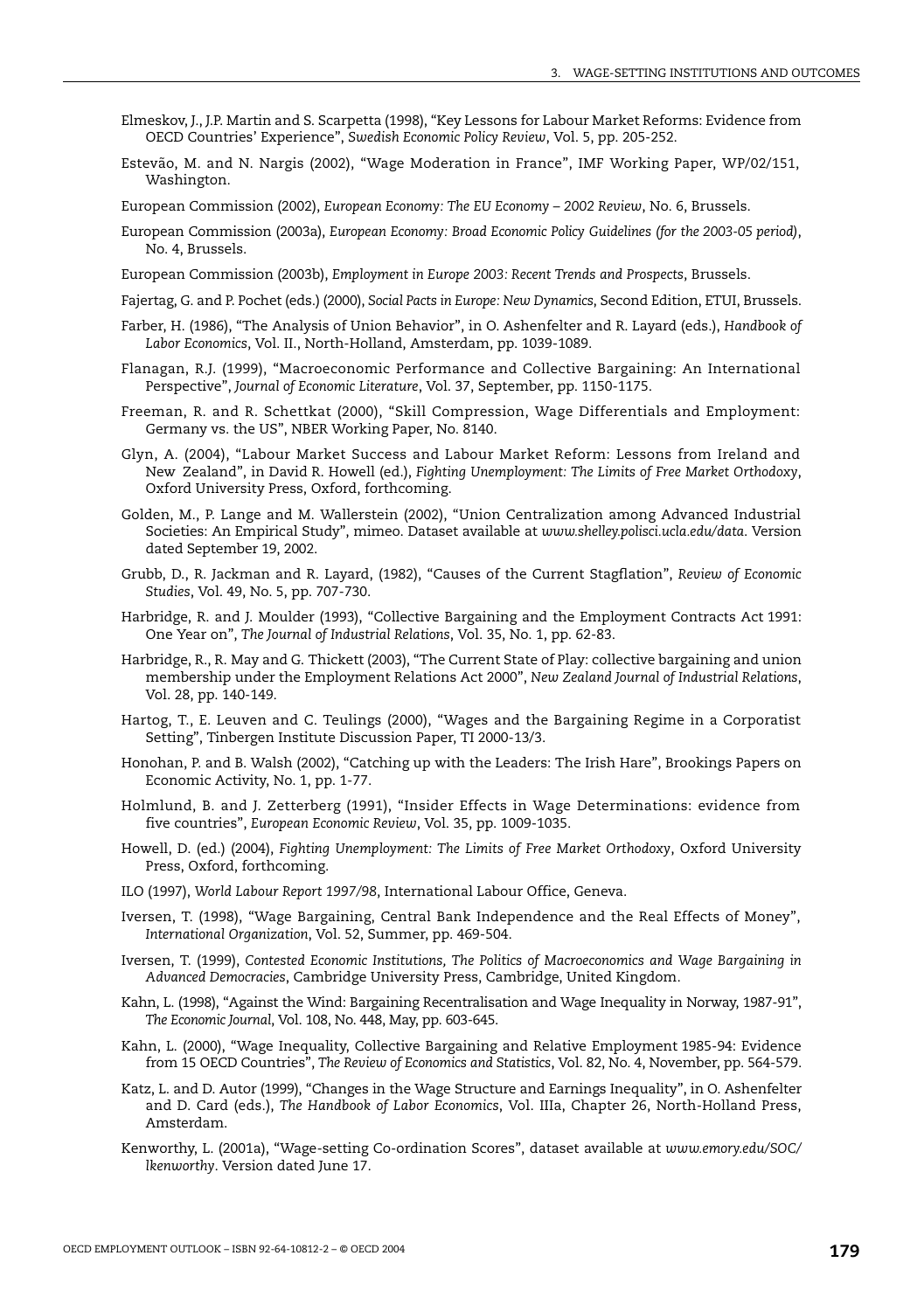- Kenworthy, L. (2001b), "Wage-Setting Measures, a Survey and Assessment", *World Politics*, Vol. 54, October, pp. 57-98.
- Kenworthy, L. (2003), "Quantitative Indicators of Corporatism", mimeo, Emory University, Department of Sociology, January.
- Kohaut, S. and C. Schnabel (2003), "Zur Erosion des Flächentarifvertrags: Ausmass, Einflussfaktoren und Gegenmassnahmen", *Industrielle Beziehungen*, Vol. 10, pp. 193-219.
- Krueger, A.B. and J.S. Pischke (1997), "Observations and Conjectures on the US Employment Miracle", NBER Working Paper, No. 6146.
- Krugman, P. (1994), "Past and Prospective Causes of High Unemployment", *Economic Review*, Federal Reserve Bank of Kansas City, pp. 23-43.
- Layard, R., S. Nickell and R. Jackman (1991), *Unemployment: Macroeconomic performance and the labour market*, Oxford University Press, Oxford.
- Manning, A. (2003), *Monopsony in Motion: Imperfect Competition in Labour Markets*, Princeton University Press, Princeton, N.J.
- Manning, A. (2004), "Monopsony and the Efficiency of Labour Market Interventions", *Labour Economics*, Vol. 11, pp. 145-163.
- Ministère des Affaires Sociales, du Travail et de la Solidarité (2002), *La négociation collective en 2001*, Vol. 1 and 2, Éditions législatives, Paris.
- Nickell, S. and B. Bell, (1995), "The Collapse in Demand for the Unskilled and Unemployment across the OECD", *Oxford Review of Economic Policy*, Vol. 11, No. 1, Spring, pp. 40-62.
- Nickell, S. and R. Layard (1999), "Labor Market Institutions and Economic Performance", in O. Ashenfelter and D. Card (eds.), *Handbook of Labor Economics*, Vol. 3, North-Holland, Amsterdam, pp. 3029-3084.
- Nickell, S. and J. van Ours (2000), "The Netherlands and the United Kingdom: a European Unemployment Miracle?", *Economic Policy*, April, pp. 137-180.
- Nickell, S., L. Nunziata, W. Ochel and G. Quintini (2003), "The Beveridge Curve, Unemployment and Wages in the OECD from the 1960s to the 1990s", in P. Aghion, R. Frydman, J. Stiglitz and M. Woodford (eds.), *Knowledge, Information and Expectations in Modern Macroeconomics: In Honor of Edmund S. Phelps*, Princeton University Press, Princeton.
- Ochel, W. (2000a), "Collective Bargaining Coverage in the OECD from the 1960s to the 1990s", *CESifo Forum*.
- Ochel, W. (2000b), "Collective Bargaining (Centralisation/Co-ordination)", Ifo Institute, mimeo.
- OECD (1994a), *The OECD Jobs Study: Facts, Analysis, Strategy*, Paris.
- OECD (1994b), *The OECD Jobs Study: Evidence and Explanations, Part II The Adjustment Potential of the Labour Market*, Paris.
- OECD (1994c), *Employment Outlook*, Paris.
- OECD (1996), *Employment Outlook*, Paris.
- OECD (1997a), *Employment Outlook*, Paris.
- OECD (1997b), *Implementing the OECD Jobs Strategy: Member Countries' Experience*, Paris.
- OECD (1997c), *OECD Economic Surveys: Mexico*, Paris.
- OECD (1998), *Employment Outlook*, Paris.
- OECD (1999), *Implementing the OECD Jobs Strategy: Assessing Performance and Policy*, Paris.
- OECD (2000a), *Pushing Ahead with Reform in Korea: Labour Market and Social Safety-Net Policies*, Paris.
- OECD (2000b), *OECD Economic Surveys: New Zealand*, Paris.
- OECD (2001a), *Employment Outlook*, Paris.
- OECD (2001b), *Innovations in Labour Market Policies The Australian Way*, Paris.
- OECD (2002), *Employment Outlook*, Paris.
- OECD (2003a), *Employment Outlook*, Paris.
- OECD (2003b), *OECD Economic Surveys: Spain*, Paris.
- OECD (2003c), *OECD Economic Surveys: Germany*, Vol. 2002, Supplement No. 4, Paris.